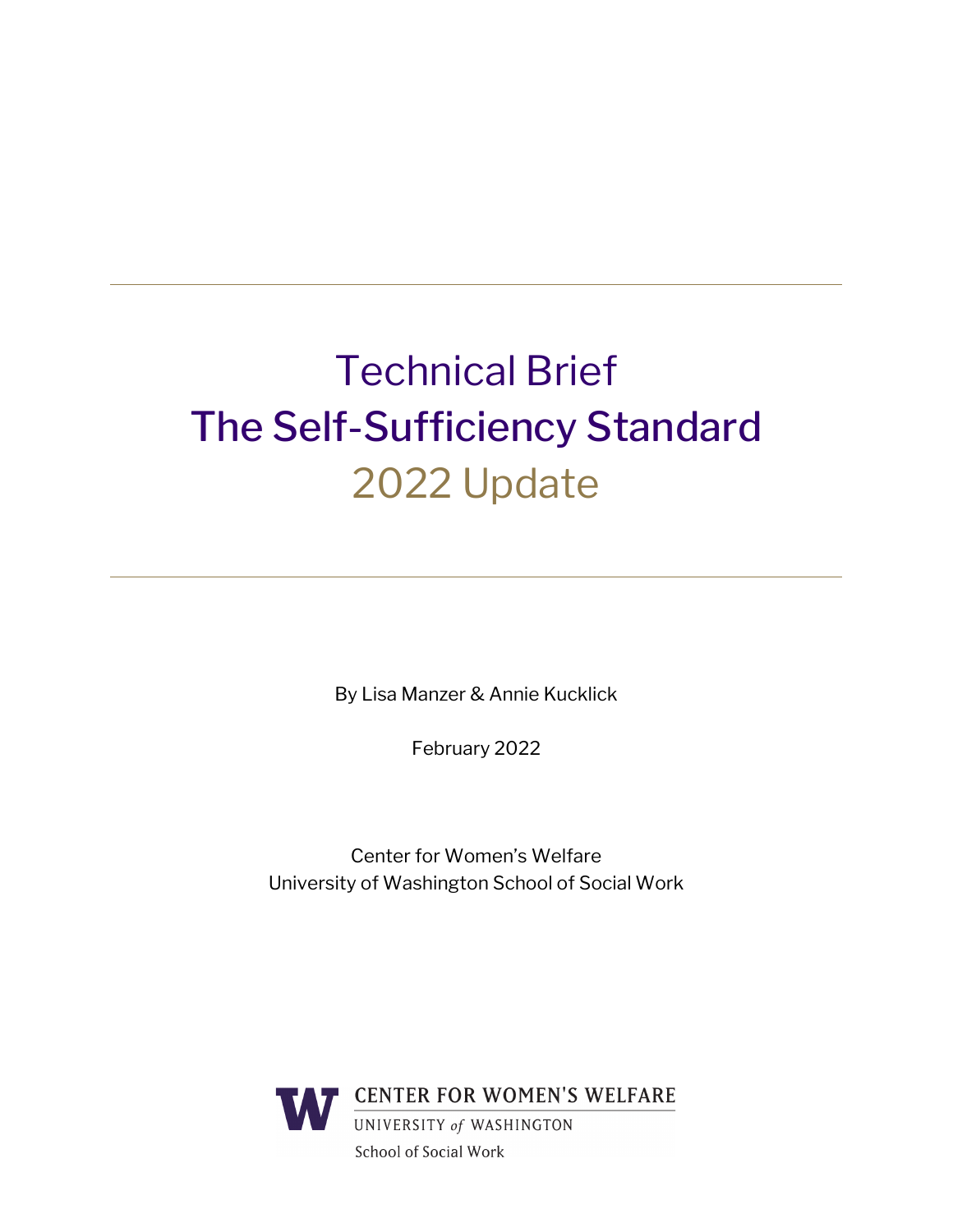### <span id="page-1-0"></span>PREFACE

This technical brief outlines the methodology, assumptions, and data sources in *The Self-Sufficiency Standard for 2022*. This measure calculates how much income a family must earn to meet basic needs, with the amount varying by family composition and where they live. The Standard presented here is a tool that can be used in a variety of ways—by clients of workforce and training programs seeking paths to self-sufficiency, by program managers to evaluate program effectiveness, and by policymakers and legislators seeking to create programs and pathways that lead to self-sufficiency for working families.

Over the past 25 years the Standard has been calculated in 41 states as well as the District of Columbia and New York City. Its use has transformed the way policies and programs for low-income workers are structured and has contributed to a greater understanding of what it takes to have adequate income to meet one's basic needs in the United States.

For further information about any of the other states with the Standard, including the latest reports, the Standard data itself, and related publications such as demographic reports (which analyze how many and which households are above and below the Standard), please visit [www.selfsufficiencystandard.org.](http://www.selfsufficiencystandard.org/) Questions can be directed to Research Manager, Annie Kucklick, with the Center at [akuckl@uw.edu,](mailto:akuckl@uw.edu) or the Center Director, Lisa Manzer, at <u>Imanzer@uw.edu.</u>

The Self-Sufficiency Standard was originally developed by Dr. Diana Pearce while she was the Director of the Women and Poverty Project at Wider Opportunities for Women. Recognized for coining the phrase "the feminization of poverty," she has written and spoken widely on women's poverty and economic inequality, including testimony before Congress and the President's Working Group on Welfare Reform.

The Ford Foundation provided funding for the Standard's original development. Research for *The Self-Sufficiency Standard for 2022* was generously supported by IKEA USA, Colorado Center for Law and Policy (CCLP), and The Women's Foundation of Arizona.

*The conclusions and opinions contained within this document do not necessarily reflect the opinions of those listed above. Any mistakes are the author's responsibility.*



#### 2022 Center for Women's Welfare

*The Technical Brief for the Self-Sufficiency Standard* [\(https://www.selfsufficiencystandard.org\)](https://www.selfsufficiencystandard.org/) is licensed under Creative Commons Attribution 4.0 International License [\(https://creativecommons.org/licenses/by/4.0\)](https://creativecommons.org/licenses/by/4.0).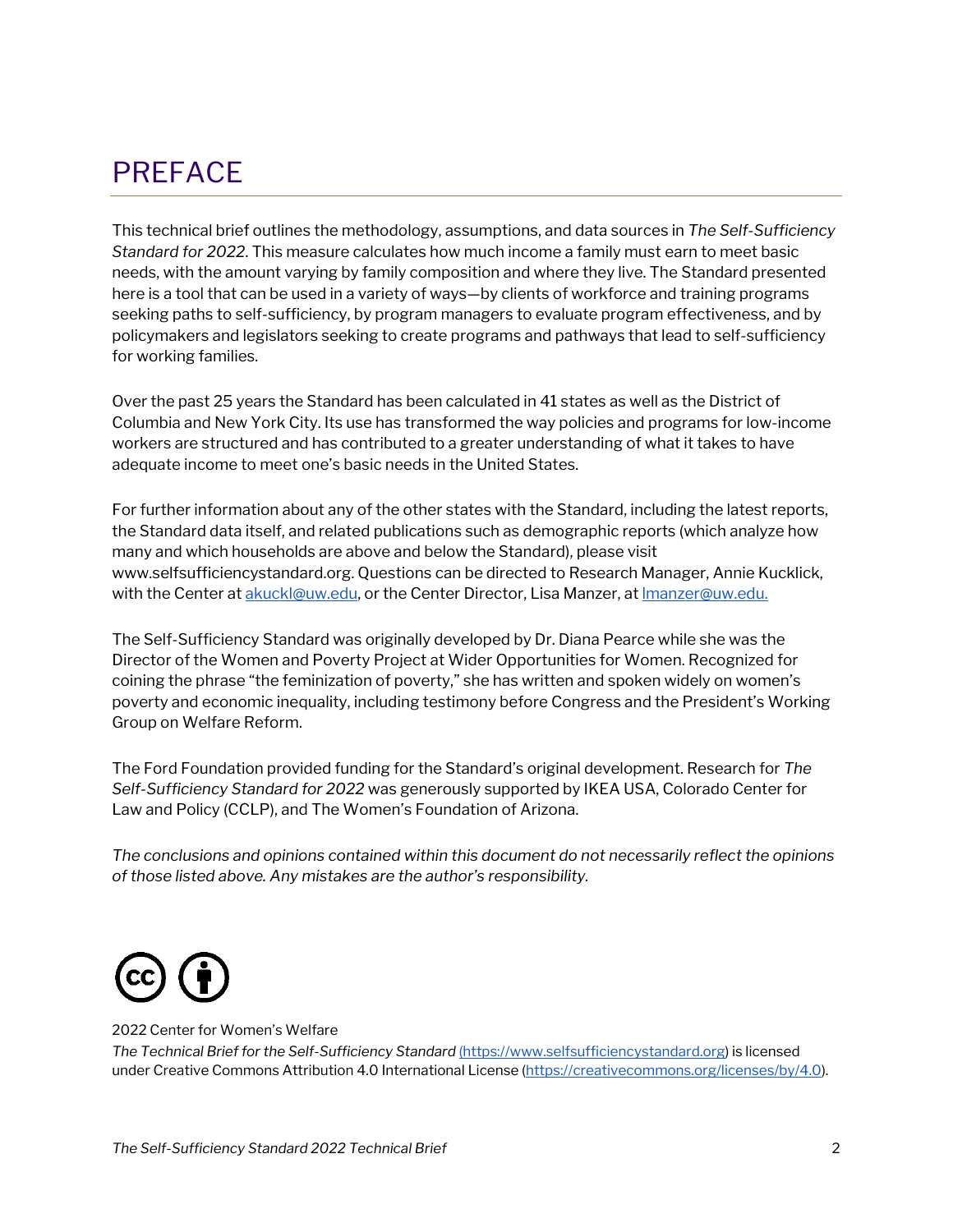### **Contents**

| <b>PREFACE</b>                                                 | $\overline{2}$                                        |
|----------------------------------------------------------------|-------------------------------------------------------|
| Assumptions and Data Sources for the Self-Sufficiency Standard | $\overline{4}$                                        |
| <b>Inflation Adjusted Standards versus Full Updates</b>        | 5                                                     |
| <b>Housing</b><br>2022<br>2021<br>2020                         | $\,$ 6<br>$\overline{7}$<br>$\overline{7}$<br>$\,8\,$ |
| <b>Child Care</b><br>2022<br>2021<br>2020                      | 8<br>$9\,$<br>10<br>13                                |
| Food                                                           | 15                                                    |
| <b>Transportation</b><br>2022<br>2021<br>2020                  | 16<br>18<br>19<br>23                                  |
| <b>Health Care</b><br>2022<br>2021<br>2020                     | 25<br>27<br>27<br>28                                  |
| <b>Miscellaneous</b>                                           | 28                                                    |
| <b>Federal Taxes</b>                                           | 29                                                    |
| <b>State Taxes</b><br>2022<br>2021<br>2020                     | 30<br>31<br>32<br>34                                  |
| <b>Emergency Savings Fund</b><br>2022<br>2021<br>2020          | 35<br>37<br>38<br>40                                  |
| <b>Appendix A</b>                                              | 42                                                    |
| <b>Appendix B</b>                                              | 43                                                    |
| The Center for Women's Welfare                                 | 44                                                    |
| <b>Acknowledgements</b>                                        | 44                                                    |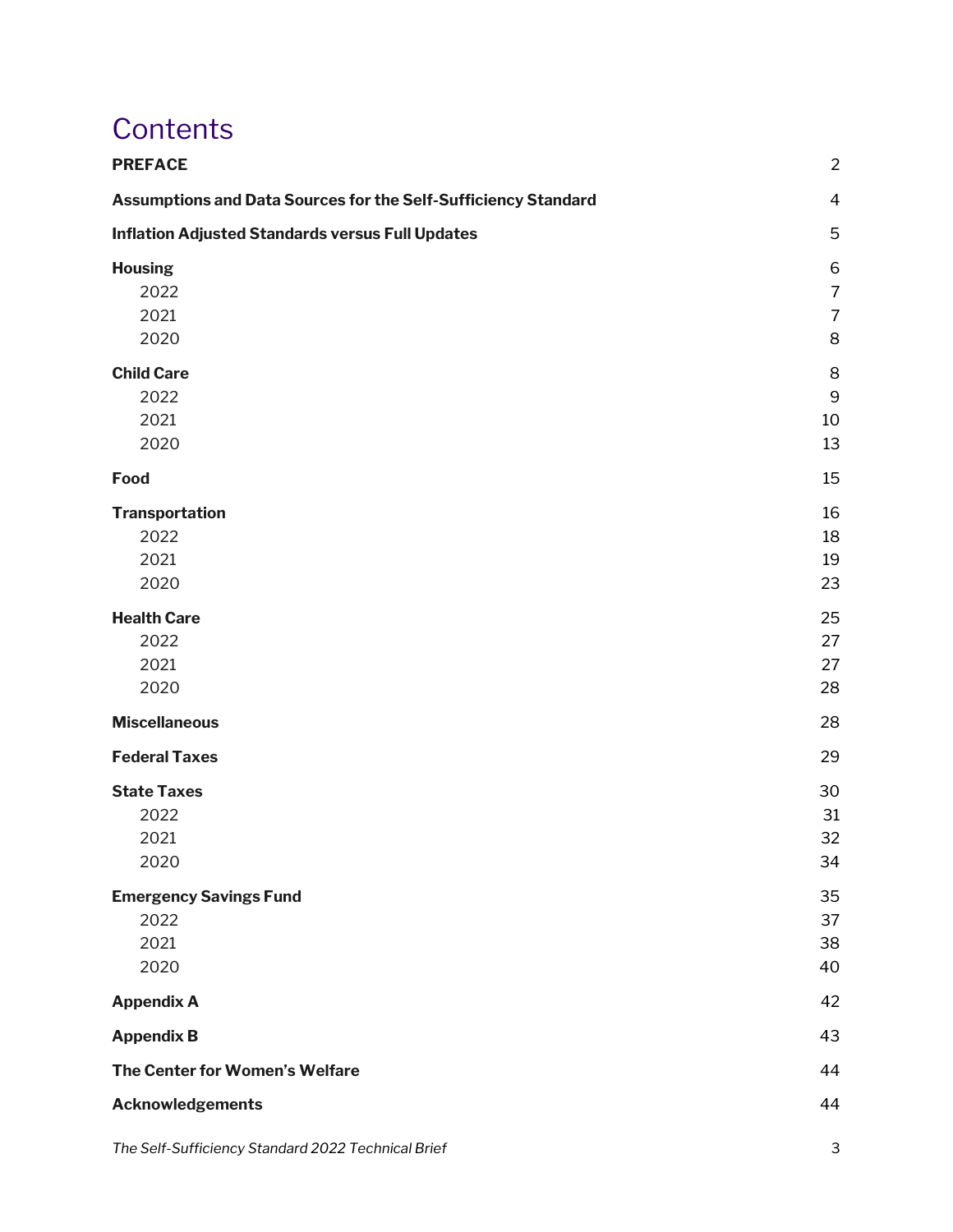### <span id="page-3-0"></span>Assumptions and Data Sources for the Self-Sufficiency **Standard**

*The Self-Sufficiency Standard for 2022* defines the amount of income necessary to meet the basic needs of families, differentiated by family type and where they live. The Standard calculates the costs of six basic needs plus taxes and tax credits. It assumes the full cost of each need, without help from *public* subsidies (e.g., public housing, Medicaid, or child care assistance) or *private/informal*  assistance (e.g., unpaid babysitting by a relative or friend, food from food banks, or shared housing). This technical brief explains the assumptions and data sources used to calculate *The Self-Sufficiency Standard for 2022*.

We begin with a discussion of our general approach, followed by the specifics of how each cost is calculated, ending with a list of data sources. Making the Standard as consistent and accurate as possible, yet varied by geography and the age of children, requires meeting several different criteria. To the extent possible, the data used in the Self-Sufficiency Standard are:

- Collected or calculated using standardized or equivalent methodology nationwide
- Obtained from scholarly or credible sources such as the U.S. Census Bureau
- Routinely updated
- $\bullet$  Geographically and age specific

Costs that vary substantially by place, such as housing and child care, are calculated at the most geographically specific level for which data are available. Other costs, such as health care, food, and transportation, are varied geographically to the extent there is variation and appropriate data available. In addition, as improved or standardized data sources become available, the methodology used by the Standard is refined accordingly, resulting in an improved Standard that is comparable across place as well as time.

The Self-Sufficiency Standard assumes adult household members work full time and therefore includes all major costs associated with employment for every adult household member (i.e., taxes, transportation, and child care for families with young children). The Self-Sufficiency Standard does not calculate costs for adults with work-limiting disabilities or elderly household members who no longer work. It should be noted that for families with persons with disabilities or elderly family members, there are costs that the Standard does not account for, such as increased transportation and health care costs.

The Standard assumes adults work eight hours per day for 22 days per month and 12 months per year. Each cost component in the Standard is first calculated as a monthly cost. Hourly and annual Self-Sufficiency Wages are calculated based on the monthly Standard by dividing the monthly Self-Sufficiency Standard by 176 hours per month to obtain the hourly wage and multiplying by 12 months to obtain the annual wage.

The Self-Sufficiency Standard differentiates costs by the number of adults plus the number and age of children in a family. The four ages of children in the Standard are: (1) infants—0 to 2 years old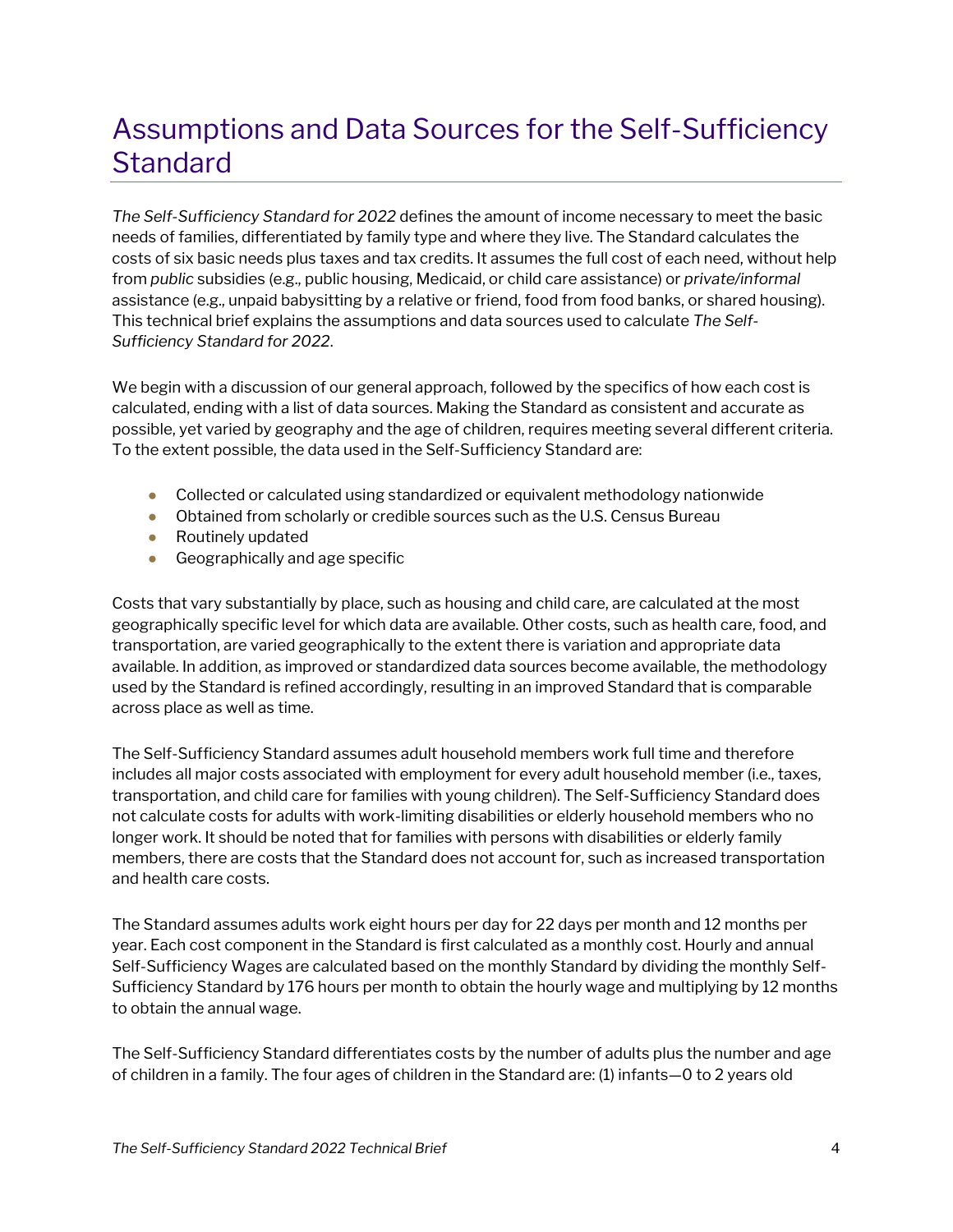(meaning 0 through 35 months), (2) preschoolers—3 to 5 years old, (3) school-age children—6 to 12 years old, and (4) teenagers—13 to 17 years old.

The 2022 edition of the Self-Sufficiency Standard is calculated for over 700 family types. The family types include all one, two, and three adult families with zero to six children and range from a single adult with no children, to one adult with one infant, one adult with one preschooler, and so forth, up to three-adult families with six teenagers. Additionally, Standards are calculated utilizing a weighted average cost per child for families with one, two, and three adults with seven to ten children and families with four to ten adults with zero to ten children.

All adults in one- and two-adult households are working full time, year round. For households with more than two adults, it is assumed that all adults beyond two are non-working dependents of the first two working adults, as household composition analysis has shown that a substantial proportion of additional adults are under 25, often completing school, unemployed, or underemployed.The main effect of this assumption is that the costs for these adults do not include transportation (but do include all other costs such as food, housing, health care, and miscellaneous).

The cost components of *The Self-Sufficiency Standard for 2022* and the assumptions included in the calculations are described below. Note, each state receives a full rebasing of the Self-Sufficiency Standard generally every three years. Therefore, state-specific data sources are organized below by year. Cost components that apply to all states are updated on an annual basis for all states.

### <span id="page-4-0"></span>Inflation Adjusted Standards versus Full Updates

In 2018, IKEA USA funded the Center for Women's Welfare to produce the Self-Sufficiency Standard for the 27 states in which they have stores.<sup>[1](#page-4-1)</sup> Each year thereafter, CWW has calculated interim (inflation adjusted) updates for each state and full updates every three years. This interim update model takes advantage of the ready availability of some of the underlying data for the Standard, as well as the most recent federal tax formulas. The interim updates model utilizes readily and consistently updated data (such as HUD Fair Market Rents and food costs), but data requiring more extensive research and updating will simply be updated using a regional CPI formula.

The states receiving an interim, inflation adjusted Self-Sufficiency Standard will not be published online, but can be accessed by contacting a research staff person at the Center. For the full schedule of interim versus full updates and the list of states, se[e Appendix A.](#page-41-0) It should be noted that other organizations have also been involved in the funding of full updates. Additionally, 2022 saw unprecedented data collection issues as a result of the COVID-19 pandemic, therefore, some of the 2022 updates do not reflect up-to-date child care costs and have instead been updated for inflation.

This appendix documents states that received a full update in the indicated source type (housing, food, etc.). For those states that received an **interim inflation adjusted update** for that particular source, the CPI rate used to determine the increase is included instead.

<span id="page-4-1"></span><sup>1</sup> The states include: Arizona, California, Colorado, Connecticut, Florida, Georgia, Illinois, Indiana, Kansas, Maryland, Massachusetts, Michigan, Minnesota, Missouri, Nevada, New Jersey, New York, North Carolina, Ohio, Oregon, Pennsylvania, Tennessee, Texas, Utah, Virginia, Washington, and Wisconsin.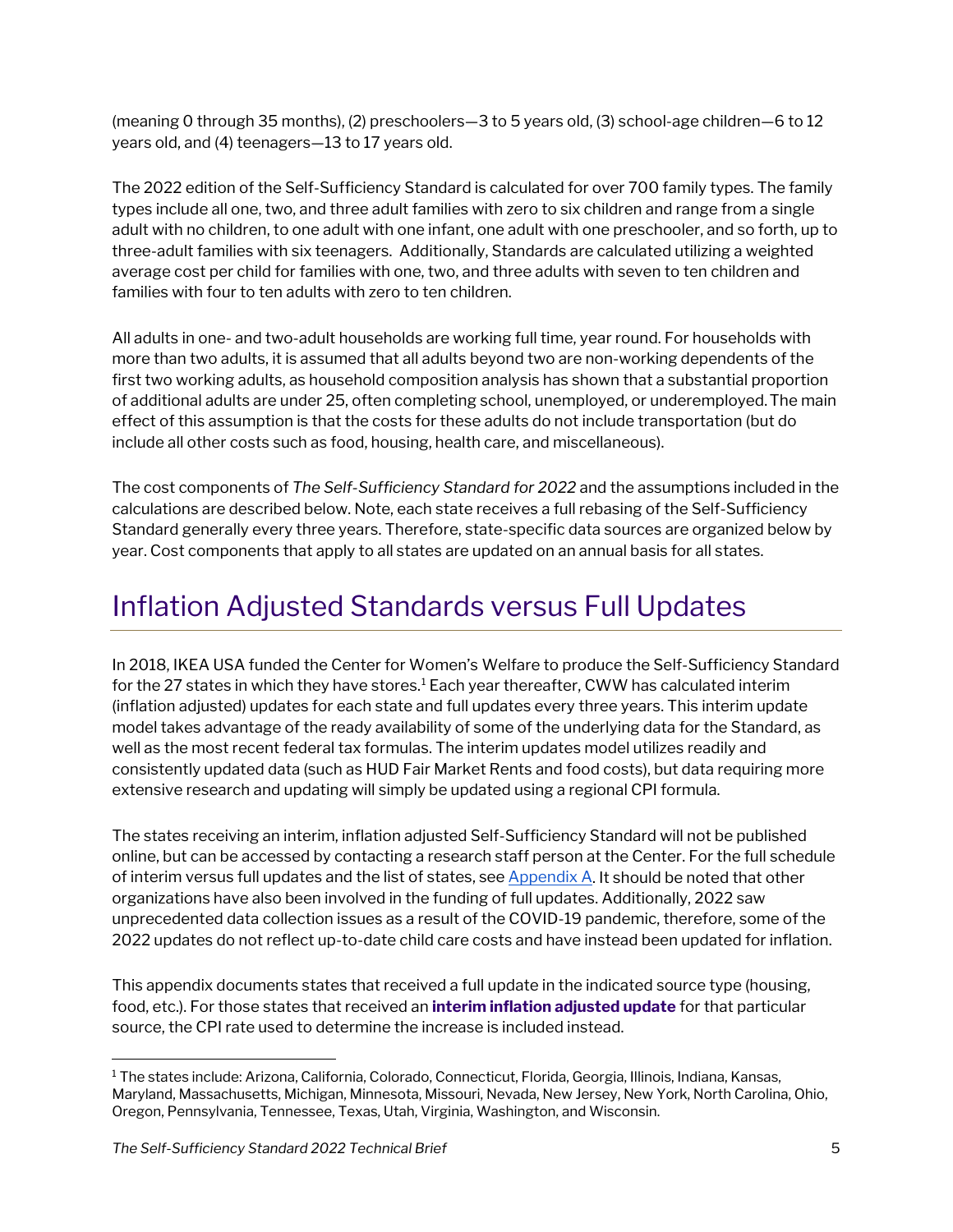### <span id="page-5-0"></span>Housing

The Standard uses the most recent Fiscal Year (FY) Fair Market Rents (FMRs), calculated annually by the U.S. Department of Housing and Urban Development (HUD), to calculate housing costs for each state's metropolitan and non-metropolitan areas, and are used to determine the level of rent for those receiving housing assistance through the Housing Choice Voucher Program. Section 8(c)(1) of the United States Housing Act of 1937 (USHA) requires the Assistant Secretary for Policy Development and Research to publish Fair Market Rents (FMRs) periodically, but not less than annually, to be effective on October 1 of each year.

The FMRs are based on data from the 1-year and 5-year American Community Survey and are updated for inflation using the Consumer Price Index (CPI). The survey samples renters who have rented their unit within the last two years, excluding new housing (two years old or less), substandard housing, and public housing. FMRs, which include utilities (except telephone and cable), are intended to reflect the cost of housing that meets minimum standards of decency. In most cases, FMRs are set at the 40th percentile; meaning 40% of the housing in a given area is less expensive than the FMR.[2](#page-5-1)

The FMRs are calculated for Metropolitan Statistical Areas (MSAs), HUD Metro FMR Areas (HMFAs), and non-metropolitan counties. The term MSA is used for all metropolitan areas. HUD calculates one set of FMRs for an entire metropolitan area.

To determine the number of bedrooms required for a family, the Standard assumes that parents and children do not share the same bedroom and no more than two children share a bedroom. Therefore, the Standard assumes that single persons and couples without children have one-bedroom units, families with one or two children require two bedrooms, families with three or four children require three bedrooms, and families with five or six children require four bedrooms. Because there are few efficiencies (studio apartments) in some areas, and their quality is very uneven, the Self-Sufficiency Standard uses one-bedroom units for the single adult and childless couple.

#### **Interim Inflation Adjusted Update**

Housing costs are fully updated for the interim inflation adjusted Standards, therefore the methodology above captures the methodology for interim updates.

#### DATA SOURCES FOR ALL STATES

**Housing Costs:** U.S. Department of Housing and Urban Development, "County Level Data," Fair Market Rents, Data, 2022 Data,

[https://www.huduser.gov/portal/datasets/fmr/fmr2022/FY22\\_FMRs.xlsx](https://www.huduser.gov/portal/datasets/fmr/fmr2022/FY22_FMRs.xlsx) (accessed September 15, 2021).

<span id="page-5-1"></span><sup>&</sup>lt;sup>2</sup> Fair Market Rents for the Housing Choice Voucher Program, Moderate Rehabilitation Single Room Occupancy Program, and Other Programs Fiscal Year 2022, Department of Housing and Urban Development, 84 FR 45789 (August 30, 2021[\) https://www.federalregister.gov/documents/2019/08/30/2019-18608/fair-market-rents](https://www.federalregister.gov/documents/2019/08/30/2019-18608/fair-market-rents-for-the-housing-choice-voucher-program-moderate-rehabilitation-single-room)[for-the-housing-choice-voucher-program-moderate-rehabilitation-single-room.](https://www.federalregister.gov/documents/2019/08/30/2019-18608/fair-market-rents-for-the-housing-choice-voucher-program-moderate-rehabilitation-single-room)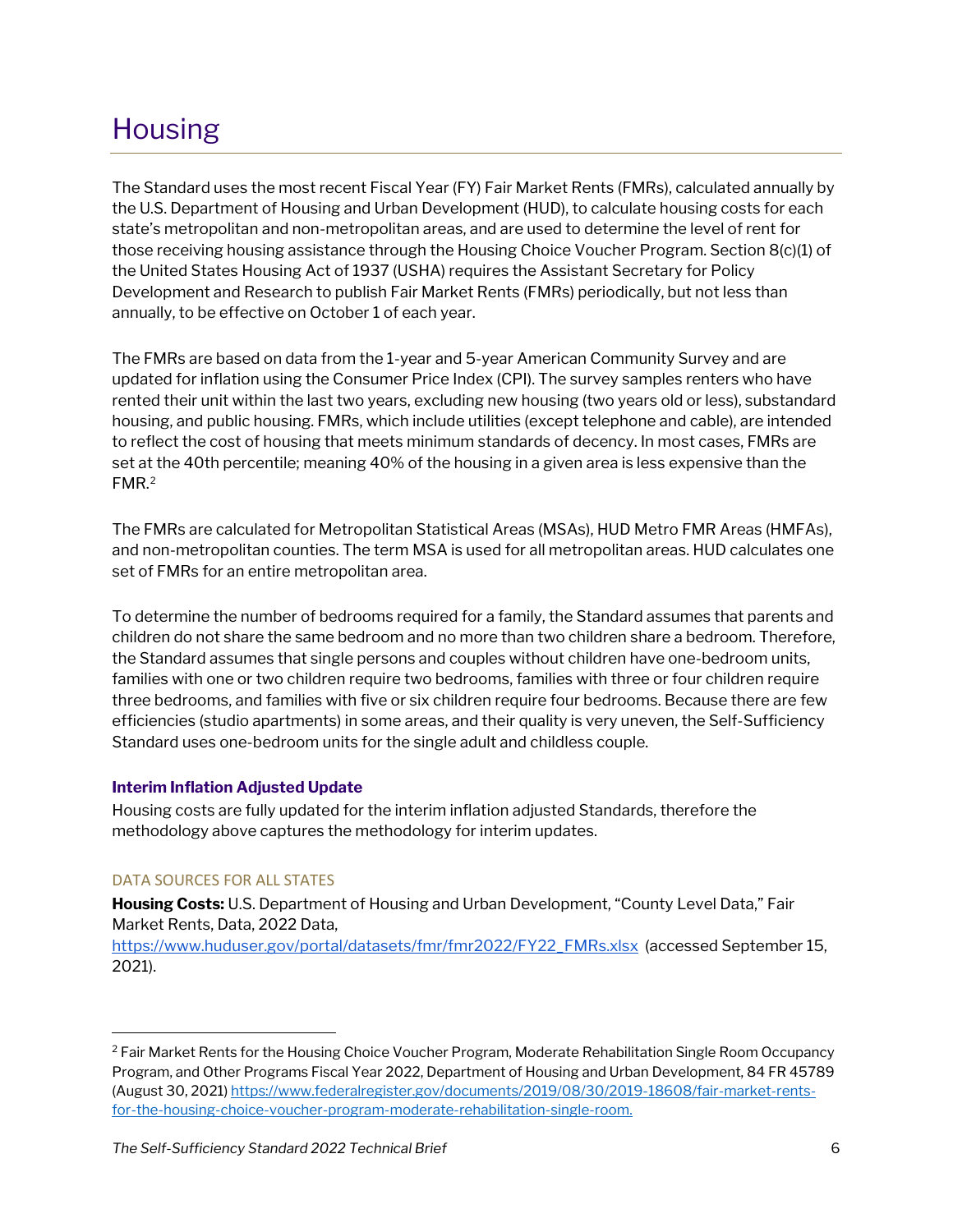**County-Level Housing Costs:** U.S. Department of Housing and Urban Development, "FY2022 Small Area FMRs," Datasets, Fair Market Rents,

[https://www.huduser.gov/portal/datasets/fmr/fmr2022/fy2022\\_safmrs.xlsx](https://www.huduser.gov/portal/datasets/fmr/fmr2022/fy2022_safmrs.xlsx) (accessed October 1, 2021).

**Population Weights:** U.S. Census Bureau, "2010 ZCTA to County Relationship File," Geography, Maps and Data[, https://www.census.gov/geographies/reference-files/2010/geo/relationship](https://www.census.gov/geographies/reference-files/2010/geo/relationship-files.html)[files.html](https://www.census.gov/geographies/reference-files/2010/geo/relationship-files.html) (accessed March 17, 2016).

#### <span id="page-6-0"></span>2022 HOUSING METHODOLOGY BY STATE - FULL UPDATES

There were no specialized housing cost determinations for the 2022 Self-Sufficiency calculations.

#### <span id="page-6-1"></span>2021 HOUSING METHODOLOGY BY STATE - FULL UPDATES

#### California

New this year, the housing costs in the Family Needs Calculator for California separate out rent and utilities. As HUD calculates the FMR based on gross rents, the rent and utility estimates were calculated by replicating HUD's definition of Standard Quality units in the American Community Survey Public Use Microdata Sample (PUMS).

**Rent and Utility Ratio:** U.S. Census Bureau, 2014-2018 5-Year American Community Survey Public Use Microdata Sample, California Housing Record File.

#### New York

Housing costs in Manhattan (New York County) and Brooklyn (Kings County) are further adjusted for variation between two geographic areas of Manhattan and Brooklyn. The 2017 New York City Housing and Vacancy Survey median gross rents for sub-boroughs within Manhattan were used to adjust housing costs for what is referred to as "North Manhattan" and "South Manhattan" in this report. Note that these areas do not necessarily align with the commonly understood geographic boundaries of Lower and Upper Manhattan. The two areas were determined by grouping together sub-boroughs with similar housing costs. The traditional border of 14th Street for Lower Manhattan left out high housing cost areas such as Chelsea, Clinton, Turtle Bay, and the Upper East and Upper West Side.

The geographic area of North Manhattan for the purposes of this report includes the following subboroughs: Morningside Heights/Hamilton Heights, Central Harlem, East Harlem, and Washington Heights/Inwood. The sub-boroughs included in the geographic area of South Manhattan are: Greenwich Village/ Financial District, Lower East Side/ Chinatown, Chelsea/Clinton/Midtown, Stuyvesant Town/Turtle Bay, Upper West Side, and Upper East Side.

Northwest Brooklyn includes the following sub-boroughs: Williamsburg/Greenpoint, Brooklyn Heights/Fort Greene, and Park Slope/Carroll Gardens. The subboroughs included in the remainder of Brooklyn include: Brownsville/Ocean Hill, Bedford-Stuyvesant, East New York/Starrett City, Coney Island, North Crown Heights/Prospect Heights, Flatlands/Canarsie, East Flatbush, South Crown Heights, Sheepshead Bay/Gravesend, Bensonhurst, Bushwick, Bay Ridge, Sunset Park, Borough Park, and Flatbush.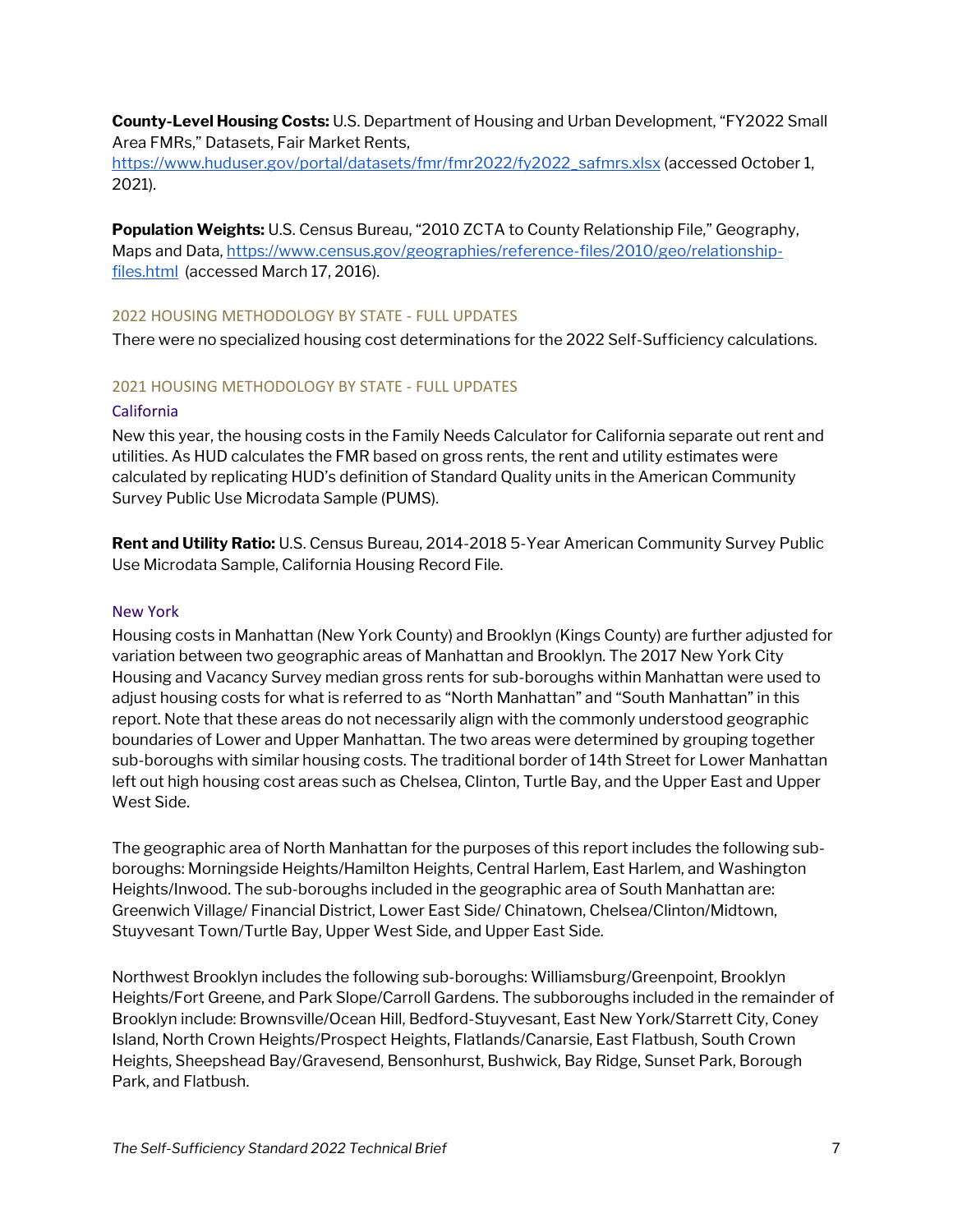**Within County Housing Index**: U.S. Census Bureau, 2013-2017 American Community Survey 5-Year Estimates, "B25064: Median Gross Rent (Dollars),[" https://data.census.gov/](https://data.census.gov/) (accessed August 17, 2020). Sub-borough Area Housing Costs. U.S. Census Bureau, "2017 New York Housing and Vacancy Survey," [https://www.census.gov/geographies/reference-maps/2017/demo/nychvs/sub-bourough](https://www.census.gov/geographies/reference-maps/2017/demo/nychvs/sub-bourough-maps.html)[maps.html](https://www.census.gov/geographies/reference-maps/2017/demo/nychvs/sub-bourough-maps.html) (accessed August 1, 2020).

#### <span id="page-7-0"></span>2020 HOUSING METHODOLOGY BY STATE - FULL UPDATES

#### Washington

While most states are calculated at a county level, the state of Washington has several counties with sub county-housing variation. Within county variation in housing costs is calculated based on the 2013-2017, 5-Year American Community Survey. For Benton, Pierce, Kitsap, and Snohomish counties, a weighted median gross rent was calculated by Census County Divisions based on the number of renter occupied units. For King County, a weighted median gross rent was calculated by Census Places based on the number of renter occupied units.

**Within County Housing Index:** U.S. Census Bureau, 2013-2017 American Community Survey 5-Year Estimates, "B25064: Median Gross Rent (Dollars),[" https://data.census.gov](https://data.census.gov/) (accessed December 17, 2019). U.S. Census Bureau, 2013-2017 American Community Survey 5-Year Estimates, "B250003: Tenure (Occupied Housing Units),[" https://data.census.gov](https://data.census.gov/) (accessed December 17, 2019).

### <span id="page-7-1"></span>Child Care

The Family Support Act, in effect from 1988 until welfare reform in 1996, required states to provide child care assistance at market rate for low-income families in employment or education and training. States were also required to conduct cost surveys biannually to determine the market rate (defined as the 75th percentile) by facility type, age, and geographical location or set a statewide rate.<sup>[3](#page-7-2)</sup> The Child Care and Development Block Grant (CCDBG) Act of 2014 reaffirms that the 75th percentile is an important benchmark for gauging equal access. The CCDBG Act requires states to conduct a market rate survey every three years for setting payment rates.[4](#page-7-3) Thus, the Standard assumes child care costs at the 75th percentile, unless the state sets a higher definition of market rate.

Rates for all states are updated for inflation from the data collection period using the Consumer Price Index. Infant and preschooler costs are calculated assuming full-time care, and costs for school-age children are calculated using part-time rates during the school year and full-time care during the summer. When available, costs are calculated based on a weighted average of family child care and center child care for each age group. Forty-three percent of infants are in family child care and 57% are in child care centers. These proportions are 26% and 74% respectively, for preschoolers, and 46% and 54% for school-age children.

<span id="page-7-2"></span><sup>&</sup>lt;sup>3</sup> U.S. Government Printing Office, "Section 9. Child Care," 108th Congress 2004 House Ways and Means Committee Green Book[, https://www.govinfo.gov/content/pkg/GPO-CPRT-108WPRT108-6/pdf/GPO-CPRT-](https://www.govinfo.gov/content/pkg/GPO-CPRT-108WPRT108-6/pdf/GPO-CPRT-108WPRT108-6-2-9.pdf)[108WPRT108-6-2-9.pdf\(](https://www.govinfo.gov/content/pkg/GPO-CPRT-108WPRT108-6/pdf/GPO-CPRT-108WPRT108-6-2-9.pdf)accessed June 7, 2014).

<span id="page-7-3"></span><sup>4</sup> Due to the impact of the COVID-19 pandemic, many states have had to postpone data collection efforts, thus delaying release of these market rate surveys.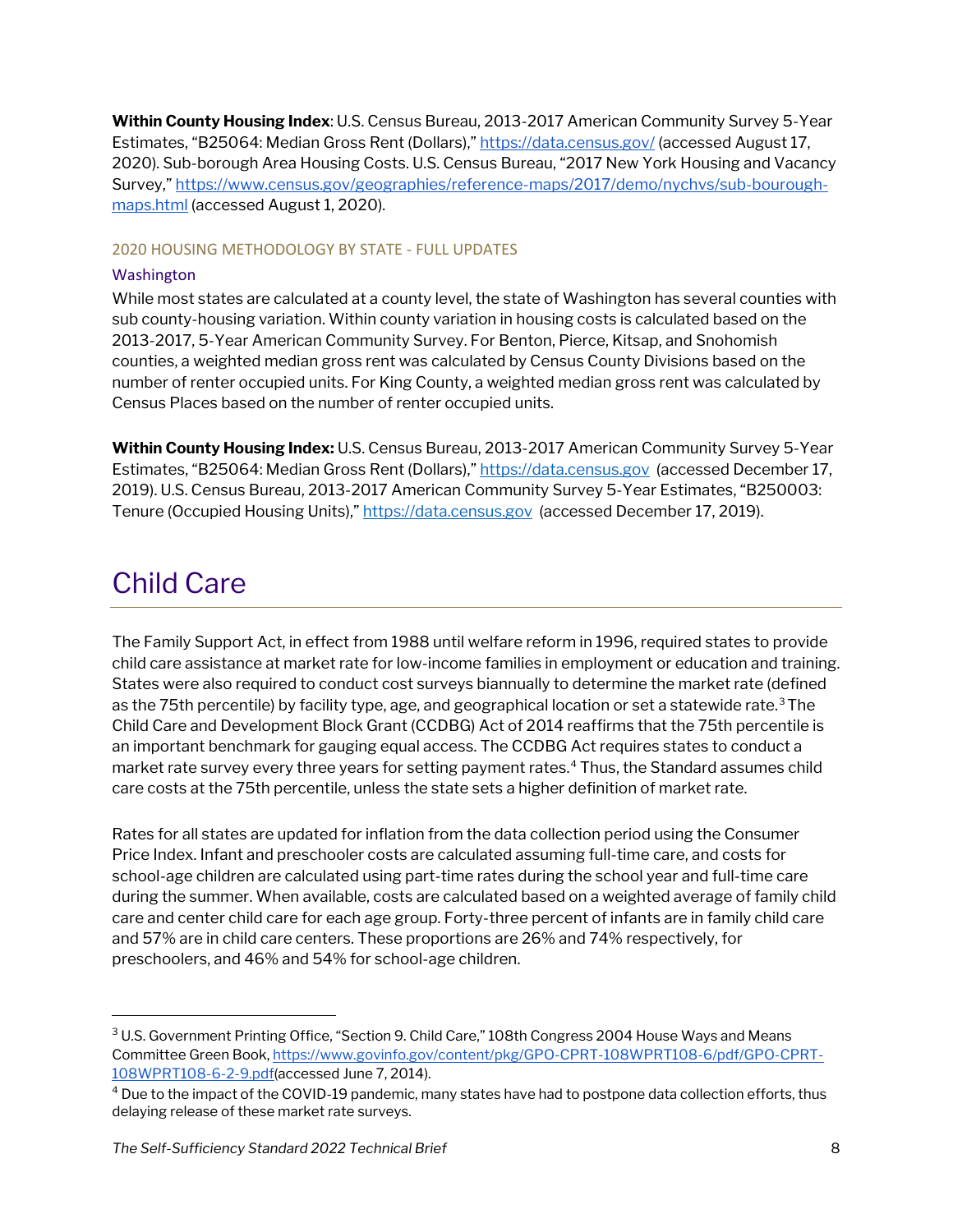Since one of the basic assumptions of the Standard is that it provides the cost of meeting needs without public or private subsidies, the "private subsidy" of free or low-cost child care provided by older children, relatives, and others is not assumed.

#### **Interim Inflation Adjusted Update**

The child care costs for interim inflation adjusted updates are updated solely by inflation. Typically child care market rate surveys are released every two to three years. However, the pandemic caused significant data delays, and many states have been conducting the market rate updates every four years. For the status of recent child care updates, see Appendix A.

#### DATA SOURCES FOR ALL STATES

**Facility Weights:** U.S. Census Bureau, Survey of Income and Program Participation (SIPP), 2008 Panel, Wave 8. "Who's Minding the Kids? Child Care Arrangements: Spring 2011," <https://www.census.gov/prod/2013pubs/p70-135.pdf> (accessed August 25, 2015).

**Inflation:** U.S. Department of Labor, Bureau of Labor Statistics, "Child care and nursery school in U.S. city average, all urban consumers, not seasonally adjusted," CUUR0000SEEB03, <https://data.bls.gov/cgi-bin/srgate> (accessed December 22, 2021).

#### <span id="page-8-0"></span>2022 METHODOLOGY BY STATE - FULL UPDATES

#### Kansas

Child care costs for the 2022 Standard were calculated using 75th percentile data from the Kansas Department for Children and Families. Kansas child care costs are updated for inflation from March 2021.

**Child Care Rates:** Kansas Department for Children and Families, "2020 Kansas Child Care Market Analysis Final Report, March 4, 2021,"

[http://www.dcf.ks.gov/services/ees/Documents/Child\\_Care/Provider\\_Market\\_Rate\\_Study.pdf](http://www.dcf.ks.gov/services/ees/Documents/Child_Care/Provider_Market_Rate_Study.pdf)  (accessed December 8, 2021).

#### Maryland

Child care costs for the Maryland Standard have been calculated using  $75<sup>th</sup>$  percentile data from the Maryland State Department of Education Division of Early Childhood. The Maryland child care costs are updated for inflation from July 2019.

**Child Care Rates**: Maryland State Department of Education Division of Early Childhood, "Maryland Child Care Provider Market Rate Survey 2019,"

[https://earlychildhood.marylandpublicschools.org/system/files/filedepot/2/market\\_rate\\_survey\\_final](https://earlychildhood.marylandpublicschools.org/system/files/filedepot/2/market_rate_survey_final_report_july_2019_sr_07_08_19_pm_final_pdf_3.pdf) [\\_report\\_july\\_2019\\_sr\\_07\\_08\\_19\\_pm\\_final\\_pdf\\_3.pdf](https://earlychildhood.marylandpublicschools.org/system/files/filedepot/2/market_rate_survey_final_report_july_2019_sr_07_08_19_pm_final_pdf_3.pdf) (accessed December 3, 2021).

#### Ohio

Child care costs for the Ohio Standard have been calculated using  $75<sup>th</sup>$  percentile data from the Ohio Department of Job and Family Services. The Ohio child care costs are updated for inflation from January 2021.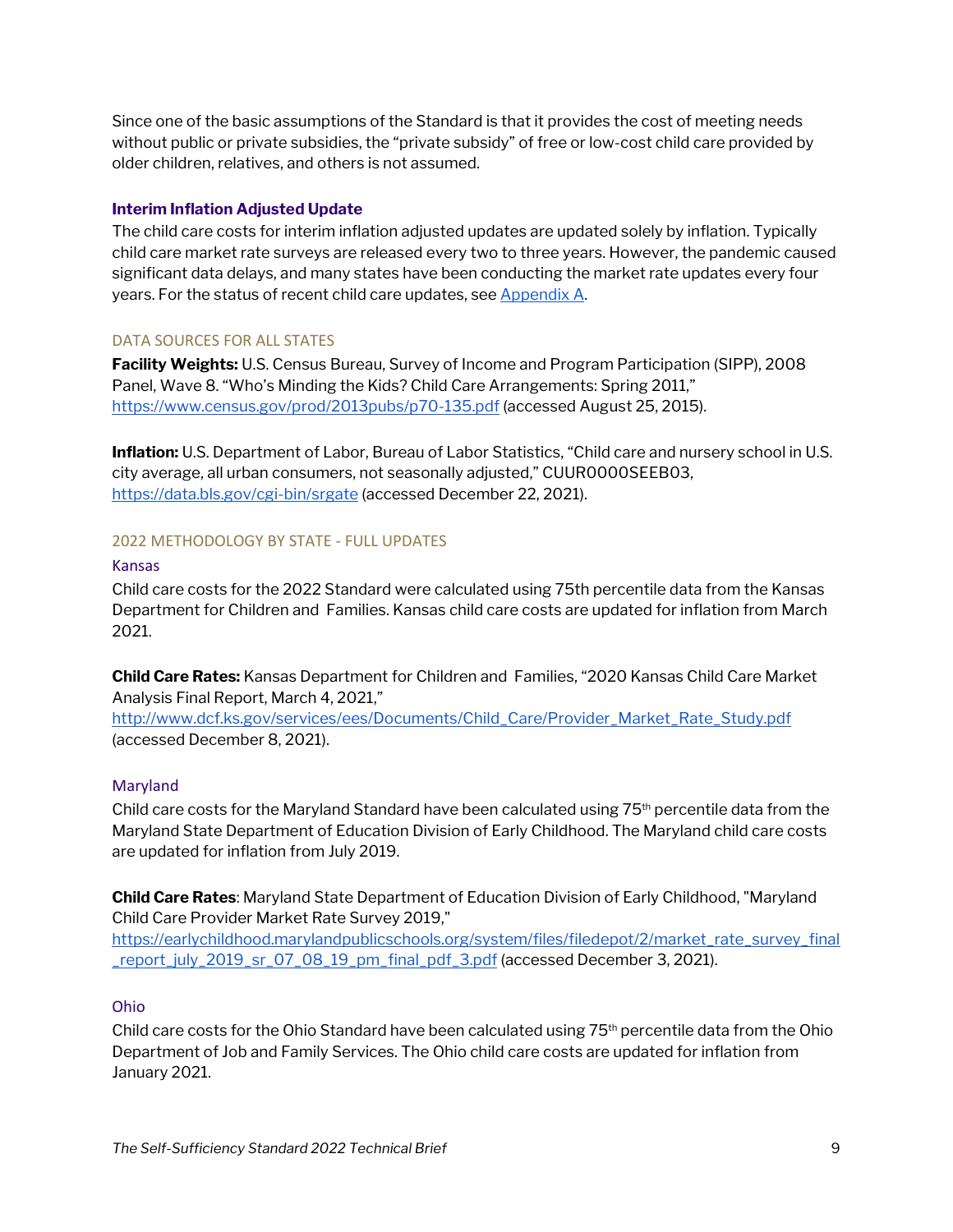**Child Care Rates**: Strategic Research Group, "2020 Ohio Child Care Market Rate Survey Analysis," Ohio Department of Job and Family Services, [https://jfs.ohio.gov/cdc/docs/2020-Ohio-Child-Care-](https://jfs.ohio.gov/cdc/docs/2020-Ohio-Child-Care-MRS-Report-FINAL.pdf)[MRS-Report-FINAL.pdf](https://jfs.ohio.gov/cdc/docs/2020-Ohio-Child-Care-MRS-Report-FINAL.pdf) (accessed December 3, 2021).

### Utah

Child care costs have been calculated using 75th percentile data from the Utah Department of Workforce Services Office of Child Care. Child care costs are updated for inflation from May 2021. Data reported based on rural and urban divisions.

**Child Care Rates**: Utah Department of Workforce Services Office of Child Care, "Utah 2021 Child Care Market Rate Study,"<https://jobs.utah.gov/occ/occmarket.pdf> (accessed December 8, 2021).

#### <span id="page-9-0"></span>2021 METHODOLOGY BY STATE - FULL UPDATES

#### Arizona

Child care costs for the 2021 Standard were calculated using 75th percentile data from the Arizona Department of Economic Security. Arizona child care costs are updated for inflation from July 2018. Data was reported by CCA planning district, all 15 counties fell into one of these six districts.

**Child Care Rates:** Arizona Department of Economic Security , "Child Care Market Rate Survey 2018," https://des.az.gov/digital-library/child-care-market-rate-survey-2018 (accessed September 30, 2020).

#### California

California has historically set the child care market rate at the 85th percentile, as does the Standard.

**Child Care Rates:** California Department of Education, "2018 Regional Market Rate Survey of California Child Care Providers,[" https://www.cde.ca.gov/fg/aa/cd/regionalmarketratesurvey.asp](https://www.cde.ca.gov/fg/aa/cd/regionalmarketratesurvey.asp) (accessed September 12, 2020).

#### Florida

Child care costs for the 2021 Standard were calculated using 75th percentile data from the Florida Department of Education. Florida child care costs are updated for inflation from June 2017. Due to missing data for certain categories, an average of nearby counties was taken or for counties with "large family" data but no family data, the large family cost was used for the "home" definition.

**Child Care Rates:** Florida Department of Education, "2017 Market Rate Report," [http://www.floridaearlylearning.com/Content/Uploads/floridaearlylearning.com/files/Market\\_Rate\\_R](http://www.floridaearlylearning.com/Content/Uploads/floridaearlylearning.com/files/Market_Rate_Report_2017_Full_Time_Final_web_04292019.pdf) [eport\\_2017\\_Full\\_Time\\_Final\\_web\\_04292019.pdf](http://www.floridaearlylearning.com/Content/Uploads/floridaearlylearning.com/files/Market_Rate_Report_2017_Full_Time_Final_web_04292019.pdf) (accessed September 21, 2020).

#### Illinois

Child care costs for the 2021 Standard were calculated using 75th percentile data from the Illinois Department of Human Services. Illinois child care costs are updated for inflation from December 2017. If data was not included on a county level, the researchers assumed the Group Tiers provided by the Department.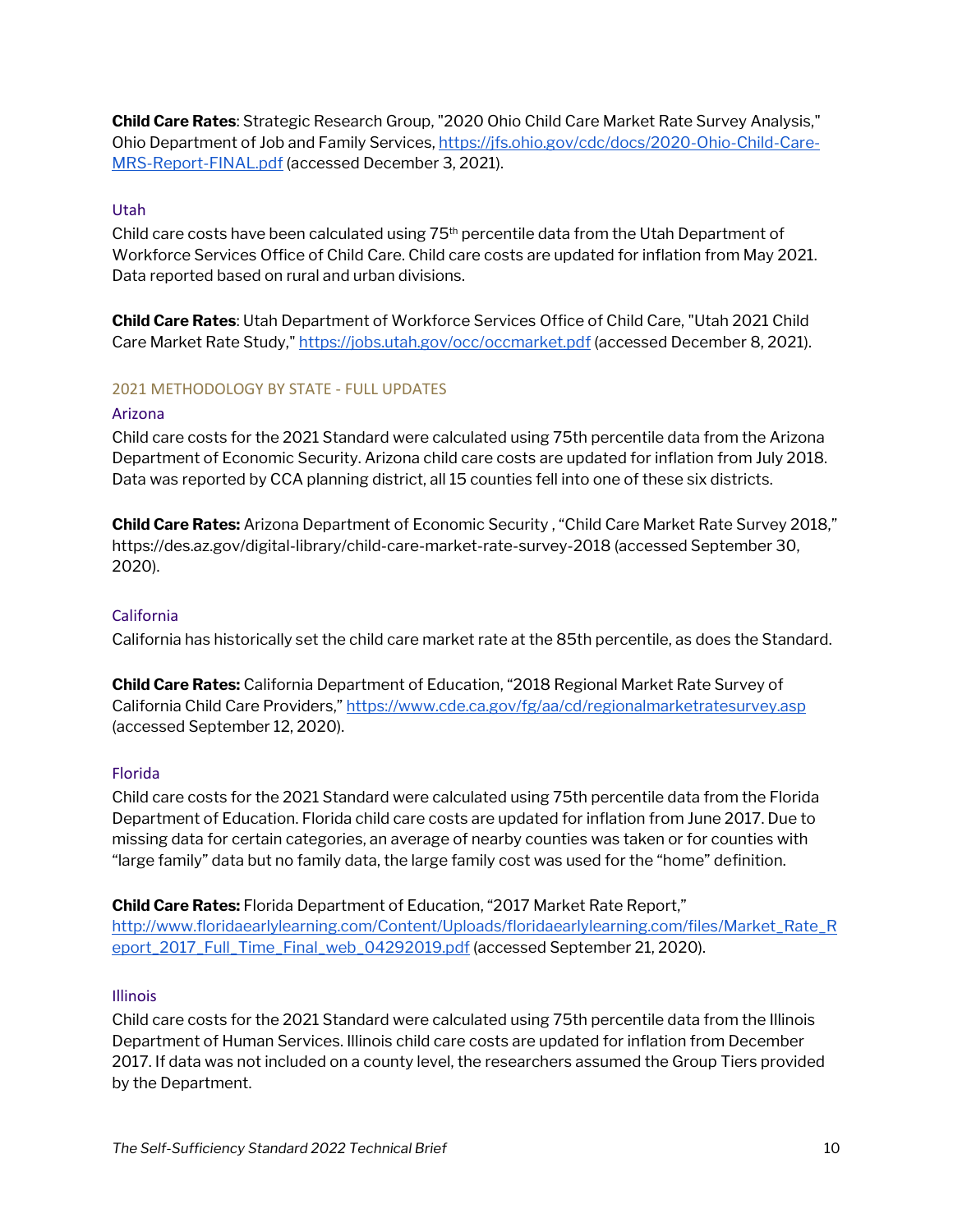**Child Care Rates:** Illinois Department of Human Services, "Market Rate Survey of Licensed Child Care Programs in Illinois, Fiscal Year 2018,"

[https://www.dhs.state.il.us/OneNetLibrary/27897/documents/MarketRateSurveyofLicensedChildCa](https://www.dhs.state.il.us/OneNetLibrary/27897/documents/MarketRateSurveyofLicensedChildCareProgramsinIllinoisFiscalYear2018.pdf) [reProgramsinIllinoisFiscalYear2018.pdf](https://www.dhs.state.il.us/OneNetLibrary/27897/documents/MarketRateSurveyofLicensedChildCareProgramsinIllinoisFiscalYear2018.pdf) (accessed December 23, 2020).

#### Kansas

Child care costs for the 2021 Standard were calculated using 75th percentile data from the Kansas Department for Children and Families. Kansas child care costs are updated for inflation from April 2018. When a county cost was missing, the researchers utilized a neighboring county average to determine estimated costs.

**Child Care Rates:** Kansas Department for Children and Families, "2017 Kansas Child Care market Analysis Final Report, April 23, 2018,"

[http://www.dcf.ks.gov/services/ees/Documents/Child\\_Care/Provider\\_Market\\_Rate\\_Study.pdf](http://www.dcf.ks.gov/services/ees/Documents/Child_Care/Provider_Market_Rate_Study.pdf) (accessed December 21, 2020).

#### Minnesota

Child care costs for the 2021 Standard were calculated using 75th percentile data from the Minnesota Department of Human Services. Minnesota child care costs are updated for inflation from March 2019. Several counties were missing center-based rates, in order to calculate an estimated cost for those counties, researchers used an average of neighboring counties.

**Child Care Rates:** Department of Human Services, "Results of 2018 Child Care Market Rate Survey," <https://edocs.dhs.state.mn.us/lfserver/Public/DHS-6226F-ENG> (accessed September 29, 2020).

#### Missouri

Child care costs for the 2021 Standard were calculated using 75th percentile data from the Missouri Department of Social Services. Missouri child care costs are updated for inflation from April 2018. If missing data occurred for a facility type at a county level, either the MSA region percentile was used as a replacement or when that was not available, a neighboring county average.

**Child Care Rates:** Missouri Department of Social Services, Children's Division. "2018 Child Care Market Rate Survey Report,[" https://dss.mo.gov/re/pdf/oecmmr/2018-child-care-market-rate](https://dss.mo.gov/re/pdf/oecmmr/2018-child-care-market-rate-survey.pdf)[survey.pdf](https://dss.mo.gov/re/pdf/oecmmr/2018-child-care-market-rate-survey.pdf) (accessed September 12, 2021).

#### Nevada

Child care costs for the 2021 Standard were calculated using 75th percentile data from The Children's Cabinet. Nevada child care costs are updated for inflation from April 2018. Data was reported at a county level, and four counties in Nevada did not have licensed child care centers at the time of market rate study (Esmeralda County, Eureka County, Lincoln County and Storey County).

**Child Care Rates:** The Children's Cabinet , "Nevada 2018 Early Education & Care Fact Sheet," <https://www.childrenscabinet.org/wp-content/uploads/2018DemographicsReport-FINAL.pdf> (accessed October 31, 2020).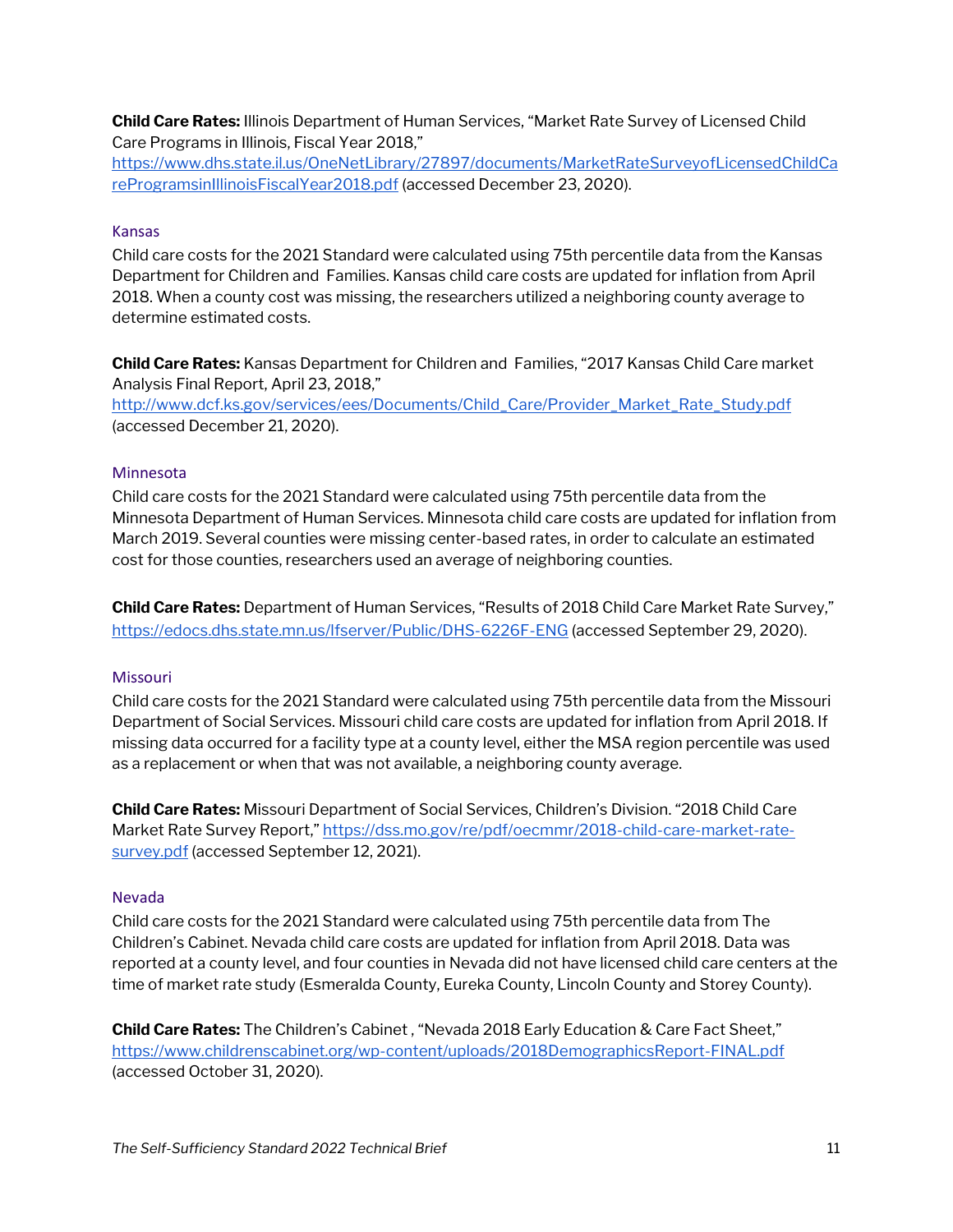#### New York

Child care costs for the New York Standard have been calculated using 75th percentile data from the New York Office of Children and Family Services Child Care Market Rate Survey.

Rates are updated for inflation from the data collection period using the Consumer Price Index. The New York child care costs are updated for inflation from October 2019.

**Child Care Rates**: New York State Office of Children and Family Services, "New York State Child Care Market Rate Survey Report 2019,"

<https://ocfs.ny.gov/main/childcare/stateplan/CCDF/FFY2019-2021-CCDF-Plan.pdf> (accessed August 15, 2020).

#### Pennsylvania

Child care costs for the 2021 Standard were calculated using 75th percentile data from the Department of Education and Human Services, Office of Child Development and Early Learning. Pennsylvania child care costs are updated for inflation from November 2019. Data was reported at a county level, and raw data was provided directly by the office.

**Child Care Rates**: Department of Education and Human Services, Office of Child Development and Early Learning, "Pennsylvania's 2019 Child Care Market Rate Survey Report," (accessed January 14, 2021). Cost data at the 75th percentile was provided through personal communication with Aaron McMahan, MPA, Departments of Education and Human Services, Office of Child Development and Early Learning.

#### Tennessee

Child care costs for the 2021 Standard were calculated using 75th percentile data from the Tennessee Department of Human Services. Tennessee child care costs are updated for inflation from November 2019. Data was reported by MSA (Metropolitan Statistical Areas), and when data was unavailable, it was defaulted to top tier versus bottom tier averages.

**Child Care Rates:** Tennessee Department of Human Services , "Fiscal Year 2018-2019, Determining Child Care Market Rates in the State of Tennessee,["https://www.tn.gov/content/dam/tn/human](https://www.tn.gov/content/dam/tn/human-services/documents/2018-2019%20Market%20Rate%20Survey.pdf)[services/documents/2018-2019%20Market%20Rate%20Survey.pdf](https://www.tn.gov/content/dam/tn/human-services/documents/2018-2019%20Market%20Rate%20Survey.pdf) (accessed November 4, 2020).

#### Texas

Child care costs for the 2021 Standard were calculated using 75th percentile data from the University of Texas at Austin for the Texas Workforce Commission. Texas child care costs are updated for inflation from July 2020. Data was reported by LWDA (Workforce Development Regions) statewide, all 254 counties fell into these regions.

**Child Care Rates:** University of Texas at Austin , "2020 Texas Child Care Market Rate Survey Final Report,["https://txicfw.socialwork.utexas.edu/2020-texas-child-care-market-rate-survey/](https://txicfw.socialwork.utexas.edu/2020-texas-child-care-market-rate-survey/) (accessed December 18, 2020).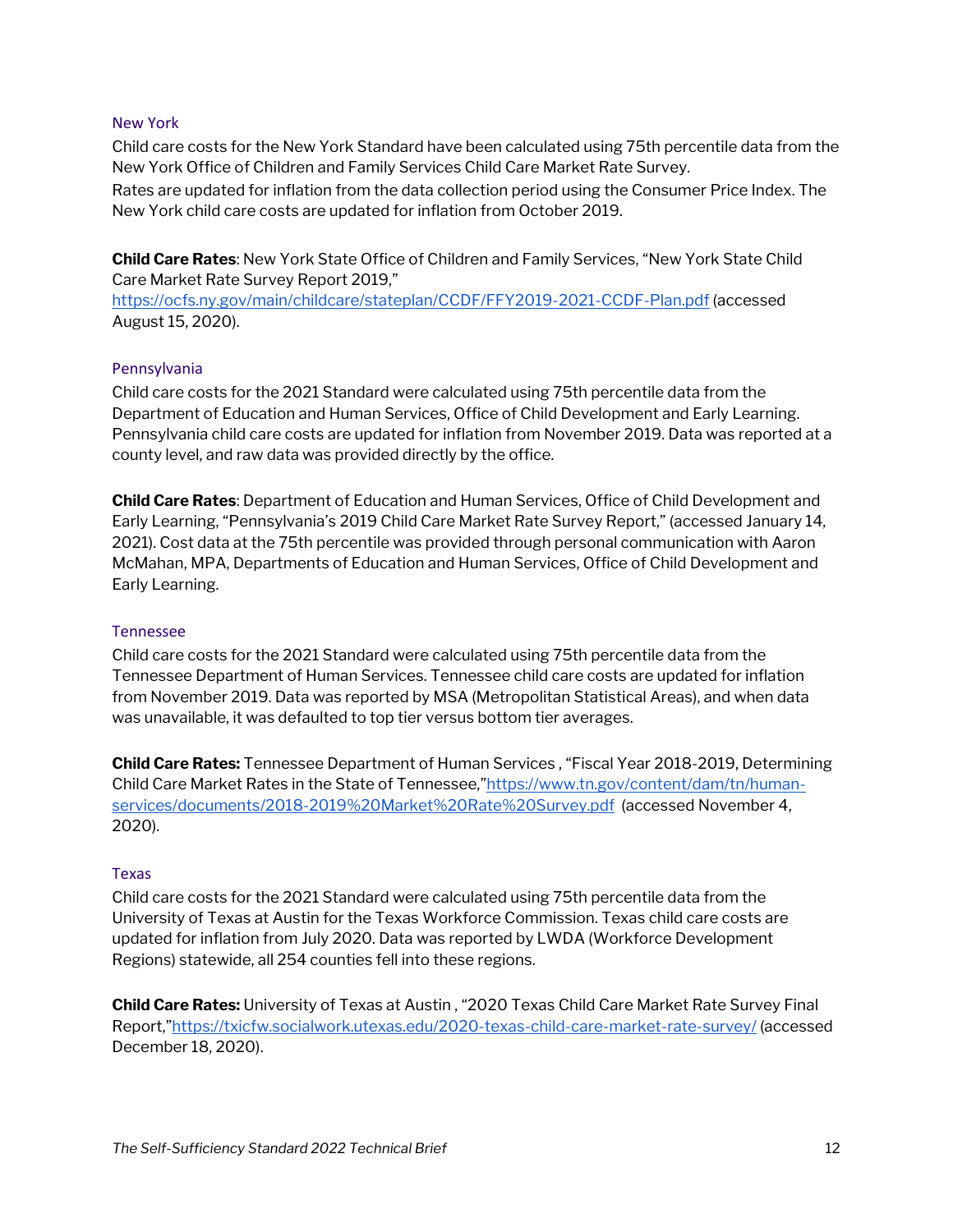#### Virginia

Child care costs for the 2021 Standard were calculated using 75th percentile data from the Virginia Department of Social Services. Virginia child care costs are updated for inflation from February 2018. Data was reported by five VDSS geographic regions across the state; all 133 counties and cities fell into those geographic regions.

**Child Care Rates:** Virginia Department of Social Services , "2018 Market Rate Survey Report," [https://www.dss.virginia.gov/files/division/cc/interested\\_subsidy\\_vendors/notices/Market\\_Rate\\_Sur](https://www.dss.virginia.gov/files/division/cc/interested_subsidy_vendors/notices/Market_Rate_Survey.pdf) [vey.pdf](https://www.dss.virginia.gov/files/division/cc/interested_subsidy_vendors/notices/Market_Rate_Survey.pdf) (accessed October 31, 2020).

#### <span id="page-12-0"></span>2020 METHODOLOGY BY STATE - FULL UPDATES

#### Hawaii

Child care costs for the 2020 Standard were calculated using 75th percentile data from the Hawaii Department of Human Services. Hawaii child care costs are updated for inflation from February 2019. Due to small sample sizes, statewide rates were substituted for Maui and Kauai school-age children and Kauai infant center care.

**Child Care Rates:** State of Hawaii, Department of Human Services, "2018 Hawaii Child Care Market Rate Study Summary of Results," [https://humanservices.hawaii. gov/bessd/files/2019/04/Hawaii-](https://humanservices.hawaii./)Child-Care-Market- [Rate-Study-2018-final.pdf](https://humanservices.hawaii./) (accessed September 19, 2019).

#### Michigan

Child care costs for the 2020 Michigan Standard have been calculated using 75th percentile data from the Michigan Department of Education. Michigan child care costs are updated for inflation from December 2017.

**Child Care Rates:** Michigan Department of Education, "2017 Child Care Market Rate Study," [https://www.michigan.gov/documents/mde/MRS\\_Final\\_Rpt\\_620152\\_7.pdf](https://www.michigan.gov/documents/mde/MRS_Final_Rpt_620152_7.pdf) (accessed August 13, 2019).

#### New Jersey

Child care costs for the 2020 New Jersey standard have been calculated using 75th percentile data from the Department of Human Services Division of Family Development. New Jersey child care costs are updated for inflation from November 2017. The pricing was divided into clusters and cluster coding was available for all zip codes. There was no differentiation between home-based care and center-based care in the clusters. Missing school-age county data was weighted by available clustered zip code.

**Child Care Rates:** Kim, J. and Joo, M., "2017 New Jersey Child Care Market Price Study," New Jersey Department of Human Services Division of Family Development, [http://www.childcarenj.gov/getattachment/Resources/Reports-and-Statistics/2017-New-Jersey-](http://www.childcarenj.gov/getattachment/Resources/Reports-and-Statistics/2017-New-Jersey-Child-Care-Market-Price-Study-pdf.pdf.aspx?lang=en-US)[Child-Care-Market-Price-Study-pdf.pdf.aspx?lang=en-US](http://www.childcarenj.gov/getattachment/Resources/Reports-and-Statistics/2017-New-Jersey-Child-Care-Market-Price-Study-pdf.pdf.aspx?lang=en-US) (accessed December 4, 2019).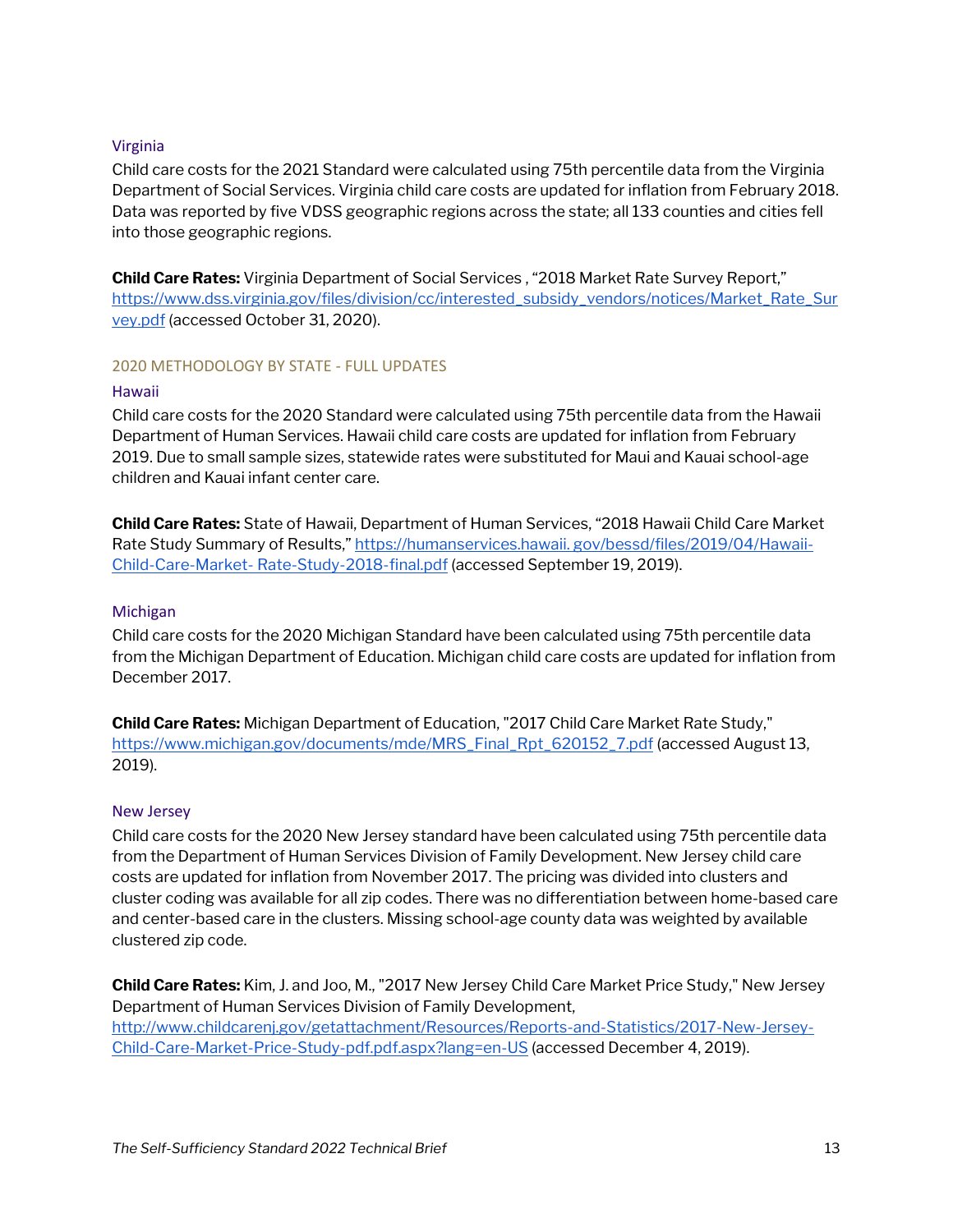#### North Carolina

Child care costs for the 2020 North Carolina Standard have been calculated using 75th percentile data from the North Carolina Department of Health and Human Services. North Carolina child care costs are updated for inflation from September 2017. Several counties did not have data available, if this was the case and data was available for the same county and facility but for another age, the average of the other ages was used. Otherwise, a regional average was created and utilized for price definitions.

**Child Care Rates:** Center for Urban Affairs & Community Services, North Carolina State University, "North Carolina Child Care Market Rate Study,"

[https://ncchildcare.ncdhhs.gov/Portals/0/documents/pdf/F/FINAL\\_Child\\_Care\\_Market\\_Rate\\_Study](https://ncchildcare.ncdhhs.gov/Portals/0/documents/pdf/F/FINAL_Child_Care_Market_Rate_Study_REPORT082718.pdf?ver=2018-08-28-084340-920) [\\_REPORT082718.pdf?ver=2018-08-28-084340-920](https://ncchildcare.ncdhhs.gov/Portals/0/documents/pdf/F/FINAL_Child_Care_Market_Rate_Study_REPORT082718.pdf?ver=2018-08-28-084340-920) (accessed October 10, 2019).

#### Oregon

Child care costs for the 2020 Oregon Standard have been calculated using 75<sup>th</sup> percentile data from the Oregon Department of Health Services. Oregon child care costs are updated for inflation from December 2017. The Market Price Study divides the data into clusters by rate and then rate to zip code. In order to calculate cluster rate for each county (with multiple zip codes), the population was analyzed by zip code with the most heavily populated zip code in the county used as the representative rate. If the population was split and the rate area was also split, then a weighted average was used to come up with a new rate for each age group.

**Child Care Rates:** Deana Grobe and Roberta B. Weber, 2018 Oregon Child Care Market Price Study, [https://www.oregon.gov/DHS/ASSISTANCE/CHILD-](https://www.oregon.gov/DHS/ASSISTANCE/CHILD-CARE/Documents/CCMR%202018%20Report.pdf)[CARE/Documents/CCMR%202018%20Report.pdf](https://www.oregon.gov/DHS/ASSISTANCE/CHILD-CARE/Documents/CCMR%202018%20Report.pdf) (accessed October 10, 2019).

#### Washington

Child care costs for the 2020 Washington Standard have been calculated using 75<sup>th</sup> percentile data from the Washington Department of Early Learning. Washington child care costs are updated for inflation from March 2018. The Market Price Study divides the counties into regions by rate.

**Child Care Rates:** State of Washington, Department of Early Learning, 2018 Child Care Market Rate Survey Final Report,

[https://www.dcyf.wa.gov/sites/default/files/pdf/reports/2018\\_Washington\\_State\\_Market\\_Rate\\_Sur](https://www.dcyf.wa.gov/sites/default/files/pdf/reports/2018_Washington_State_Market_Rate_Survey.pdf) [vey.pdf](https://www.dcyf.wa.gov/sites/default/files/pdf/reports/2018_Washington_State_Market_Rate_Survey.pdf) (accessed October 10, 2019).

#### Wyoming

Child care costs for the 2020 Wyoming Standard have been calculated using 75th percentile data from the Wyoming Department of Family Services. Wyoming child care costs are updated for inflation from September 2017.

**Child Care Rates:** Wyoming Department of Family Services, Economic Security Division, "Child Care Subsidy Market Price Study Results 2017,"

<https://drive.google.com/file/d/1EUC0NiKnm6W7074memZhhgG5l4HL31YP/view> (accessed October 21, 2019).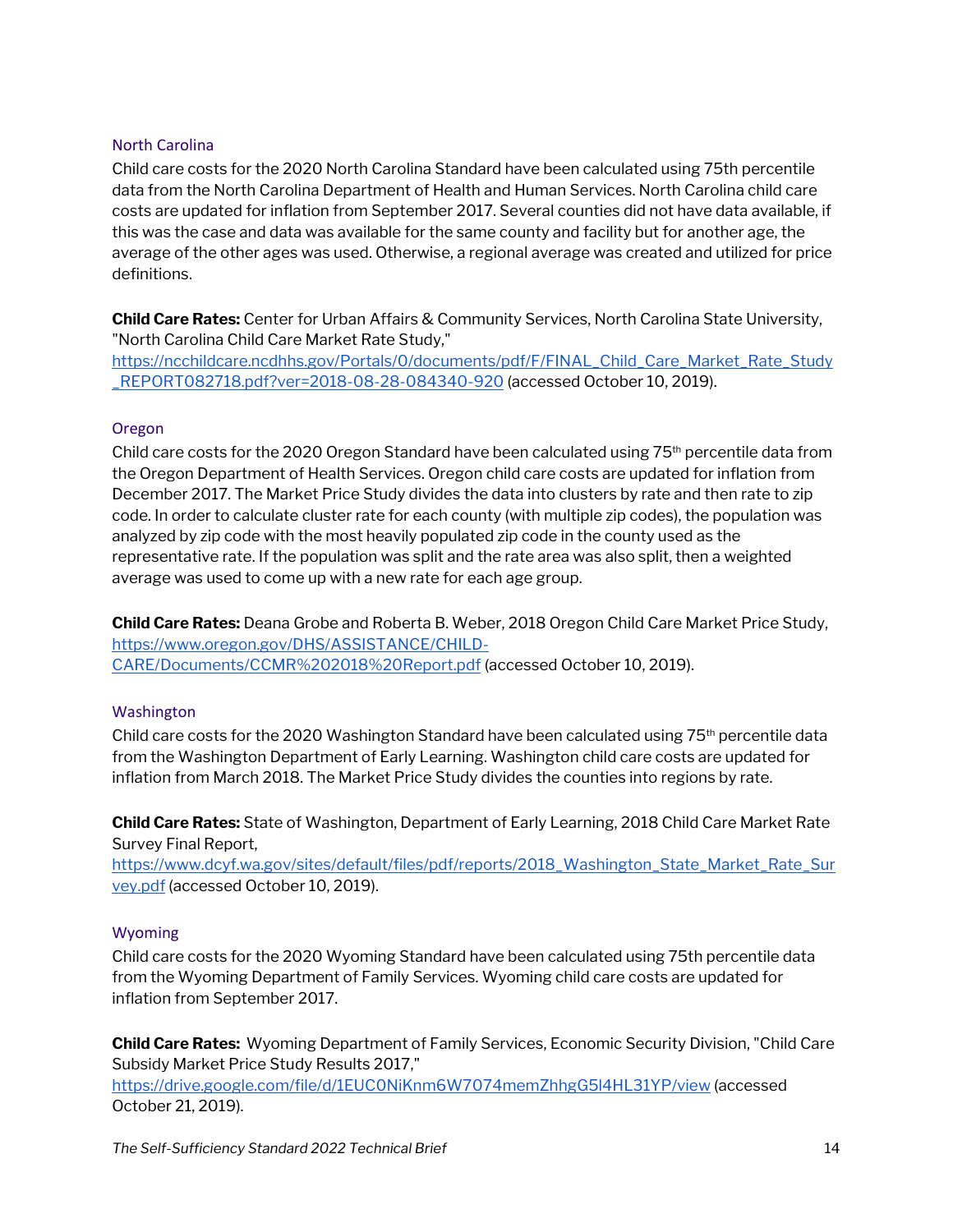### <span id="page-14-0"></span>Food

Although the Supplemental Nutrition Assistance Program (SNAP, formerly the Food Stamp Program) uses the U.S. Department of Agriculture (USDA) Thrifty Food Plan to calculate benefits, the Standard uses the Low-Cost Food Plan for food costs. While both of these USDA diets were designed to meet minimum nutritional standards, SNAP (which is based on the Thrifty Food Plan) is intended to be only a temporary safety net.

The Low-Cost Food Plan costs approximately 25% more than the Thrifty Food Plan and is based on more realistic assumptions about food preparation time and consumption patterns, while still being a very conservative estimate of food costs. Neither food plan allows for any take-out, fast-food, or restaurant meals, even though, according to the Consumer Expenditure Survey, the average American family spends about 32% of their food budget on food prepared away from home, which was down significantly in 2020 due to the limitations of eating out during the COVID pandemic.<sup>[5](#page-14-1)</sup> That is, it covers groceries only.

The USDA Low-Cost Food Plan costs vary by month and the USDA does not give an annual average food cost; therefore, the Standard follows the SNAP protocol of using June data of the most recent year to represent the annual average. Hence, the Standard for 2022 uses data for June 2020.

Both the Low-Cost Food Plan and the Standard's budget calculations vary food costs by the number and ages of children and the number of adults. The Standard assumes that the cost of food for all numbers of adults is the average between the male and female cost as designated by the USDA Low-Cost Food Plan.

Geographic differences in food costs within the states are varied using *Map the Meal Gap* data provided by Feeding America. To establish a relative price index that allows for comparability between counties, Nielsen assigns every sale of UPC-coded food items in a county to one of the 26 food categories in the USDA Thrifty Food Plan (TFP). The cost to purchase a market basket of these 26 categories is then calculated for each county. Because not all stores are sampled, in lowpopulation counties this could result in an inaccurate representation of the cost of food. For this reason, counties with a population less than 20,000 have their costs imputed by averaging them with those of the surrounding counties.

A county index is calculated by comparing the county market basket price to the national average cost of food. The county index is used to geographically vary the Low-Cost Food Plan. For the 2022 dataset, due to the pervasive increase in food costs across the United States for late 2021 and early 2022, the researchers for the Standard added a food cost control which prevents the cost of food from decreasing in a given county. [6](#page-14-2)

<span id="page-14-1"></span><sup>5</sup> U.S. Department of Labor, Bureau of Labor Statistics, "Consumer Expenditures in 2020," Economic News Release, <http://www.bls.gov/news.release/cesan.nr0.htm> (accessed April 25, 2019).

<span id="page-14-2"></span><sup>6</sup> United States Department of Agriculture, "Summary Findings, Food Price Outlook, 2022," Economic Research Service[, https://www.ers.usda.gov/data-products/food-price-outlook/summary-findings](https://www.ers.usda.gov/data-products/food-price-outlook/summary-findings) (accessed January 21, 2022).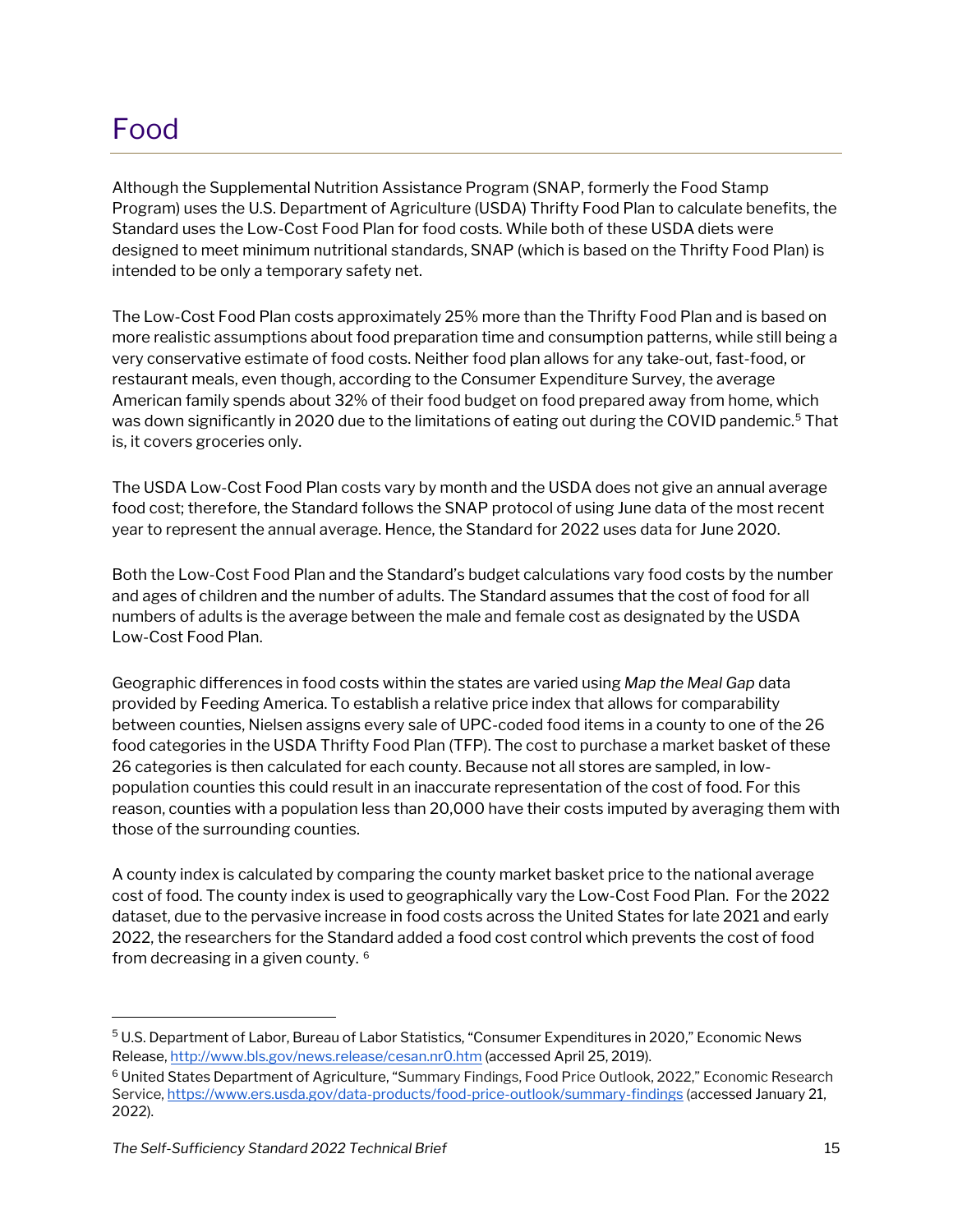#### **Interim Inflation Adjusted Update**

Food costs for interim Standards are updated yearly and utilize the same methodology as described above.

#### DATA SOURCES FOR ALL STATES

**Food Costs**. U.S. Department of Agriculture, Center for Nutrition Policy and Promotion, "Official USDA Food Plans: Cost of Food at Home at Four Levels, U.S. Average, June 2021," [https://fns](https://fns-prod.azureedge.net/sites/default/files/media/file/CostofFoodJun2020.pdf)[prod.azureedge.net/sites/default/files/media/file/CostofFoodJun2021LowModLib.pdf](https://fns-prod.azureedge.net/sites/default/files/media/file/CostofFoodJun2020.pdf) [\(](https://fns-prod.azureedge.net/sites/default/files/media/file/CostofFoodJun2020.pdf)accessed November 11, 2021).

**County Index.** Gunderson, C., Strayer, M., Dewey, A., Hake, M., &Engelhard, E. Map the Meal Gap 2021: An Analysis of County and Congressional District Food Insecurity and County Food Cost in the United States in 2019. Feeding America, 2021, received from research@feedingamerica.org (December 14, 2021).

### <span id="page-15-0"></span>**Transportation**

**Public Transportation.** If there is an "adequate" public transportation system in a given area, it is assumed that workers use public transportation to get to and from work. A public transportation system is considered "adequate" if it is used by a substantial percentage of the working population to commute to work. According to a study by the Institute of Urban and Regional Development, University of California, if about 7% of the general public uses public transportation, then approximately 30% of the low- and moderate- income population use public transit.<sup>[7](#page-15-1)</sup> The Standard assumes private transportation (a car) in counties where less than 7% of workers commute by public transportation.

The Standard examined 2015-2019 American Community Survey 5-Year estimates to calculate the percentage of the county population that commutes within the county by public transportation. However, some counties have rates over 7% due to special circumstances, such as resort-focused areas where workers are bussed in due to limited parking. These counties do not assume public transportation as access to a grocery store and child care facilities via public transportation are not adequate.

For public transit users, the most appropriate local transit pass, usually a 30 day or monthly unlimited ride pass, is added for each working adult— assumed for the first two adults in a household.

**Private Transportation.** For private transportation, the Standard assumes that adults need a car to get to work. Private transportation costs are based on the average costs of owning and operating a car. One car is assumed for households with one adult and two cars are assumed for households with two adults. It is understood that the car(s) will be used for commuting five days per week, plus one

<span id="page-15-1"></span> $7$  Chris Porter and Elizabeth Deakin, Socioeconomic and Journey-to-Work Data: A Compendium for the 35 Largest U.S. Metropolitan Areas (Berkeley: Institute of Urban and Regional Development, University of California, 1995).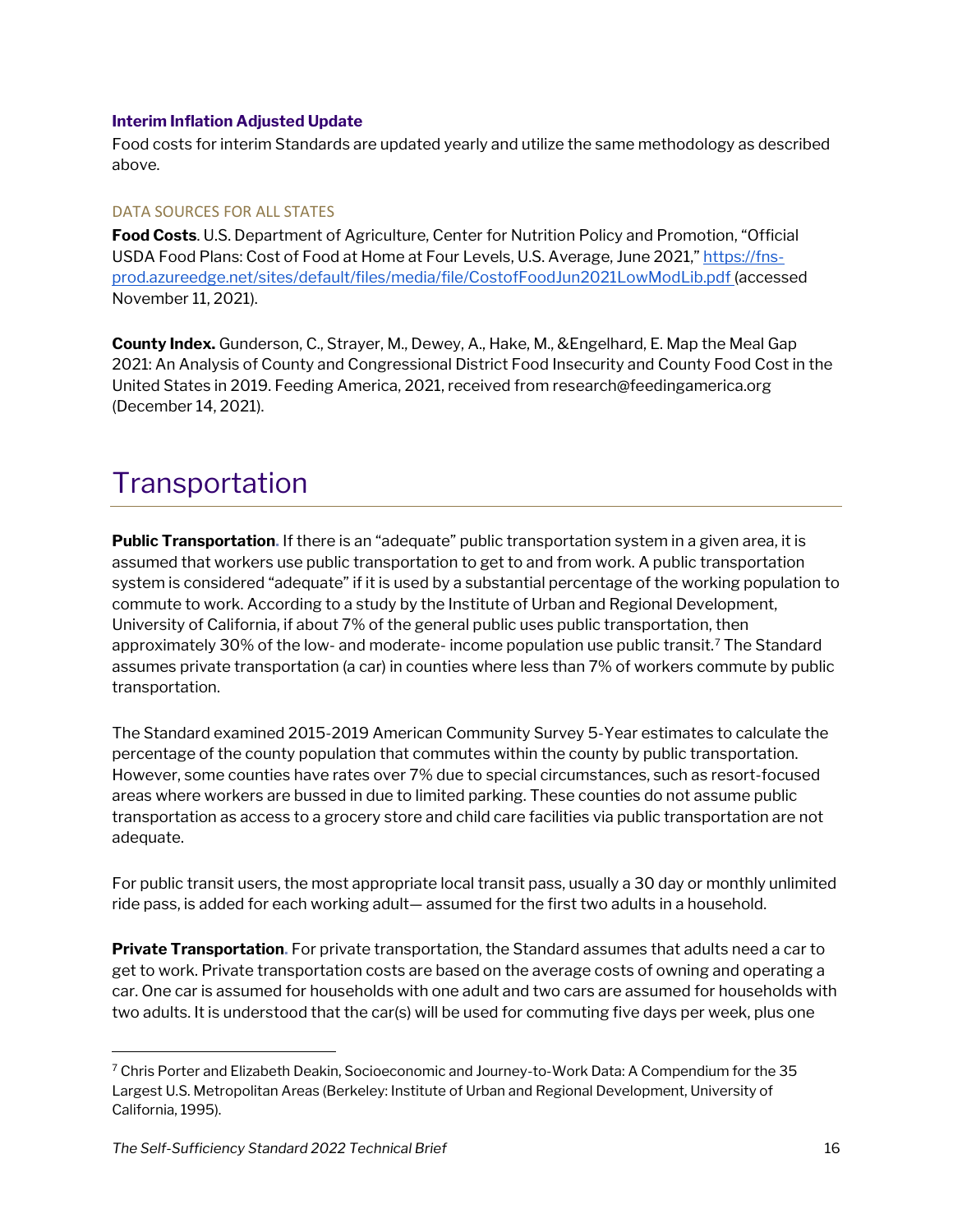trip per week for shopping and errands. In addition, one parent in each household with young children is assumed to have a slightly longer weekday trip to allow for "linking" trips to a day-care site.

Per-mile driving costs (e.g., gas, oil, tires, and maintenance) are from the American Automobile Association. The commuting distance is computed from the 2017 National Household Travel Survey (NHTS).

The fixed costs of car ownership such as fire, theft, property damage and liability insurance, license, registration, taxes, repairs, monthly payments, and finance charges are also included in the cost of private transportation for the Standard. However, the initial cost of purchasing a car is not. Fixed costs are from the 2020 Consumer Expenditure Survey data for families with incomes between the 20th and 40th percentile of the appropriate Census region of the United States. Auto insurance premiums and fixed auto costs are adjusted for inflation using the most recent and area- specific Consumer Price index.

#### **Interim Inflation Adjusted Update**

The fixed auto costs, auto insurance premium, and per-mile driving costs are updated yearly and are reflected in the interim updates (see  $AppendixB$ ). The county indices are updated only on the full update (every three years). The public transportation costs also remain the same until the next full update.

#### DATA SOURCES FOR ALL STATES

**Public Transportation Use:** U.S. Census Bureau, "Table B08101: Means of Transportation to Work," 2015- 2019 American Community Survey 5-year estimates, Detailed Tables, [https://www.census.gov/programs-surveys/acs/technical-documentation/table-and-geography](https://www.census.gov/programs-surveys/acs/technical-documentation/table-and-geography-changes/2019/5-year.html)[changes/2019/5-year.html](https://www.census.gov/programs-surveys/acs/technical-documentation/table-and-geography-changes/2019/5-year.html) (accessed September 15, 2021).

**Auto Insurance Premium:** National Association of Insurance Commissioners, "Average Expenditures for Auto insurance by State, 2014-2018," Insurance Information Institute, [https://www.iii.org/table](https://www.iii.org/table-archive/21247)[archive/21247](https://www.iii.org/table-archive/21247) (accessed April 14, 2021).

**Fixed Auto Costs:** Calculated and adjusted for regional inflation using Bureau of Labor Statistics data query for the Consumer Expenditure Survey. U.S. Department of Labor, Bureau of Labor Statistics, "Other Vehicle expenses," Consumer expenditure Survey 20207, CE Databases, <https://data.bls.gov/cgi-bin/srgate> (accessed November 11, 2021).

**Inflation:** U.S. Department of Labor, Bureau of Labor Statistics, "Consumer Price Index–All Urban Consumers, U.S. City Average," Consumer Price Index, CPI Databases, <https://www.bls.gov/news.release/cpi.t01.htm> (accessed September 22, 2021).

**Per-Mile Costs:** American Automobile Association, "Your Driving Costs: How Much Does it Really Cost to Own a New Car?," 2021 edition, AAA Association Communication, <https://newsroom.aaa.com/wp-content/uploads/2021/08/2021-YDC-Brochure-Live.pdf> (accessed November 10, 2021).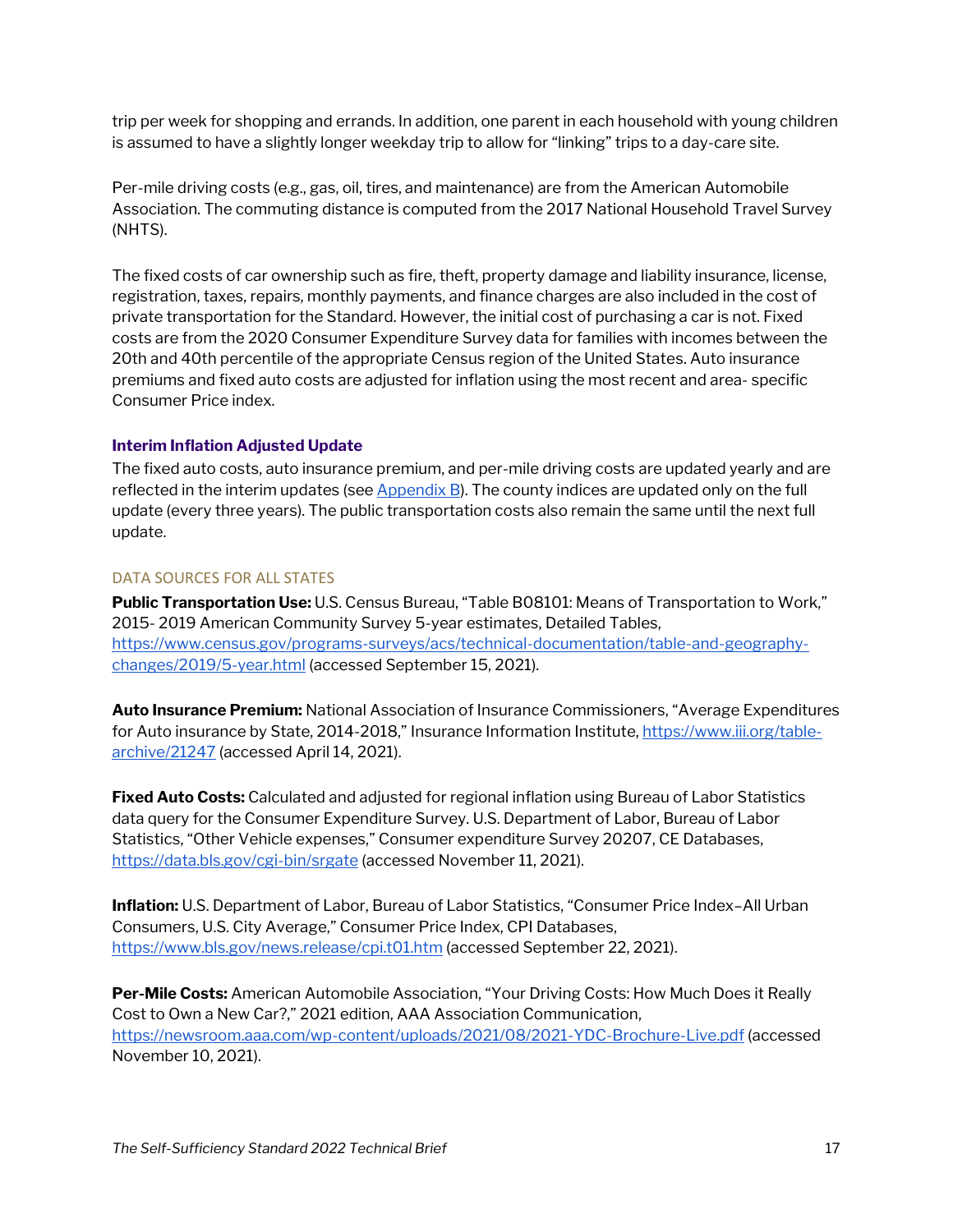#### <span id="page-17-0"></span>2022 METHODOLOGY BY STATE

#### Arizona

No counties in Arizona utilize public transportation above 7% of all work commuters.

**County Index:** Personal Communication, Nicole Beck[, TheZebra.com,](http://www.thezebra.com/) March, 2021.

#### Colorado

In Colorado, Pitkin, San Miguel, and Denver Counties utilize public transit at a rate of at least 7% of their commuting population. The cost of public transportation for each of these counties, is as follows: Pitkin has a thirty-day zone pass that costs \$121 per month, San Miguel utilizes a per-ride fee structure which adds up to a monthly fee of \$156.24, and finally Denver County has a monthly cost of \$114.

**Public Transportation Costs: RTD Monthly Pass, "Monthly Pass Convenience[" https://www.rtd](https://www.rtd-denver.com/fares-passes/monthly-pass)**[denver.com/fares-passes/monthly-pass;](https://www.rtd-denver.com/fares-passes/monthly-pass) RFTA, "30 Day Zone Passes," [https://www.rfta.com/fares/fares-passes/30-day-zone-passes/;](https://www.rfta.com/fares/fares-passes/30-day-zone-passes/) SMART, "Regional Bus Routes," <https://smarttelluride.colorado.gov/> (accessed January 5, 2022).

**County Index:** Auto Insurance Ratios for the State of Colorado, carinsurance.com, <https://www.carinsurance.com/calculators/average-car-insurance-rates.aspx> (accessed January 5, 2022).

#### **Connecticut**

The cities of Bridgeport, Hartford, and New Haven utilize public transportation above 7% for all work commuters. New Haven and Hartford utilize the CT Transit system which offers a 31-Day Pass for \$63 per month. Bridgeport uses the GBT system and offers a 31-Day Unlimited Pass for \$70 per month. Regional variation in the cost of auto insurance for the Connecticut Standard is calculated using rates collected from carinsurance.com by town.

**Public Transit Costs**: Hartford and New Haven: Connecticut Department of Transportation, CT Transit, Regular Fares, https://www.cttransit.com/fares. Bridgeport: Greater Bridgeport Transit, https://www.gogbt.com/ (accessed February 3, 2022).

**County Index:** Auto Insurance Ratios for Connecticut, carinsurance.com, [https://www.carinsurance.com/calculators/average-car-insurance-rates.aspx,](https://www.carinsurance.com/calculators/average-car-insurance-rates.aspx) (accessed January 10, 2022).

#### Indiana

No counties in Indiana utilize public transportation above 7% of all work commuters. The Indiana statewide average round trip commute to work distance is 26.88 miles.

**County Index:** Personal Communication, Nicole Beck[, TheZebra.com,](http://www.thezebra.com/) March, 2021.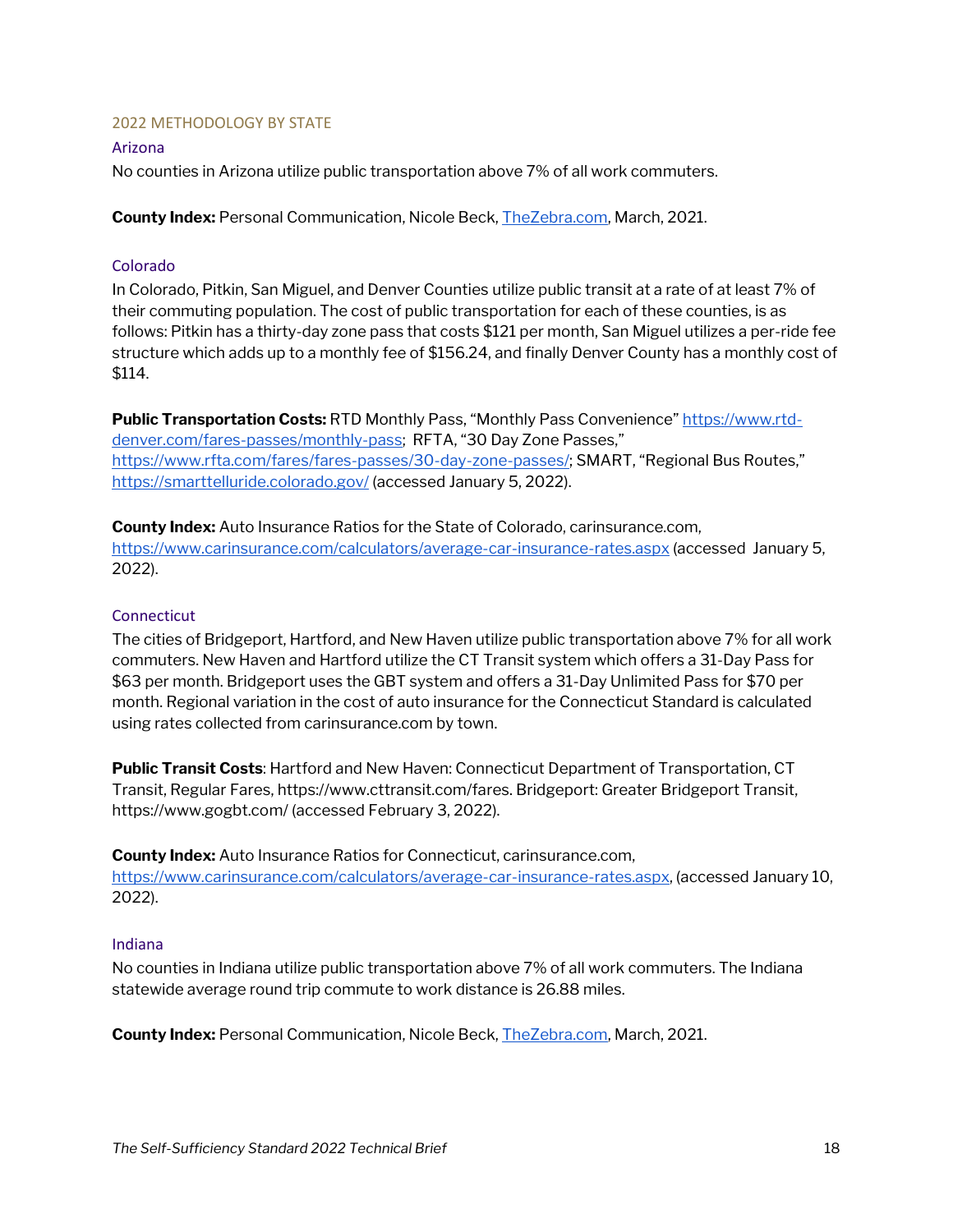#### Maryland

Public transportation costs are assumed for Baltimore city, Prince George's County, and Montgomery County. A BaltimoreLink Pass is \$74 per month in Baltimore city. A MARC Unlimited Monthly Pass is \$189 per month for Montgomery while a SmarTrip Unlimited Monthly Pass is \$207 per month for Prince George's County. Regional variation in the cost of auto insurance for the Maryland Standard is calculated using rates filed with the Maryland Insurance Administration.

**Public Transit Costs:** Baltimore City County, Maryland Dept. of Transportation, Maryland Transit Administration. Regular Fares[. https://www.mta.maryland.gov/pass-store.](https://www.mta.maryland.gov/pass-store) Montgomery County Department of Transportation. MCDOT. Regular Fares[. https://www.montgomerycountymd.gov/dot](https://www.montgomerycountymd.gov/dot-transit/routesandschedules/fares/fares2.html)[transit/routesandschedules/fares/fares2.html.](https://www.montgomerycountymd.gov/dot-transit/routesandschedules/fares/fares2.html) Prince George's- County-Washington Metropolitan Transit Authority, WMATA. Regular Fare.<https://www.wmata.com/fares/SelectPass.cfm> (accessed December 10, 2021).

**County Index:** Maryland Insurance Administration, "Auto Insurance: A Comparison Guide to Rates," <https://insurance.maryland.gov/Consumer/Documents/publicnew/AutoRateGuide2021.pdf> (accessed December 30, 2021).

#### Ohio

No counties use public transit at the rate of seven percent or higher. County variation in the cost of auto insurance for the Ohio Standard is calculated using rates provided by TheZebra.com.

**County Index:** Personal Communication, Nicole Beck[, TheZebra.com,](http://www.thezebra.com/) March, 2021.

#### Wisconsin

No counties use public transit at the rate of seven percent or higher. County variation in the cost of auto insurance for Wisconsin is calculated using rates collected from carinsurance.com.

#### **County Index:** Auto Insurance Ratios for Wisconsin, carinsurance.com,

[https://www.carinsurance.com/calculators/average-car-insurance-rates.aspx,](https://www.carinsurance.com/calculators/average-car-insurance-rates.aspx)(accessed December 30, 2021.

#### <span id="page-18-0"></span>2021 METHODOLOGY BY STATE

#### Arizona

No counties in Arizona utilize public transportation above 7% of all work commuters.

**County Index:** Personal Communication, Nicole Beck[, TheZebra.com,](http://www.thezebra.com/) October 10, 2019.

#### California

In California, Alameda County qualifies for the public transportation assumption and each adult is assumed to purchase a monthly unlimited Transbay pass. San Francisco County also qualifies, where each adult is assumed to purchase a monthly Muni "A" pass providing unlimited rides on all Muni and BART services within San Francisco.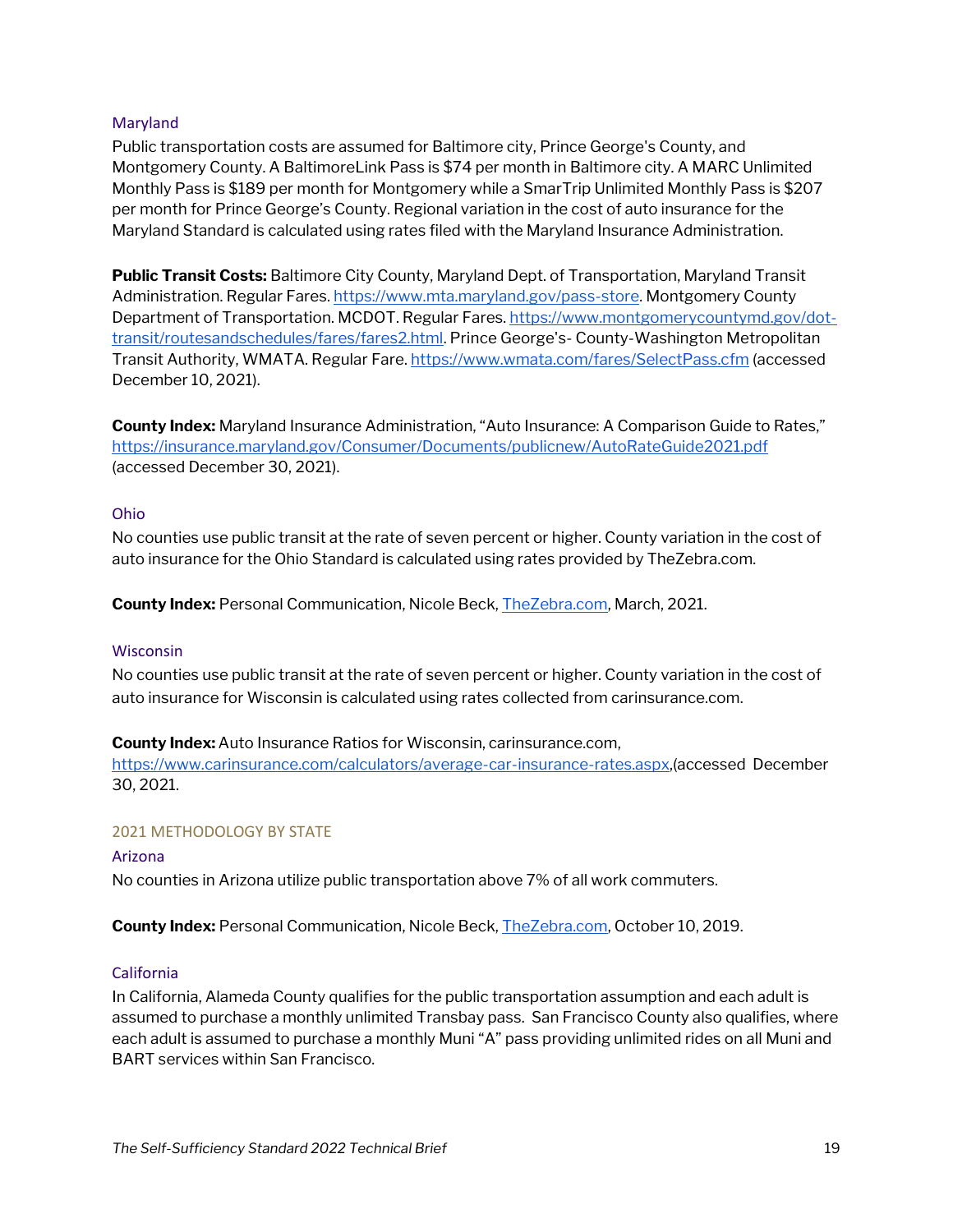**Public Transportation Costs:** Alameda-Contra Costa Transit District, "Fares and Clipper," [http://www.actransit. org/rider-info/fares-tickets-passes/](http://www.actransit./) (accessed September 1, 2020). San Francisco Municipal Transportation Agency, "Monthly Passes," [https://www.sfmta.com/getting](https://www.sfmta.com/getting-around/transit/fares-passes/monthly-passes#aboutpasses)[around/transit/fares-passes/monthly-passes#aboutpasses](https://www.sfmta.com/getting-around/transit/fares-passes/monthly-passes#aboutpasses)  (accessed September 1, 2020).

**County Index:** Personal Communication, Nicole Beck, TheZebra.com, October 10, 2019.

#### Colorado

In Colorado, Pitkin, San Miguel, and Denver Counties utilize public transit at a rate of at least 7% of their commuting population. The cost of public transportation for each of these counties, is as follows: Pitkin has a thirty-day zone pass that costs \$163 per month, San Miguel utilizes a per-ride fee structure which adds up to a monthly fee of \$156.24, and finally Denver County has a monthly cost of \$114.

**Public Transportation Costs:** RTD Monthly Pass, "Monthly Pass Convenience[" https://www.rtd](https://www.rtd-denver.com/fares-passes/monthly-pass)[denver.com/fares-passes/monthly-pass;](https://www.rtd-denver.com/fares-passes/monthly-pass) RFTA, "30 Day Zone Passes," [https://www.rfta.com/fares/fares-passes/30-day-zone-passes/;](https://www.rfta.com/fares/fares-passes/30-day-zone-passes/) SMART, "Regional Bus Routes," <https://smarttelluride.colorado.gov/> (accessed November 15, 2020).

**County Index:** Personal Communication, Nicole Beck[, TheZebra.com,](http://www.thezebra.com/) October 10, 2019.

#### Florida

Hendry County in Florida appears to utilize public transportation above 7% of all work commuters, however, the margin of error in the American Community Survey Means of Transportation to Work," 2013- 2017 5-year estimates for this data point is too large to be considered. Additionally no identifiable, reliable public transportation system was identified in research conducted by CWW staff.

**County Index:** Personal Communication, Nicole Beck[, TheZebra.com,](http://www.thezebra.com/) October 10, 2019.

#### Georgia

In Georgia, DeKalb and Fulton counties utilize public transit at a rate of at least 7% of their commuting population. The cost of public transportation for each of these counties is as follows: DeKalb has a monthly unlimited pass that costs \$95 per month and Fulton has a monthly unlimited pass that costs \$95.

**Public Transportation Costs:** Marta, "Fare Programs,[" https://www.itsmarta.com/fare](https://www.itsmarta.com/fare-programs.aspx)[programs.aspx;](https://www.itsmarta.com/fare-programs.aspx) (accessed November 15, 2020).

**County Index:** Personal Communication, Nicole Beck[, TheZebra.com,](http://www.thezebra.com/) October 10, 2019.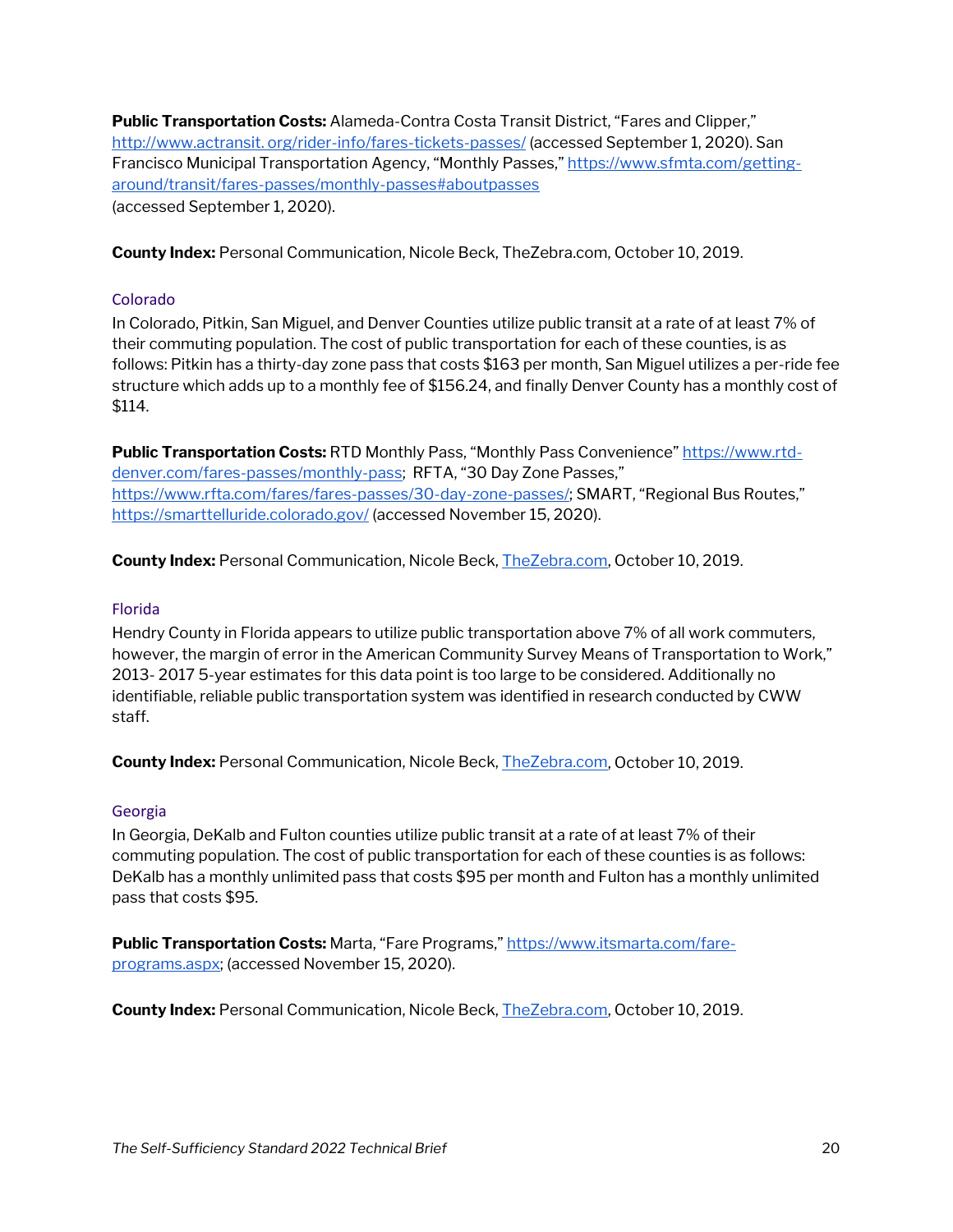#### Illinois

In Illinois, Cook county utilizes public transit at a rate of at least 7% of their commuting population. The cost of public transportation for Cook county is \$105 for a monthly, unlimited pass, valid for all CTA buses and trains.

**Public Transportation Costs:** Chicago Transit Authority, "Unlimited Ride Passes," <https://www.transitchicago.com/passes/> (accessed November 15, 2020).

**County Index:** Personal Communication, Nicole Beck[, TheZebra.com,](http://www.thezebra.com/) October 10, 2019.

#### Kansas

No counties in Kansas utilize public transportation above 7% of all work commuters.

**County Index:** Personal Communication, Nicole Beck[, TheZebra.com,](http://www.thezebra.com/) October 10, 2019.

#### **Massachusetts**

In Massachusetts, Suffolk county utilizes public transit at a rate of at least 7% of their commuting population. The cost of public transportation for Suffolk county is \$90 for a monthly, unlimited pass, valid for subway, local bus, Silver Line, Commuter Rail Zone 1A, and the Charlestown ferry.

**Public Transportation Costs:** Massachusetts Bay Transportation Authority, "Subway Fares," <https://www.mbta.com/fares/subway-fares#monthly> (accessed November 15, 2020).

#### **County Index:** Mass.gov, "Auto Insurance Premium Comparisons,"

<https://www.mass.gov/service-details/auto-insurance-premium-comparisons> (accessed December 20, 2020)

#### Minnesota

In Minnesota, Hennepin county utilizes public transit at a rate of at least 7% of its commuting population. The cost of public transportation for Hennepin county is \$78 for a monthly, unlimited pass, valid for all local buses and METRO lines at all times.

**Public Transportation Costs:** Metro Transit, "Go-To Card,[" https://www.metrotransit.org/go-to-card](https://www.metrotransit.org/go-to-card) (accessed November 15, 2020).

**County Index:** Personal Communication, Nicole Beck[, TheZebra.com,](http://www.thezebra.com/) October 10, 2019.

#### Missouri

In Missouri, St. Louis City county utilizes public transit at a rate of at least 7% of their commuting population. The cost of public transportation for Suffolk county is \$78 for a monthly, unlimited pass, valid for bus and rail system wide.

Public Transportation Costs: M Metro, "Metro Fare Details,[" https://www.metrostlouis.org/fares](https://www.metrostlouis.org/fares-and-passes/)[and-passes/](https://www.metrostlouis.org/fares-and-passes/) (accessed November 15, 2020).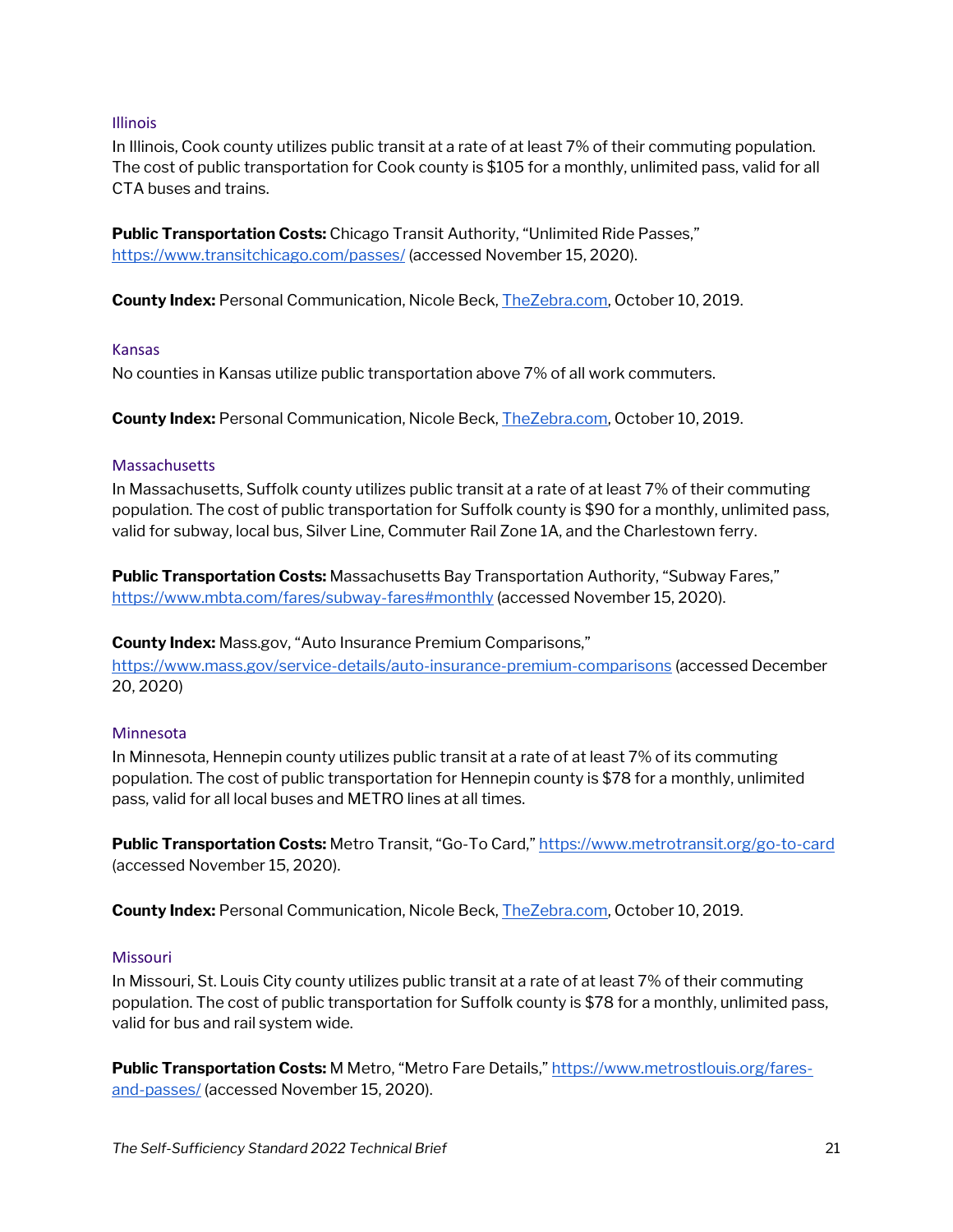**County Index:** Personal Communication, Nicole Beck[, TheZebra.com,](http://www.thezebra.com/) October 10, 2019.

#### New York

Regional variation in the cost of auto insurance for the New York Standard is calculated using rates gleaned from data collected for each county from insurance companies with the top four shares of the market. In New York City, more than 7% of the working population over the age of 16 in all counties uses public transportation according to the American Community Survey: Bronx (42%), Kings (43%), New York (59%), Queens (33%), Richmond (16%). The cost of public transportation is obtained from the Metropolitan Transit Authority and is calculated using the cost of a 30-day unlimited ride MetroCard.

**Public Transportation Costs:** MTA Transit Fares, "Everything you need to know about transit fares and tolls in New York,[" https://new.mta.info/fares#unlimited](https://new.mta.info/fares#unlimited) (accessed June 17, 2020).

**County Index:** Personal Communication, Nicole Beck[, TheZebra.com,](http://www.thezebra.com/) October 10, 2019.

#### Nevada

No counties in Nevada utilize public transportation above 7% of all work commuters.

**County Index:** Personal Communication, Nicole Beck[, TheZebra.com,](http://www.thezebra.com/) October 10, 2019.

#### Pennsylvania

In Pennsylvania, Allegheny and Philadelphia counties utilize public transit at a rate of at least 7% of their commuting population. The cost of public transportation for each of these counties is as follows: Allegheny has a monthly unlimited pass that costs \$97.50 per month and Philadelphia has a monthly unlimited pass that costs \$96.

**Public Transit Costs**: Port Authority, "Fare Information,[" https://www.portauthority.org/fares-and](https://www.portauthority.org/fares-and-passes/fare-information/)[passes/fare-information/;](https://www.portauthority.org/fares-and-passes/fare-information/) Southeastern Pennsylvania Transportation Authority, "SEPTA Key Program,[" https://www.septa.org/fares/pass/key.html](https://www.septa.org/fares/pass/key.html) (accessed October 12, 2020)

**County Index:** Personal Communication, Nicole Beck[, TheZebra.com,](http://www.thezebra.com/) October 10, 2019.

#### Tennessee

No counties in Tennessee utilize public transportation above 7% of all work commuters.

**County Index:** Personal Communication, Nicole Beck[, TheZebra.com,](http://www.thezebra.com/) October 10, 2019.

#### Texas

No counties in Texas utilize public transportation above 7% of all work commuters.

**County Index:** Personal Communication, Nicole Beck[, TheZebra.com,](http://www.thezebra.com/) October 10, 2019.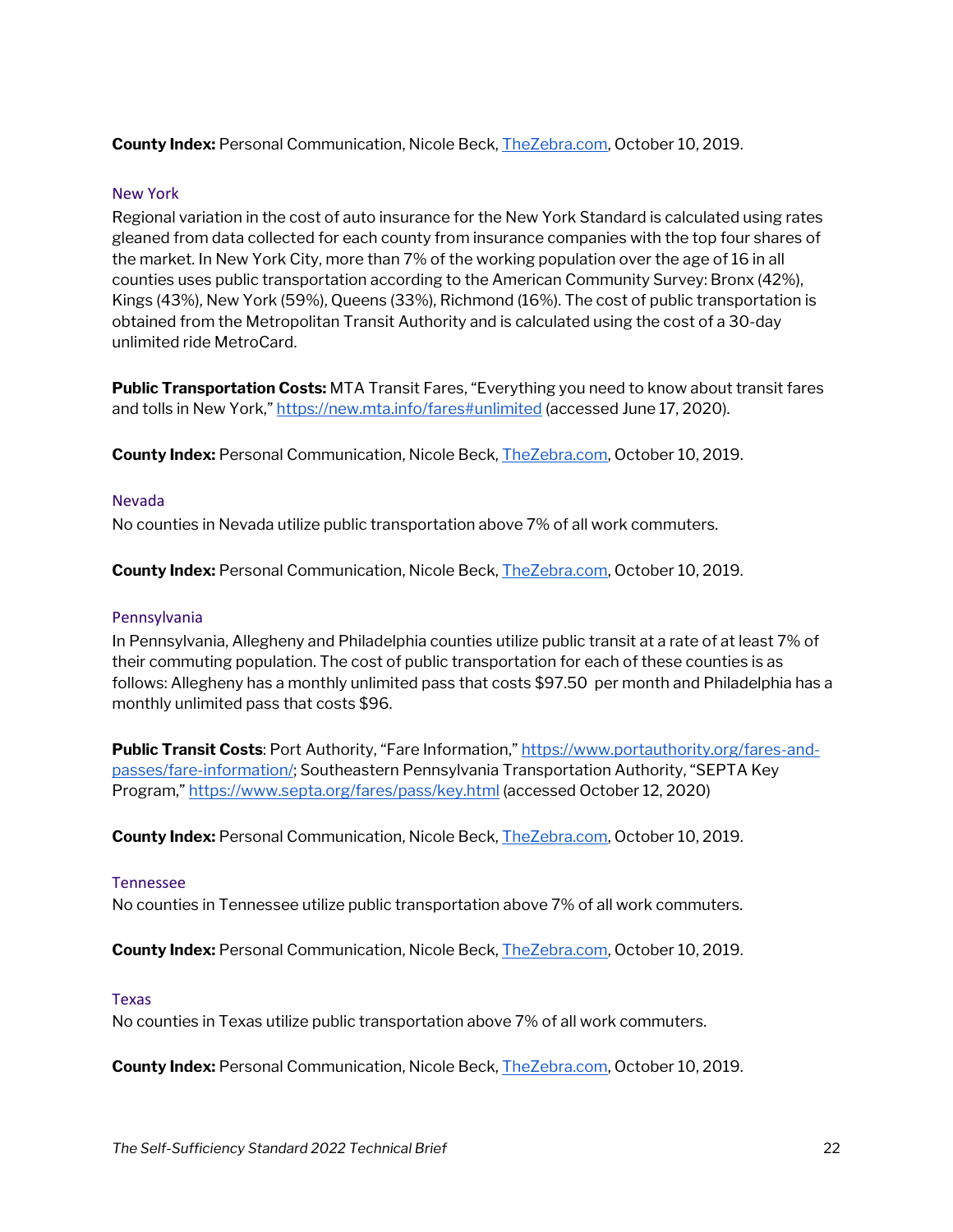#### Utah

No counties in Utah utilize public transportation above 7% of all work commuters. The Utah statewide average round trip commute to work distance is 21.58 miles. The average expenditure for auto insurance was \$74.14 per month in 2017 based on data from the National Association of Insurance Commissioners (NAIC).

**County Index:** Personal Communication, Nicole Beck[, TheZebra.com,](http://www.thezebra.com/) October 10, 2019.

#### Virginia

In Virgina, Alexandria City, Arlington, Charlottesville City, and Richmond City counties utilize public transit at a rate of at least 7% of their commuting population. The cost of public transportation for each of these counties is as follows: Alexandria City and Arlington both require \$189 per month for a bus and metro pass, while Charlottesville City requires \$20 for a multi-day, 30 day pass and Richmond City requires \$80 per month for a 30 day pass with unlimited rides.

**Public Transportation Costs**: GRTC Transit System, "Fares and Rates"

[http://ridegrtc.com/fares/fares-and-rates/;](http://ridegrtc.com/fares/fares-and-rates/) City of Charlottesville, "Fare Options," [https://www.charlottesville.gov/539/Fare-Options;](https://www.charlottesville.gov/539/Fare-Options) ART Arlington Transit, "Fares," [https://www.arlingtontransit.com/fares/;](https://www.arlingtontransit.com/fares/) Washington Metropolitan Area Transit Authority, "Pass Options," [https://www.wmata.com/fares/farecard](https://www.wmata.com/fares/farecard-options.cfm#:%7E:text=1%2DDay%20Unlimited%20Pass%20%2413.00&text=The%20pass%20is%20activated%20the,The%20Bus%2C%20or%20Ride%20On)[options.cfm#:~:text=1%2DDay%20Unlimited%20Pass%20%2413.00&text=The%20pass%20is%20activate](https://www.wmata.com/fares/farecard-options.cfm#:%7E:text=1%2DDay%20Unlimited%20Pass%20%2413.00&text=The%20pass%20is%20activated%20the,The%20Bus%2C%20or%20Ride%20On) [d%20the,The%20Bus%2C%20or%20Ride%20On](https://www.wmata.com/fares/farecard-options.cfm#:%7E:text=1%2DDay%20Unlimited%20Pass%20%2413.00&text=The%20pass%20is%20activated%20the,The%20Bus%2C%20or%20Ride%20On) (accessed on October 15, 2020)

**County Index:** Personal Communication, Nicole Beck[, TheZebra.com,](http://www.thezebra.com/) October 10, 2019.

#### <span id="page-22-0"></span>2020 METHODOLOGY BY STATE

#### Hawaii

In Hawaii, Honolulu County qualifies for the public transportation assumption. An adult unlimited bus pass is \$70 per month. Additionally, school bus service has an annual fee of \$270 which is added to the transit cost for school-age children and teenagers.

Public Transit Costs: Oahu Transit Services, "Adult Fare & Passes," http://www.thebus.org/Fare/ [adultfare.asp?l=eng](http://www.thebus.org/Fare/) (accessed September 24, 2019).

Hawaii State Department of Education, "Riding the Bus," http://www.hawaiipublicschools.org/ [BeyondTheClassroom/Transportation/RidingtheBus/ Pages/home.aspx](http://www.hawaiipublicschools.org/) (accessed September 24, 2019).

**County Index:** State of Hawaii, Department of Commerce and Consumer Affairs, "What you need to know about auto insurance in Hawaii,[" https://cca.hawaii.gov/ins/ files/2018/01/Motor-Vehicle-](https://cca.hawaii.gov/ins/)Premium-Comparison- [Consumer-Complaints-Guide-2018-Publication.pdf](https://cca.hawaii.gov/ins/) (accessed September 24, 2019).

#### Michigan

No counties in Michigan qualify for the public transportation assumption.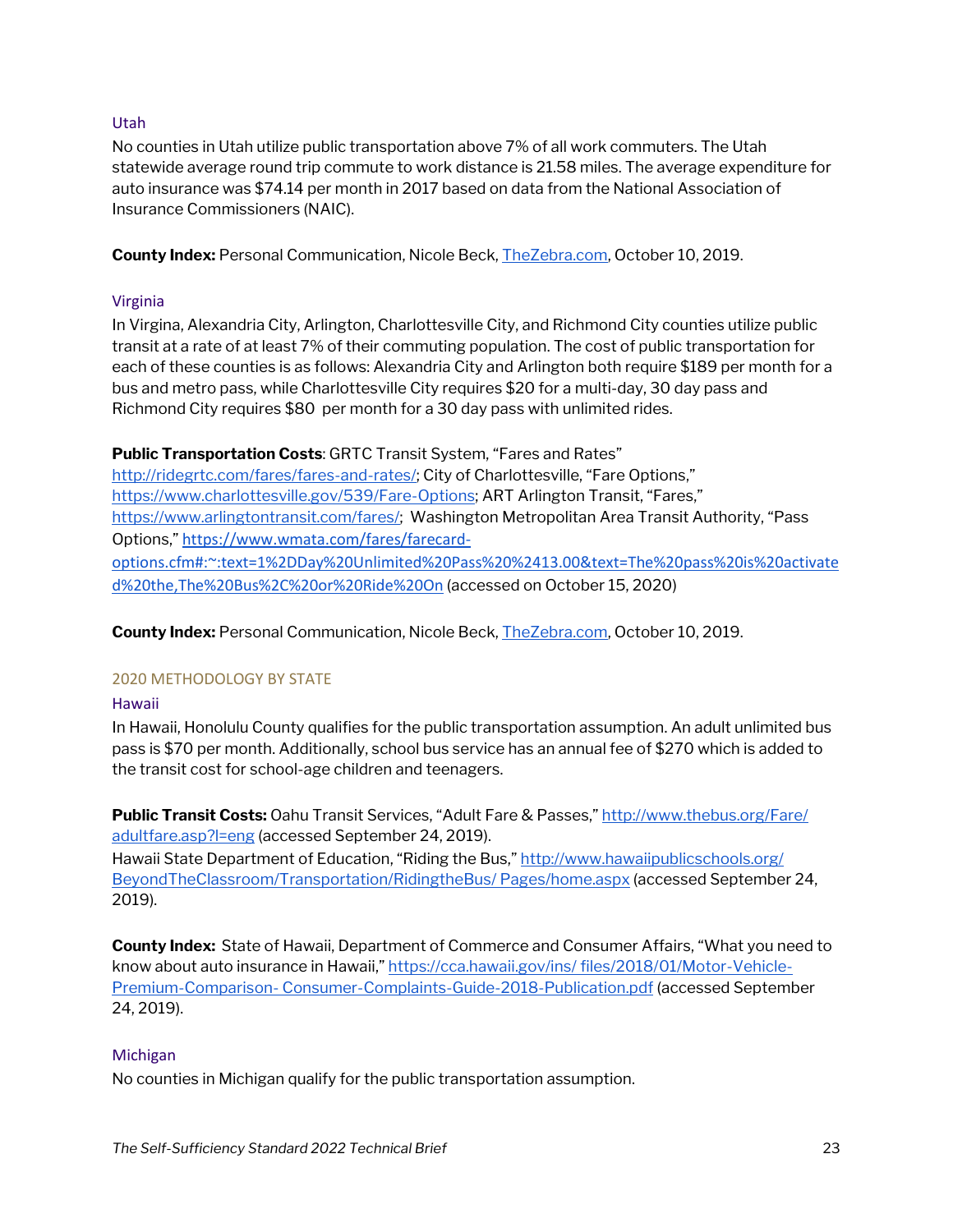**County Index:** National Association of Insurance Commissioners, System for Electronic Rate and Form Filing[, https://filingaccess.serff.com/sfa/home/MI](https://filingaccess.serff.com/sfa/home/MI) (accessed March 15, 2016).

#### New Jersey

In New Jersey, Hudson and Essex counties qualify for the public transportation assumption. The public transit costs assumes a 5-zone pass at \$234 per month. County variation in the cost of auto insurance New Jersey is provided by The Zebra.

**Public Transit Costs:** Trimet, "Trimet Fares,"<https://trimet.org/fares/index.htm> (accessed 12/4/2019).

**County Index:** Personal Communication, Nicole Beck[, TheZebra.com,](http://www.thezebra.com/) October 10, 2019.

#### North Carolina

In North Carolina, Orange County has a rate above 7%, but due to limited/nonexistent service on weekends, it would not be practical for all workers. Thus, no counties are assumed to use public transportation.

**County Index:** North Carolina Rate Bureau, Circular Letters, Automobile Circulars, 2016, A-16-5, "Circular letter to all member companies Re: Revised Private Passenger Auto Territory Definitions," April 12, 2016[, http://www.ncrb.org/Portals/0/ncrb/circular%20letters/automobile/2016/A-16-](http://www.ncrb.org/Portals/0/ncrb/circular%20letters/automobile/2016/A-16-5%20revised) [5%20revised%20 Private%20Passenger%20Auto%20Territory%20 Definitions.pdf](http://www.ncrb.org/Portals/0/ncrb/circular%20letters/automobile/2016/A-16-5%20revised) (accessed November 18, 2019).

North Carolina Rate Bureau, Private Passenger Automobile Rate Filings, "Private Passenger Revised Rates effective 10/1/19,"

<http://www.ncrb.org/Portals/0/ncrb/personal%20lines%20services/rate%20Filings/> [Private%20Passenger%20Auto%20revised%20 rates%20effective%2010-1-19.xls](http://www.ncrb.org/Portals/0/ncrb/personal%20lines%20services/rate%20Filings/) (accessed November 18, 2019).

#### Oregon

In Oregon, Multnomah County qualifies for the public transportation assumption. An adult unlimited pass is \$100 per month. County variation in the cost of auto insurance Oregon is provided by The Zebra.

**Public Transit Costs:** Trimet, "Trimet Fares,"<https://trimet.org/fares/index.htm> (accessed 12/4/2019).

**County Index:** Personal Communication, Nicole Beck, TheZebra.com , October 10, 2019.

#### Washington

In Washington, King County qualifies for the public transportation assumption. A Puget Pass is \$99 per month. County variation in the cost of auto insurance Washington is provided by The Zebra.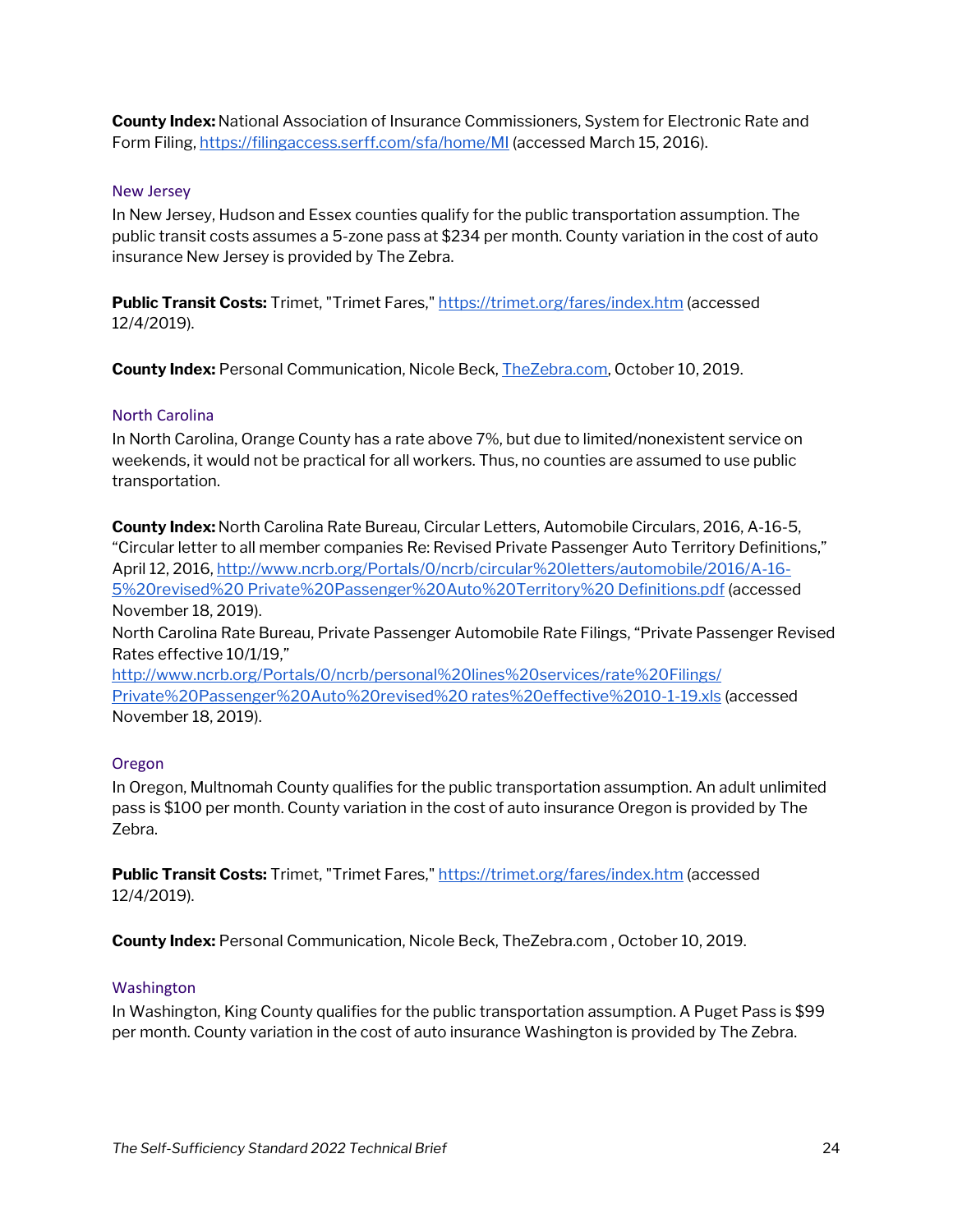#### **Public Transit Costs:** King County Metro, "What to Pay,"

<https://kingcounty.gov/depts/transportation/metro/fares-orca/what-to-pay.aspx> (accessed October 23, 2019).

**County Index:** Personal Communication, Nicole Beck[, TheZebra.com,](http://www.thezebra.com/) October 10, 2019.

#### Wyoming

No counties in Wyoming qualify for the public transportation assumption. An average of the two most recent transportation indexes was used to calculate a county index to vary the statewide premium from the National Association of Insurance Commissioners by county ratio.

**County Index:** Wyoming State Economic Analysis Division, "Wyoming Cost of Living Index (WCLI)," Second Quarter of 2018 and Fourth Quarter of 2017[, http://eadiv.state.wy.us/WCLI/](http://eadiv.state.wy.us/WCLI/) (accessed November 6, 2019).

### <span id="page-24-0"></span>Health Care

The Standard assumes that an integral part of a Self-Sufficiency Wage is employer-sponsored health insurance for workers and their families. Nationally, the employer pays 78% of the insurance premium for the employee and 66% of the insurance premium for the family.[8](#page-24-1)

Health care premiums are obtained from the Medical Expenditure Panel Survey (MEPS), Insurance Component produced by the Agency for Healthcare Research and Quality, Center for Financing, Access, and Cost Trends. The MEPS health insurance premiums are the statewide average employee-contribution paid by a state's residents for a single adult and for a family. The premium costs are then adjusted for inflation using the Medical Care Services Consumer Price Index.

As a result of the Affordable Care Act, companies can only set rates based on established rating areas. To vary the state premium by the rating areas, the Standard uses rates for the second lowest cost Silver plan (excluding HSAs) available through the state or federal marketplace. The state-level MEPS average premium is adjusted with the index created from the county-specific premium rates.

Health care costs also include out-of-pocket costs calculated for adults, infants, preschoolers, school-age children, and teenagers. Data for out-of-pocket health care costs (by age) are also obtained from the MEPS, adjusted by Census region using the MEPS Household Component Analytical Tool, and adjusted for inflation using the Medical Care Consumer Price Index.

<span id="page-24-1"></span><sup>8</sup> U.S. Department of Health and Human Services, Agency for Healthcare Research and Quality, Center for Financing, Access, and Cost Trends, "Tables II.C.2 and II.D.2: Average Total Employee Contribution (in Dollars) per Enrolled Employee for Single/Family Coverage at Private- Sector Establishments that Offer Health Insurance by Firm Size and State, United States, 2020," Medical Expenditure Panel Survey-Insurance Component, http://meps.ahrg.gov/mepsweb/data\_stats/ quick\_tables.jsp (accessed September 28, 2020). Bureau of Labor Statistics, "Employee Benefits in the United States - March 2021," <https://www.bls.gov/news.release/pdf/ebs2.pdf> (accessed February 1, 2022).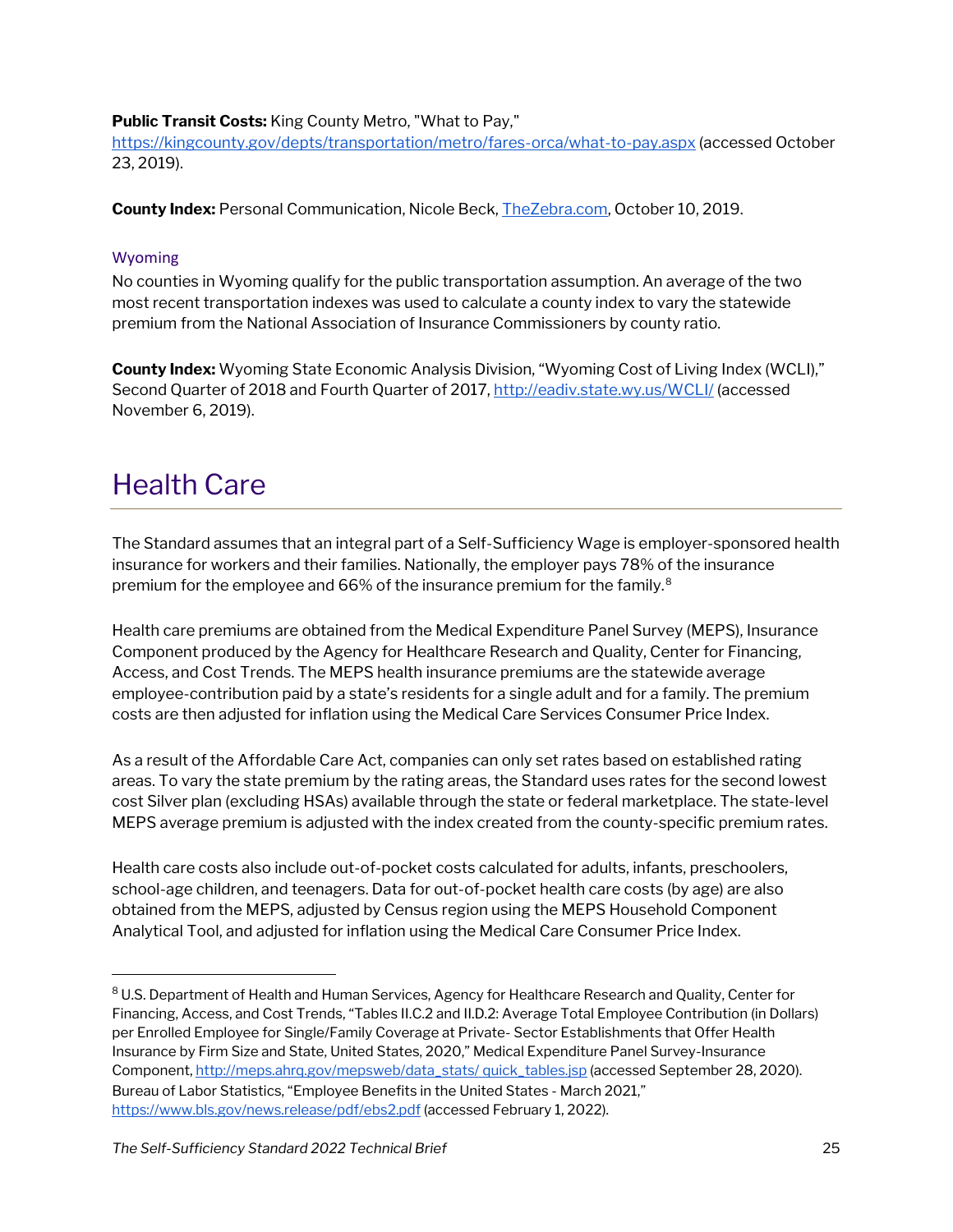Although the Standard assumes employer-sponsored health coverage, not all workers have access to affordable health insurance coverage through employers. Those who do not have access to affordable health insurance through their employers, and who are not eligible for the expanded Medicaid program, must purchase their own coverage individually or through the federal marketplace.

#### **Interim Inflation Adjusted Update**

Health care premiums and out of pocket costs are updated on a yearly basis for interim Standards, however similar to the private transportation costs, health care indices are only updated for full Standards (every three years).

#### DATA SOURCES FOR ALL STATES

**Premiums**: U.S. Department of Health and Human Services, Agency for Healthcare Research and Quality, Center for Financing, Access, and Cost Trends, "2020 Medical Expenditure Panel Survey-Insurance Component: Tables II.C.2 and II.D.2: Average Total Employee Contribution (in Dollars) per Enrolled Employee for Single Coverage at Private- Sector Establishments that Offer Health Insurance by Firm Size and State, United States, 2020," Medical Expenditure Panel Survey-Insurance Component,

[https://meps.ahrq.gov/data\\_stats/summ\\_tables/insr/state/series\\_2/2020/tiic2.htm](https://meps.ahrq.gov/data_stats/summ_tables/insr/state/series_2/2020/tiic2.htm) (accessed November 5, 2021).

**Inflation:** U.S. Department of Labor, Bureau of Labor Statistics, "Consumer Price Index – All Urban Consumers, U.S. City Average," Medical Care Services (for premiums) and Medical Services (for outof-pocket costs),<http://www.bls.gov/cpi/> (accessed October 22, 2021).

**Out-of-Pocket Costs:** U.S. Department of Health and Human Services, Agency for Healthcare Research and Quality, Center for Financing, Access, and Cost Trends, MEPS HC-216, 2019 Full Year Consolidated Data File," August 2021,

[https://meps.ahrq.gov/mepsweb/data\\_stats/download\\_data\\_files\\_detail.jsp?cboPufNumber=HC-](https://meps.ahrq.gov/mepsweb/data_stats/download_data_files_detail.jsp?cboPufNumber=HC-216)[216\(](https://meps.ahrq.gov/mepsweb/data_stats/download_data_files_detail.jsp?cboPufNumber=HC-216)accessed December 14, 2021).

**2022 County Index:** Healthcare.gov, RESOURCES: For researchers, 2022 plan data: health plan data, download (ZiP file) "Individual Market Medical,"

[https://data.healthcare.gov/datafile/py2022/individual\\_market\\_medical.zip](https://data.healthcare.gov/datafile/py2022/individual_market_medical.zip) (accessed November 19, 2021).

**Geographic Rating Areas**: Centers for Medicare & Medicaid Services, The Center for Consumer Information & Insurance Oversight, "State Specific Geographic Rating Areas," <https://www.cms.gov/CCIIO/Programs-and-Initiatives/Health-Insurance-Market-Reforms/state-gra> (accessed November 5, 2021).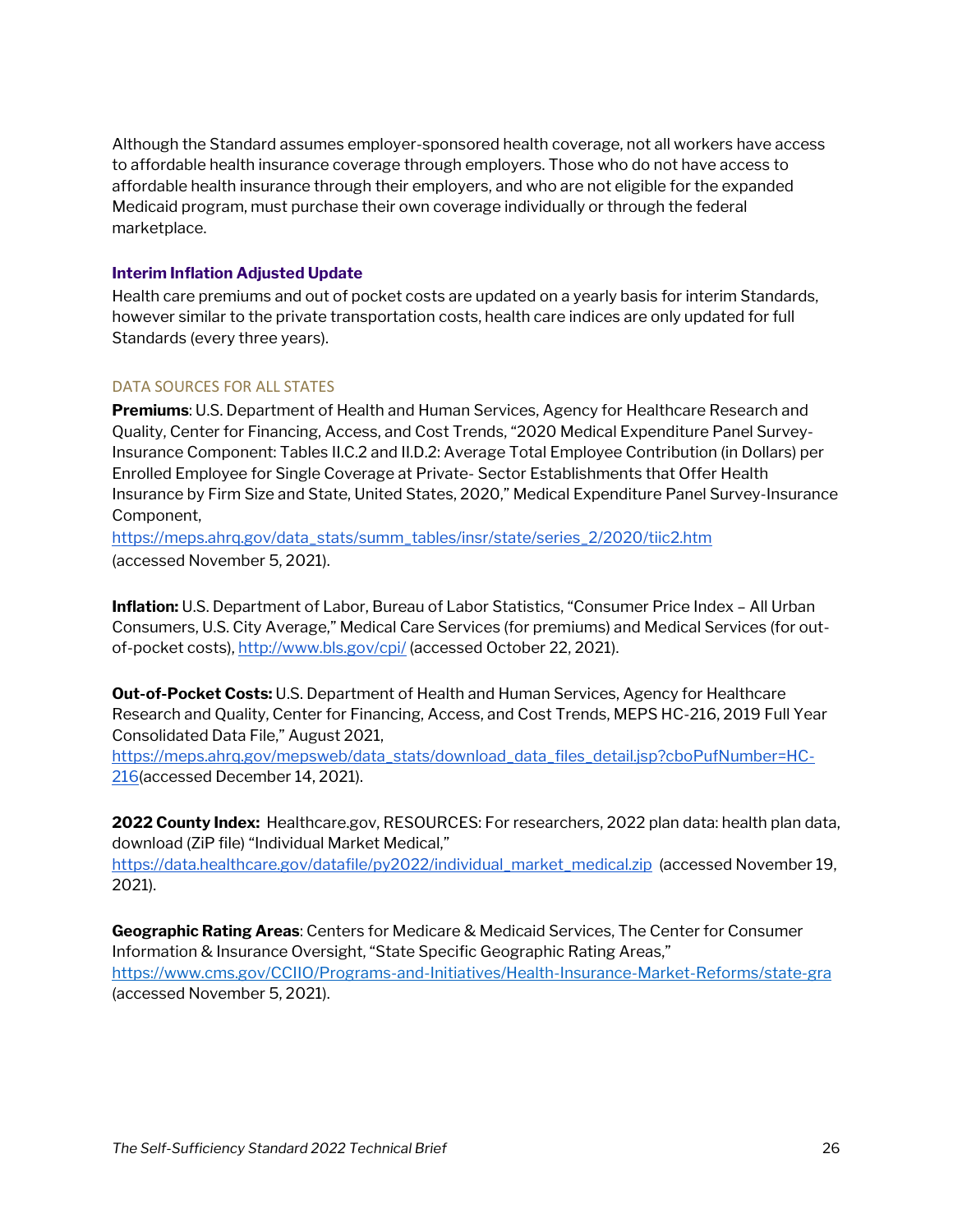#### <span id="page-26-0"></span>2022 METHODOLOGY BY STATE - FULL UPDATES

*States not participating in the federal marketplace are listed below.*

#### Colorado

**County Index:** Connect for Health Colorado, "Quick Cost & Plan Finder," <https://planfinder.connectforhealthco.com/home> (accessed January 10, 2022).

#### **Connecticut**

**County Index:** AccessHealthCT, "Compare Plans," [https://www.accesshealthct.com/,](https://www.accesshealthct.com/AHCT/FamilyInformation.action) (accessed December 21, 2021)

#### Maryland

**County Index:** Maryland Health Connection, "Get an Estimate," [https://secure.marylandhealthconnection.gov/hixui/public/home.html#/getEstimate?lang=en\\_US&fir](https://secure.marylandhealthconnection.gov/hixui/public/home.html#/getEstimate?lang=en_US&firstTime=1) [stTime=1](https://secure.marylandhealthconnection.gov/hixui/public/home.html#/getEstimate?lang=en_US&firstTime=1) (Accessed December 20, 2021).

#### <span id="page-26-1"></span>2021 METHODOLOGY BY STATE - FULL UPDATES

*States not participating in the federal marketplace are listed below.*

#### California

**County Index:** Covered California, "Shop and Compare," [https://apply.coveredca.com/lw](https://apply.coveredca.com/lw-shopandcompare/)[shopandcompare/](https://apply.coveredca.com/lw-shopandcompare/) (accessed October 1, 2020).

#### Colorado

**County Index:** Connect for Health Colorado, "Quick Cost & Plan Finder," <https://planfinder.connectforhealthco.com/home> (accessed November 18, 2020).

#### **Massachusetts**

**County Index:** Massachusetts Health Connector, "See What You May Qualify For," <https://www.mahix.org/individual/> (accessed November 18, 2020).

#### Minnesota

**County Index:** MN Sure, "Apply and Enroll,[" https://www.mnsure.org](https://www.mnsure.org/) (accessed December 1, 2020).

#### Nevada

**County Index:** Nevada Health Link, "Enroll," <https://enroll.nevadahealthlink.com/hix/preeligibility#/?fromHome=1> (accessed December 2, 2020.

#### New York

**County Index:** NY State of Health: The Official Health Plan Marketplace. "Compare Plans and Estimate Costs,[" https://nystateofhealth.ny.gov/](https://nystateofhealth.ny.gov/) (accessed October 29, 2020).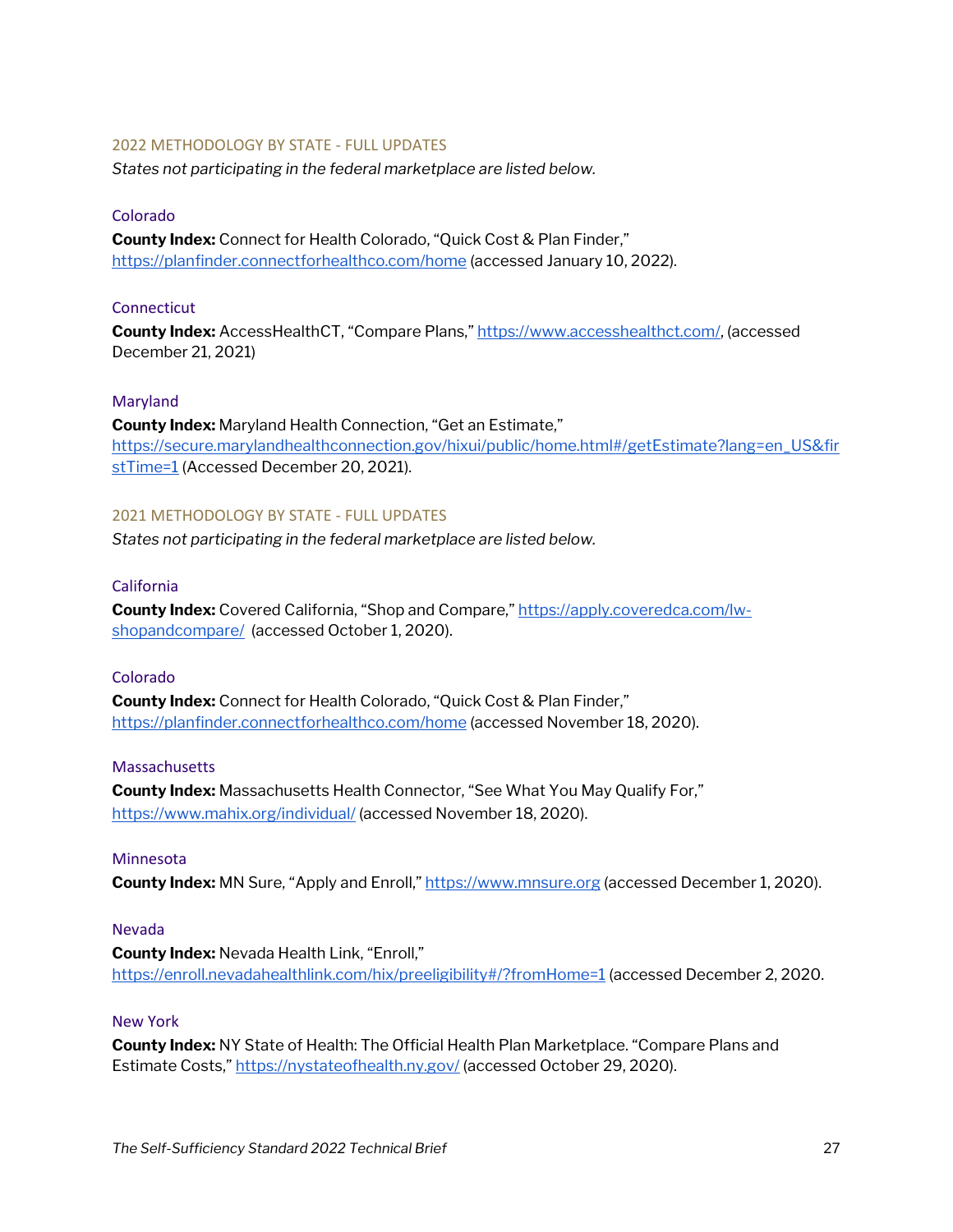#### Pennsylvania

**County Index:** Pennie, "Pennie Plan Comparison Tool,[" https://enroll.pennie.com/hix/preeligibility#/](https://enroll.pennie.com/hix/preeligibility#/) (November 13, 2020).

#### <span id="page-27-0"></span>2020 METHODOLOGY BY STATE - FULL UPDATES

*States not participating in the federal marketplace are listed below.*

#### Washington

**County Index:** Office of the Insurance Commissioner Washington State, "Individual and family health plans & premiums,[" https://www.insurance.wa.gov/individual-and-family-health-plans-premiums](https://www.insurance.wa.gov/individual-and-family-health-plans-premiums) (accessed November 27, 2019).

### <span id="page-27-1"></span>Miscellaneous

This expense category consists of all other essentials including clothing, shoes, paper products, diapers, nonprescription medicines, cleaning products, household items, personal hygiene items, and telephone service.

Miscellaneous expenses are calculated by taking 10% of all other costs. This percentage is a conservative estimate in comparison to estimates in other basic needs budgets, which commonly use 15% and account for other costs such as recreation, entertainment, savings, or debt repayment.<sup>[9](#page-27-2)</sup>

#### **Broadband and Cell Phone**

The assumptions and data sources for the cost of broadband and cell phones are documented below as they are new to the Self-Sufficiency Standard and not included in the 2021 Technical Brief.

#### Broadband

The Standard utilizes the annual Federal Communications Commission (FCC) Urban Rate Survey Data to calculate a monthly broadband cost. In order to calculate an average that represents minimally adequate broadband service for families, the Standard assumes a download bandwidth range of 12 - 100 Mbps and creates an average monthly cost from the total monthly charges from the range of internet service providers (ISP) in the surveyed area.<sup>[10](#page-27-3)</sup> Recognizing that families need to pay for equipment in order to establish connectivity in a household, the Standard also adds a monthly fee that includes the cost of a modem and router.

<span id="page-27-3"></span><span id="page-27-2"></span><sup>9</sup> Constance F. Citro and Robert T. Michael, eds., Measuring Poverty: A New Approach (Washington, DC: National Academy Press, 1995[\),](http://www.census.gov/hhes/povmeas/) [https://www.bls.gov/pir/spm/nasrpt\\_ack.pdf](https://www.bls.gov/pir/spm/nasrpt_ack.pdf) (accessed June 7, 2014). <sup>10</sup> The FCC recommends at least medium connectivity (12 - 25 Mbps) for moderate broadband use with two or more users at a time (see [https://www.fcc.gov/consumers/guides/household-broadband-guide\)](https://www.fcc.gov/consumers/guides/household-broadband-guide).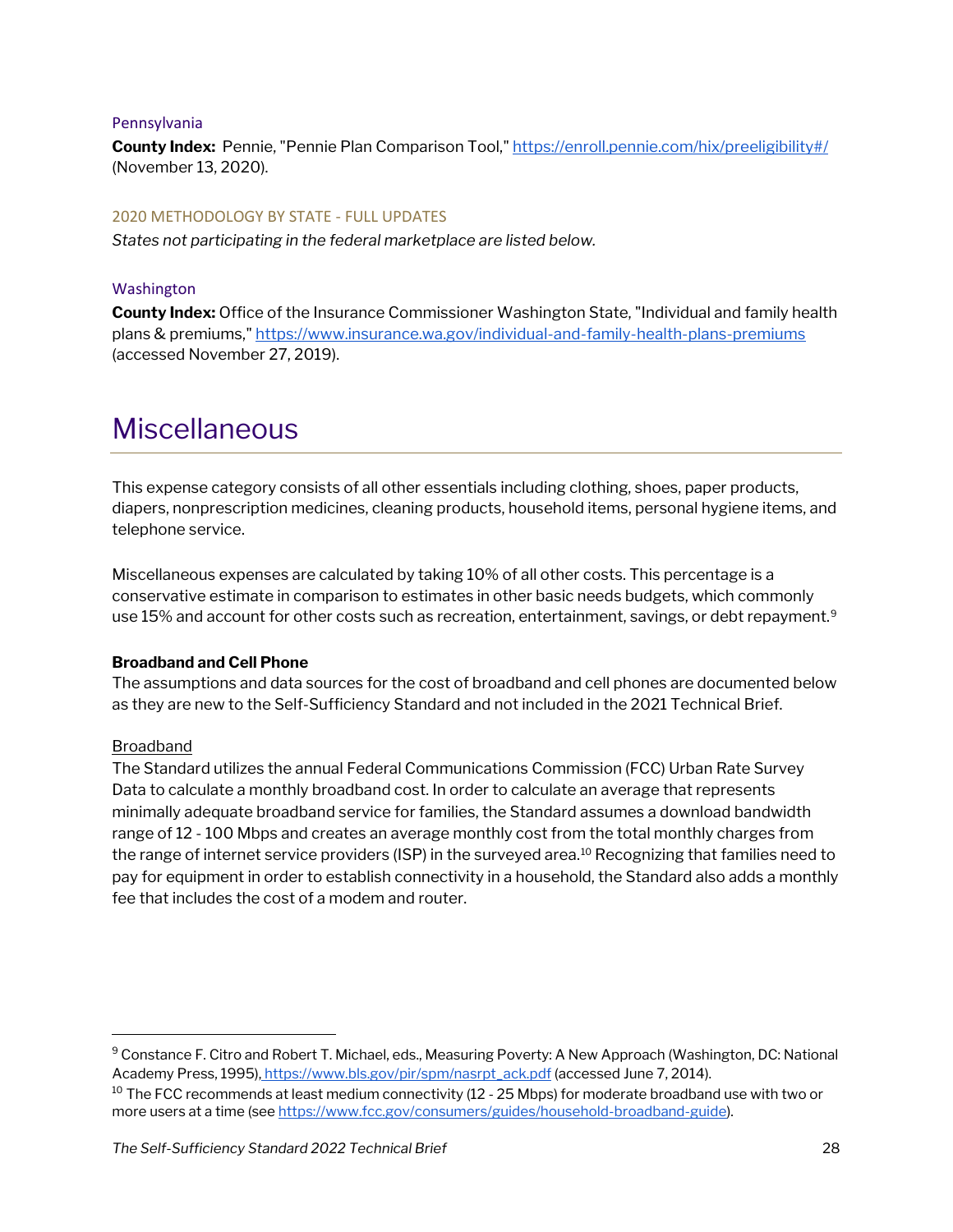#### Cell Phone

The Standard assumes that each adult in a household needs access to a cell phone with up to 5 GB of data per month. Averaging the cost per gigabyte with nine United States cell phone plans having widespread coverage, the Standard assumes an average monthly service cost of \$24.52.<sup>[11](#page-28-1)</sup> Assuming that an adult will also need to purchase a cell phone, Standard researchers found the average cost for five smartphones and then divided that total average cost by two years of monthly payments which is the typical amount of time that service providers finance cell phones. Local fees and taxes were added onto the monthly service fee charge and local sales tax was added to the cost of the phone.

#### **Interim Inflation Adjusted Update**

Interim inflation adjusted updates will not include broadband and cell phone costs until the states receive a full update.

#### DATA SOURCES FOR ALL STATES

**Broadband Rate**: Federal Communications Commission, "Urban Rate Survey Data & Resources: 2021,"<https://www.fcc.gov/file/20054/download> (accessed August 20, 2021).

**Federal Communications Commission:** Federal Communications Commission, "Household Broadband Guide,[" https://www.fcc.gov/consumers/guides/household-broadband-guide](https://www.fcc.gov/consumers/guides/household-broadband-guide) (accessed August 20, 2021).

**Taxes**: Mackey, S. and Boesen, U. "Wireless Tax Burden Remains High due to Federal Surcharge Increase,"<https://taxfoundation.org/wireless-taxes-cell-phone-tax-rates-by-state-2020/> (accessed August 21, 2021).

### <span id="page-28-0"></span>Federal Taxes

Federal taxes calculated in the Standard include income tax and payroll taxes. The first two adults in a family are assumed to be a married couple and taxes are calculated for the whole household together (i.e., as a family), with additional adults counted as adult dependents.

Indirect taxes (e.g., property taxes paid by the landlord on housing) are assumed to be included in the price of housing passed on by the landlord to the tenant. Taxes on gasoline and automobiles are included in the calculated cost of owning and running a car and wireless taxes are included in the cost of a cell phone.

The Standard includes federal tax credits (the Earned Income Tax Credit, the Child Care Tax Credit, and the Child Tax Credit) and applicable state tax credits. Tax credits are shown as received monthly in the Standard.

<span id="page-28-1"></span><sup>&</sup>lt;sup>11</sup> The Standard found the monthly cost for a 4 - 6 GB plan for U.S. Mobile, Tello, T-Mobile, Ting, AT&T Prepaid, Affinity Cellular, Verizon, Mint Mobile and UltraMobile and then created an average price per GB and multiplied that by 5 in order to come up with an average plan cost for 5 GB.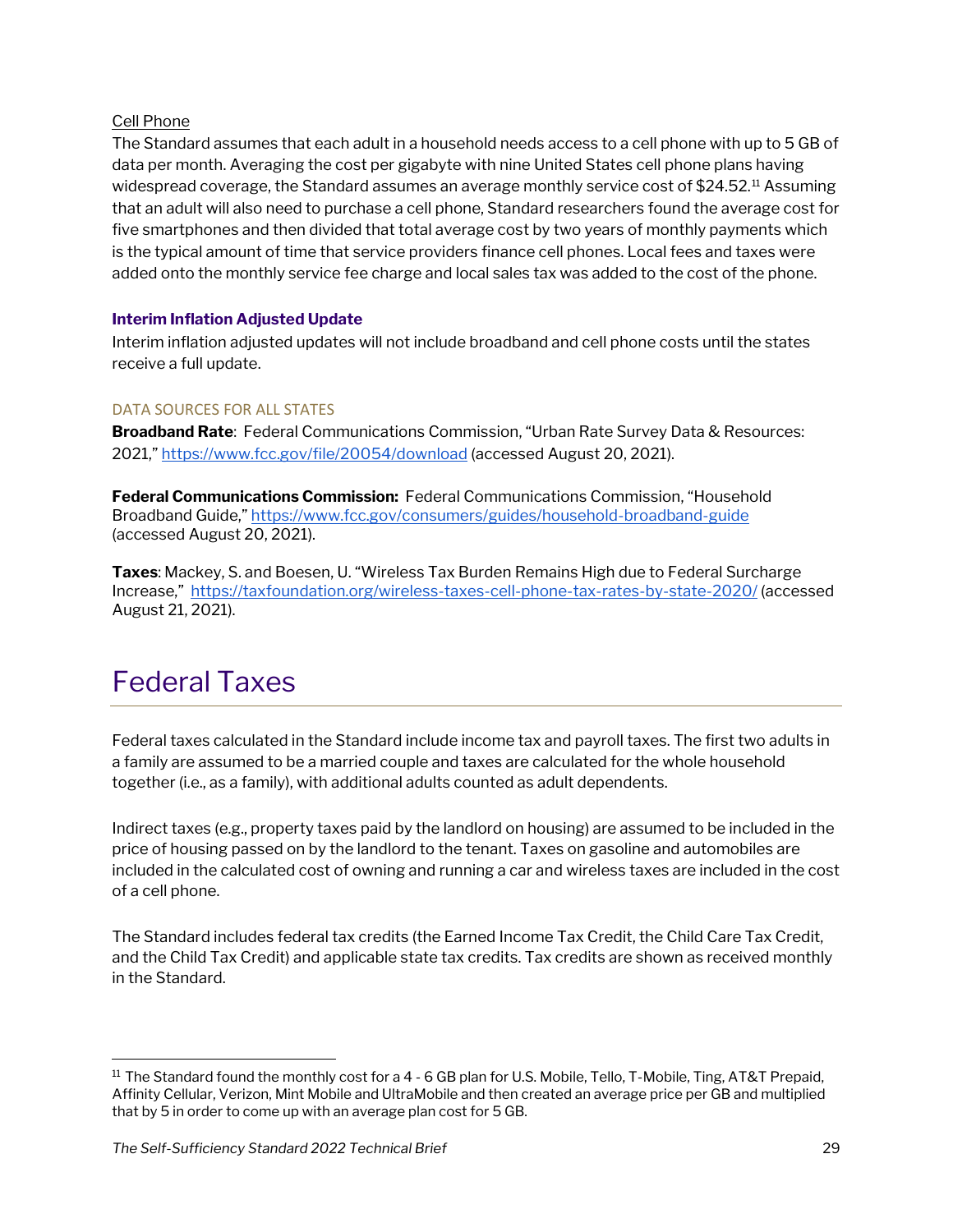The Earned Income Tax Credit (EITC), or as it is also called, the Earned Income Credit, is a federal tax refund intended to offset the loss of income from payroll taxes owed by low-income working families. The EITC is a "refundable" tax credit, meaning working adults may receive the tax credit whether or not they owe any federal taxes.

The Child Care Tax Credit (CCTC), also known as the Child and Dependent Care Tax Credit, is a federal tax credit that allows working parents to deduct a percentage of their child care costs from the federal income taxes they owe. Like the EITC, the CCTC is deducted from the total amount of money a family needs to be self-sufficient. Unlike the EITC, the federal CCTC is not a refundable federal tax credit; that is, a family may only receive the CCTC as a credit against federal income taxes owed. Therefore, families who owe very little or nothing in federal income taxes will receive little or no CCTC. Up to \$3,000 in child care costs are deductible for one qualifying child and up to \$6,000 for two or more qualifying children.

The Child Tax Credit (CTC) is like the EITC in that it is a refundable federal tax credit. Since 2018, the CTC provides parents with a nonrefundable credit up to \$2,000 for each child under 17 years old and up to \$1,400 as a refundable credit. For the Standard, the CTC is shown as received monthly.<sup>[12](#page-29-1)</sup>

#### **Interim Inflation Adjusted Update**

Interim inflation adjusted updates include new federal tax formulas, therefore reflecting the same methodology as above.

#### DATA SOURCES FOR ALL STATES

**Federal Tax Updates (2022):** Internal Revenue Service, Revenue Procedure 2021-45, <https://www.irs.gov/pub/irs-drop/rp-21-45.pdf> (accessed December 1, 2021).

**Federal Income Tax:** Internal Revenue Service, "1040 Instructions," [https://www.irs.gov/pub/irs](https://www.irs.gov/pub/irs-pdf/i1040gi.pdf)[pdf/i1040gi.pdf](https://www.irs.gov/pub/irs-pdf/i1040gi.pdf) (accessed December 21, 2021).

**Federal Child Tax Credit:** Internal Revenue Service, "Publication 972. Child Tax Credit," <https://www.irs.gov/pub/irs-pdf/p972.pdf> (accessed January 11, 2021).

<span id="page-29-0"></span>**Federal Earned Income Tax Credit:** Internal Revenue Service, "Publication 596. Earned Income Credit,["](https://www.irs.gov/pub/irs-pdf/p596.pdf) <https://www.irs.gov/pub/irs-pdf/p596.pdf> (accessed January 10, 2022).

<span id="page-29-1"></span><sup>&</sup>lt;sup>12</sup> In 2021, the American Rescue Plan Act (ARPA) temporarily changed the Child Tax Credit (CTC) and Child and Dependent Tax Credit (CDCTC). The CTC increased to \$3,600 per child under six and \$3,000 per child six years and older and was fully refundable. The CDCTC increased from a maximum non-refundable benefit of \$1,050 for one child or \$2,100 for two or more children to a maximum refundable benefit of \$4,000 for one child or \$8,000 for two or more children. Because these temporary provisions were not extended, the 2022 federal taxes reflected in the Standard reverted to the previous legislation as stated in this section.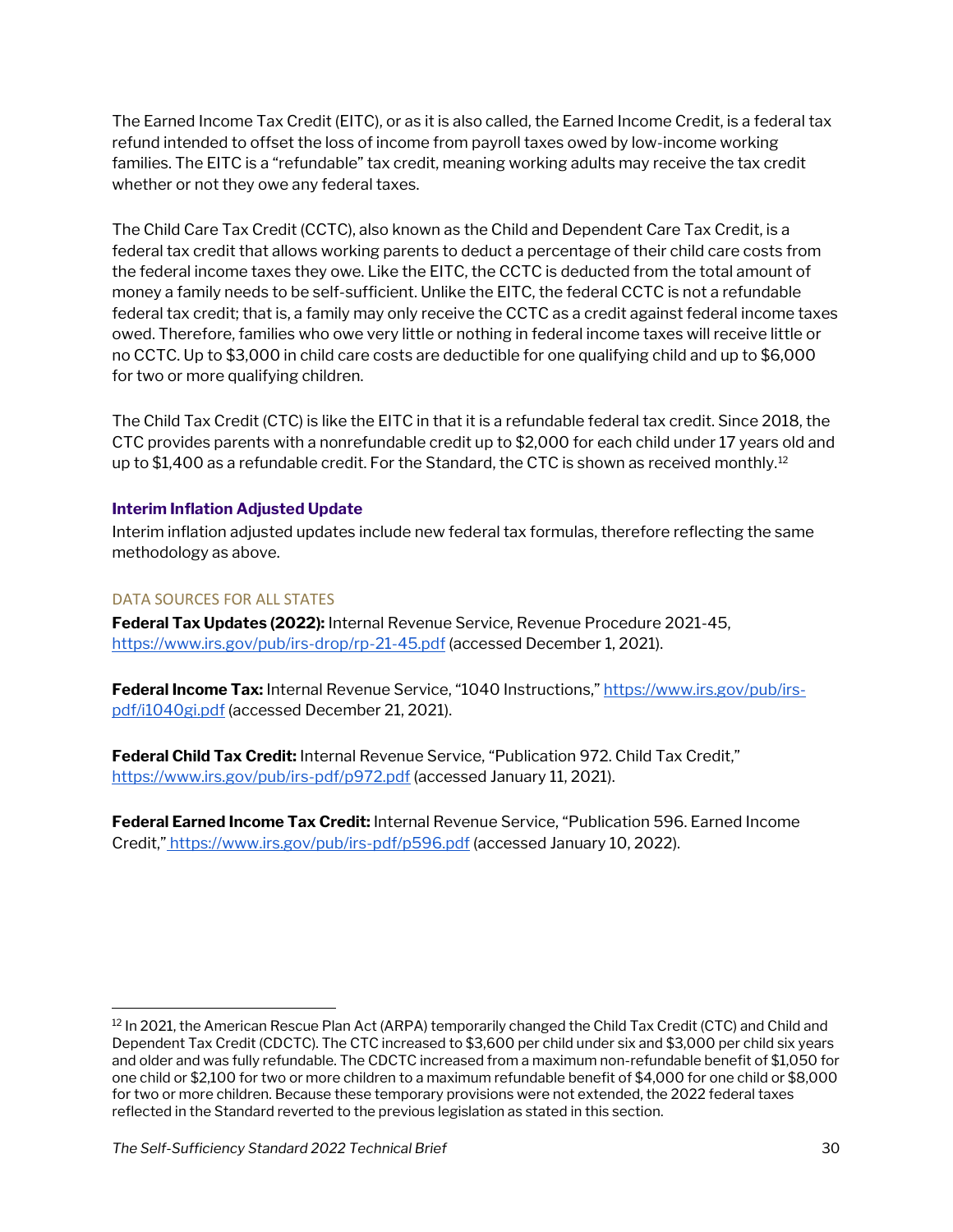### State Taxes

State taxes calculated in the Standard include income tax, payroll taxes, and state sales tax where applicable. State sales taxes are assumed to apply to the miscellaneous amount plus groceries where it is taxed.

If the state has an EITC, child tax credit, child care tax credit, or similar family or low-income credit, it is included in the tax calculations. Renter's credits and other tax credits that would be applicable to the population as a whole are included as well.

#### **Interim Inflation Adjusted Update**

Interim inflation adjusted Standards do not include new state tax formulas - meaning the interim updates reflect state taxes from the last time the state received a full update.

#### DATA SOURCES FOR ALL STATES

**Sales Tax:** Tax Foundation, Janelle Cammenga, "State and Local Sales Tax Rates, Midyear 2021," <https://taxfoundation.org/publications/state-and-local-sales-tax-rates/> (accessed November 5, 2021).

**Grocery Tax:** Tax Foundation, Janelle Cammenga,, "Tax Treatment of Groceries, Candy, and Soda Can Get Tricky["/](https://taxfoundation.org/sales-taxes-on-soda-candy-and-other-groceries-2018/)https://taxfoundation.org/halloween-candy-tax-groceries-soda-sales-tax/ (accessed April 13, 2021). Center on Budget Priorities, Eric Figuroa and Juliette Legendre, "States that Still Impose Sales Taxes on Groceries Should Consider Reducing or Eliminating Them," [https://www.cbpp.org/research/state-budget-and-tax/states-that-still-impose-sales-taxes-on](https://www.cbpp.org/research/state-budget-and-tax/states-that-still-impose-sales-taxes-on-groceries-should-consider#_ftn12)[groceries-should-consider#\\_ftn12,](https://www.cbpp.org/research/state-budget-and-tax/states-that-still-impose-sales-taxes-on-groceries-should-consider#_ftn12) (accessed April 13, 2021).

#### <span id="page-30-0"></span>2022 METHODOLOGY BY STATE - FULL UPDATES

#### Arizona

**Income Tax and Credits:** State of Arizona, Department of Revenue, "Arizona Form 140: Resident Personal Income Tax Booklet,[" https://azdor.gov/file/12181/download?token=NuPzufb8](https://azdor.gov/file/12181/download?token=NuPzufb8) (accessed December 23, 2021).

#### Colorado

**Income Tax and Credits:** "Colorado Individual Income Tax Filing Guide," [https://tax.colorado.gov/sites/tax/files/documents/DR0104Book\\_2021.pdf](https://tax.colorado.gov/sites/tax/files/documents/DR0104Book_2021.pdf) (accessed January 28, 2022).

#### Connecticut

**Income Tax and Credits:** "Connecticut Resident Income Tax Return Instructions, 2021 Form CT-1400," [https://portal.ct.gov/-/media/DRS/Forms/2021/Income/CT-1040-Online-Booklet\\_1221.pdf](https://portal.ct.gov/-/media/DRS/Forms/2021/Income/CT-1040-Online-Booklet_1221.pdf.)  (accessed December 27, 2021).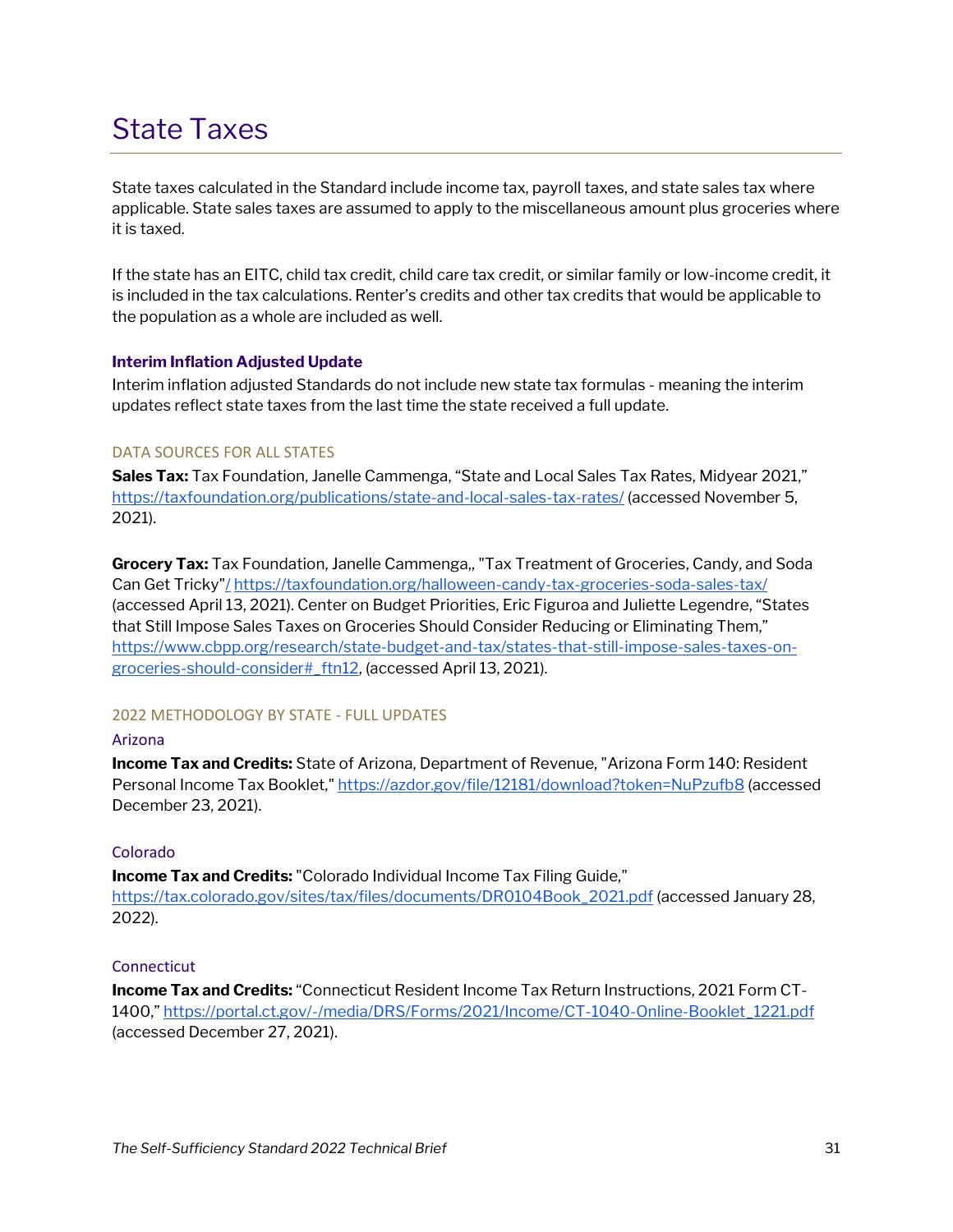#### Maryland

**Local Income Tax and Credits**: Comptroller of Maryland, Individual Taxes, "Local Income Tax Rates" [https://www.marylandtaxes.gov/forms/current\\_forms/Resident\\_booklet.pdf](https://www.marylandtaxes.gov/forms/current_forms/Resident_booklet.pdf) (accessed January 20, 2022).

#### Indiana

**Local Income Tax**: Indiana Department of Revenue, "Departmental Notice #1," <https://www.in.gov/dor/files/dn01.pdf> (accessed January 11, 2022).

**Income Tax and Credits:** Indiana Department of Revenue, "IT-40 Full-Year Resident Individual Income Tax Booklet,[" https://forms.in.gov/Download.aspx?id=15122](https://forms.in.gov/Download.aspx?id=15122) (accessed December 23, 2021).

#### Ohio

**Local Income Tax**: Ohio Department of Taxation, "Downloadable Municipal Income Tax Rate Database Table and Instructions"

<https://tax.ohio.gov/wps/portal/gov/tax/business/municipalities/municipalities> (accessed January 11, 2022).

**Income Tax and Credits:** Ohio Department of Taxation, 2021 Ohio IT 1040 / SD 100 Instructions," [https://tax.ohio.gov/static/forms/ohio\\_individual/individual/2021/pit-it1040-booklet.pdf](https://tax.ohio.gov/static/forms/ohio_individual/individual/2021/pit-it1040-booklet.pdf) (accessed January 12, 2022).

#### **Wisconsin**

**Income Tax and Credits:** Wisconsin Income Tax 2021, Form 1 Instructions, <https://www.revenue.wi.gov/TaxForms2021/2021-Form1-Inst.pdf> (accessed December 29, 2021).

**Homestead Credit:** Homestead Credit, State of Wisconsin Department of Revenue, <https://www.revenue.wi.gov/Pages/Individuals/homestead.aspx> (accessed December 29, 2021).

#### <span id="page-31-0"></span>2021 METHODOLOGY BY STATE - FULL UPDATES

#### Arizona

**Income Tax and Credits:** State of Arizona, Department of Revenue, "Arizona Form 140: Resident Personal Income Tax Booklet,[" https://azdor.gov/forms/individual/form-140-arizona-resident](https://azdor.gov/forms/individual/form-140-arizona-resident-personal-income-tax-booklet)[personal-income-tax-booklet \(](https://azdor.gov/forms/individual/form-140-arizona-resident-personal-income-tax-booklet)accessed December 16, 2020).

#### California

**Sales Tax:** State of California Franchise Tax Board, "Personal Income Tax Booklet," <https://www.ftb.ca.gov/forms/2019/2019-540-booklet.html#Instructions-for-Form-540> (accessed September 19, 2020).

#### Colorado

**Income Tax and Credits:** "Colorado Individual Income Tax Filing Guide," [https://tax.colorado.gov/sites/tax/files/DR0104Book\\_2020\\_V2.pdf](https://tax.colorado.gov/sites/tax/files/DR0104Book_2020_V2.pdf) (accessed January 28, 2021).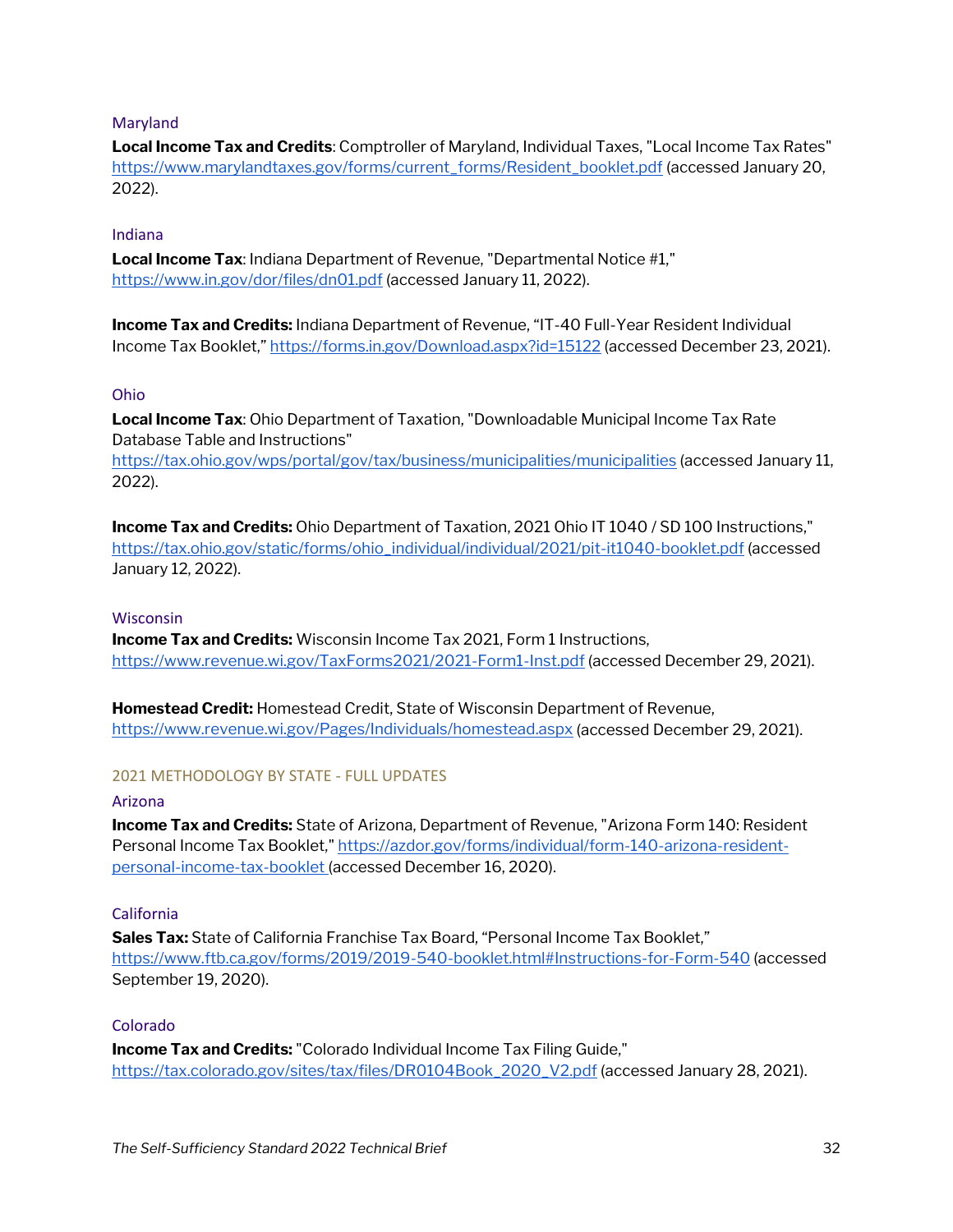#### Florida

*No state income tax.* 

#### Georgia

**State Income Tax:** State of Georgia, Department of Revenue, "2020 Individual Income Tax 500 and 500EZ Forms and General Instructions,[" https://dor.georgia.gov/document/document/2020-it-511](https://dor.georgia.gov/document/document/2020-it-511-individual-income-tax-booklet/download) [individual-income-tax-booklet/download](https://dor.georgia.gov/document/document/2020-it-511-individual-income-tax-booklet/download) (accessed December 29, 2020).

#### Illinois

**Income Tax and Credits:** Illinois Department of Revenue, "2019 Form IL-1040 Instructions,["https://www2.illinois.gov/rev/forms/incometax/Documents/currentyear/individual/il-](https://www2.illinois.gov/rev/forms/incometax/Documents/currentyear/individual/il-1040-instr.pdf%5C)[1040-instr.pdf](https://www2.illinois.gov/rev/forms/incometax/Documents/currentyear/individual/il-1040-instr.pdf%5C) (accessed December 23, 2020).

#### Kansas

**Income Tax and Credits:** Kansas Department of Revenue, "2020 Individual Income Tax," [https://www.ksrevenue.org/pdf/ip20.pdf \(](https://www.ksrevenue.org/pdf/ip20.pdf)accessed December 22, 2020).

#### **Massachusetts**

**Income Tax and Credits:** Commonwealth of Massachusetts Department of Revenue, "Form 1 2020: Massachusetts Resident Income Tax," [https://www.mass.gov/doc/draft-2020-form-1](https://www.mass.gov/doc/draft-2020-form-1-instructions/download) [instructions/download](https://www.mass.gov/doc/draft-2020-form-1-instructions/download) (accessed December 23, 2020).

#### **Missouri**

St. Louis City and Kansas City levy a city earnings tax.

**Income Tax and Credits:** Missouri Department of Revenue, "Form MO-1040 Instructions," [https://dor.mo.gov/forms/MO-1040%20Instructions\\_2020.pdf](https://dor.mo.gov/forms/MO-1040%20Instructions_2020.pdf) (accessed December 28, 2020).

#### **Minnesota**

**Income Tax and Credits:** Minnesota Department of Revenue, "2020 Minnesota Individual Income Tax Forms and Instructions, ["https://www.revenue.state.mn.us/sites/default/files/2021-](https://www.revenue.state.mn.us/sites/default/files/2021-01/m1_inst_20.pd) [01/m1\\_inst\\_20.pdf](https://www.revenue.state.mn.us/sites/default/files/2021-01/m1_inst_20.pd) (accessed January 29, 2021).

#### New York

New York City has additional local income taxes and tax credits.

**Income Tax and Credits:** New York State Department of Taxation and Finance, "Individual Income Tax Form and Instructions,[" https://www.tax.ny.gov/pdf/ current\\_forms/it/it201i.pdf](https://www.tax.ny.gov/pdf/) (accessed September 15, 2020).

#### Nevada

*No state income tax.*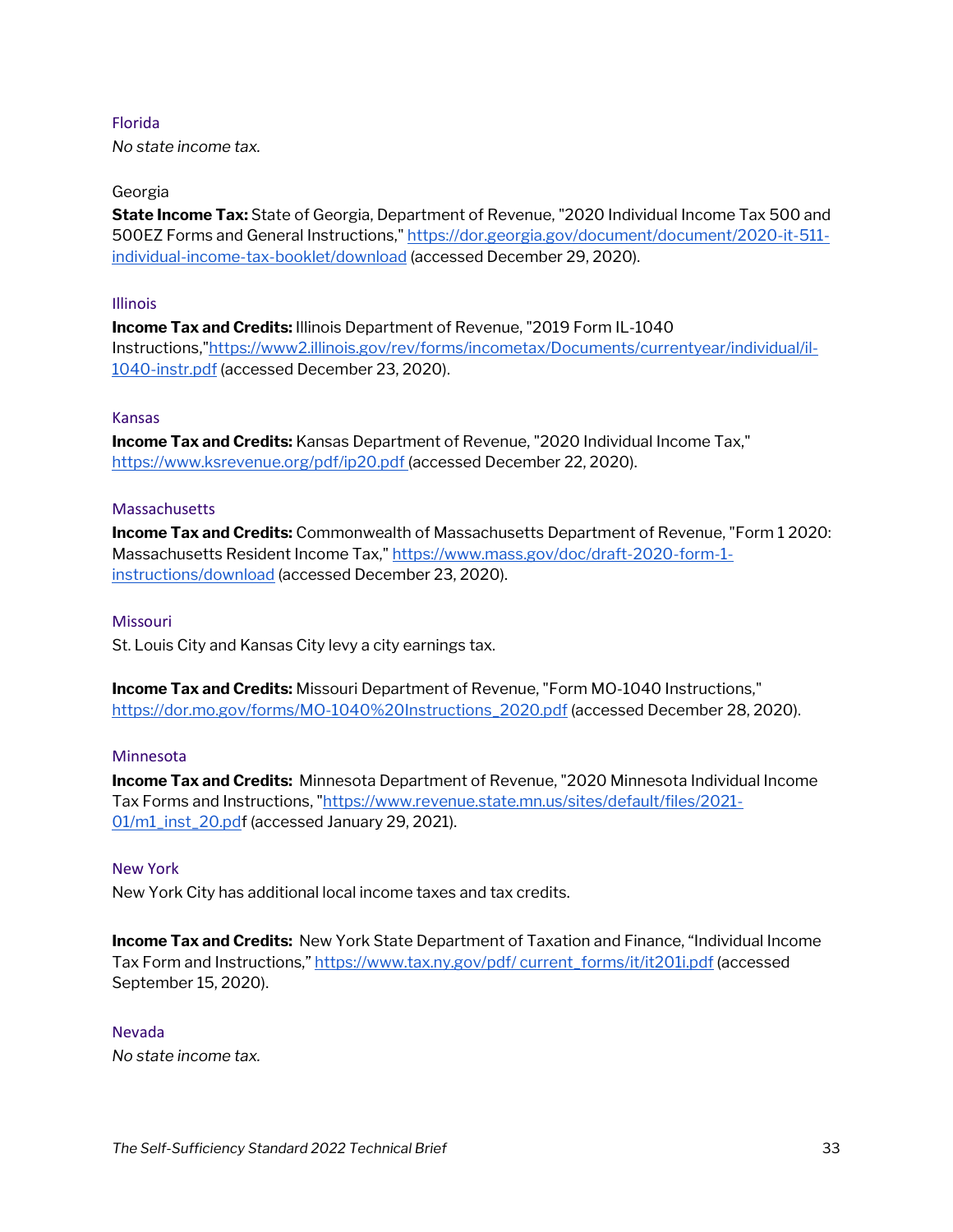#### Pennsylvania

**Income Tax and Credits:** Pennsylvania Department of Revenue, "Personal Income Tax Preparation Guide,"

<https://www.revenue.pa.gov/FormsandPublications/FormsforIndividuals/PIT/Documents/dfo-02.pdf> (accessed December 24, 2020).

#### Tennessee

*No state income tax.* 

#### Texas

*No state income tax.* 

#### Utah

**Income Tax and Credits:** Utah State Tax Commission, " Utah 2019 Individual Income Tax TC-40 Forms & Instructions,[" https://tax.utah.gov/forms/current/tc-40inst.pdf](https://tax.utah.gov/forms/current/tc-40inst.pdf) (accessed December 23, 2020).

#### Virginia

**Income Tax and Credits:** Virginia Department of Taxation, "Resident Individual Income Tax Booklet," <https://www.tax.virginia.gov/sites/default/files/vatax-pdf/2020-form-760-instructions.pdf> (accessed December 23, 2020).

#### <span id="page-33-0"></span>2020 METHODOLOGY BY STATE - FULL UPDATES

#### Hawaii

**Income Tax and Credits:** State of Hawaii Department of Taxation, "Hawaii Resident Income Tax Forms and Instructions,"<http://files.hawaii.gov/tax/forms/2018/n11ins.pdf> (accessed September 27, 2019)

State of Hawaii Department of Taxation, "Earned Income Tax Credit," [http://files.hawaii.gov/tax/forms/2018/n356\\_i.pdf](http://files.hawaii.gov/tax/forms/2018/n356_i.pdf) (accessed September 27, 2019); and State of Hawaii Department of Taxation, "Tax Credits for Hawaii Residents," [http://files.hawaii.gov/tax/forms/2018/schx\\_i.pdf](http://files.hawaii.gov/tax/forms/2018/schx_i.pdf) (accessed September 27, 2019).

#### Michigan

**Income Tax and Credits:** Michigan Department of Treasury, "2018 Individual Income Tax Forms and Instructions," <https://www.michigan.gov/taxes/0,4676,7-238-44143-> 486425--,00.html (accessed November 1, 2019).

#### North Carolina

**Income Tax and Credits:** North Carolina Department of Revenue, "North Carolina Individual Income Tax Instructions," [https://files.nc.gov/ncdor/documents/files/2018\\_d-401\\_instruction\\_booklet.pdf](https://files.nc.gov/ncdor/documents/files/2018_d-401_instruction_booklet.pdf)  (accessed November 18, 2019).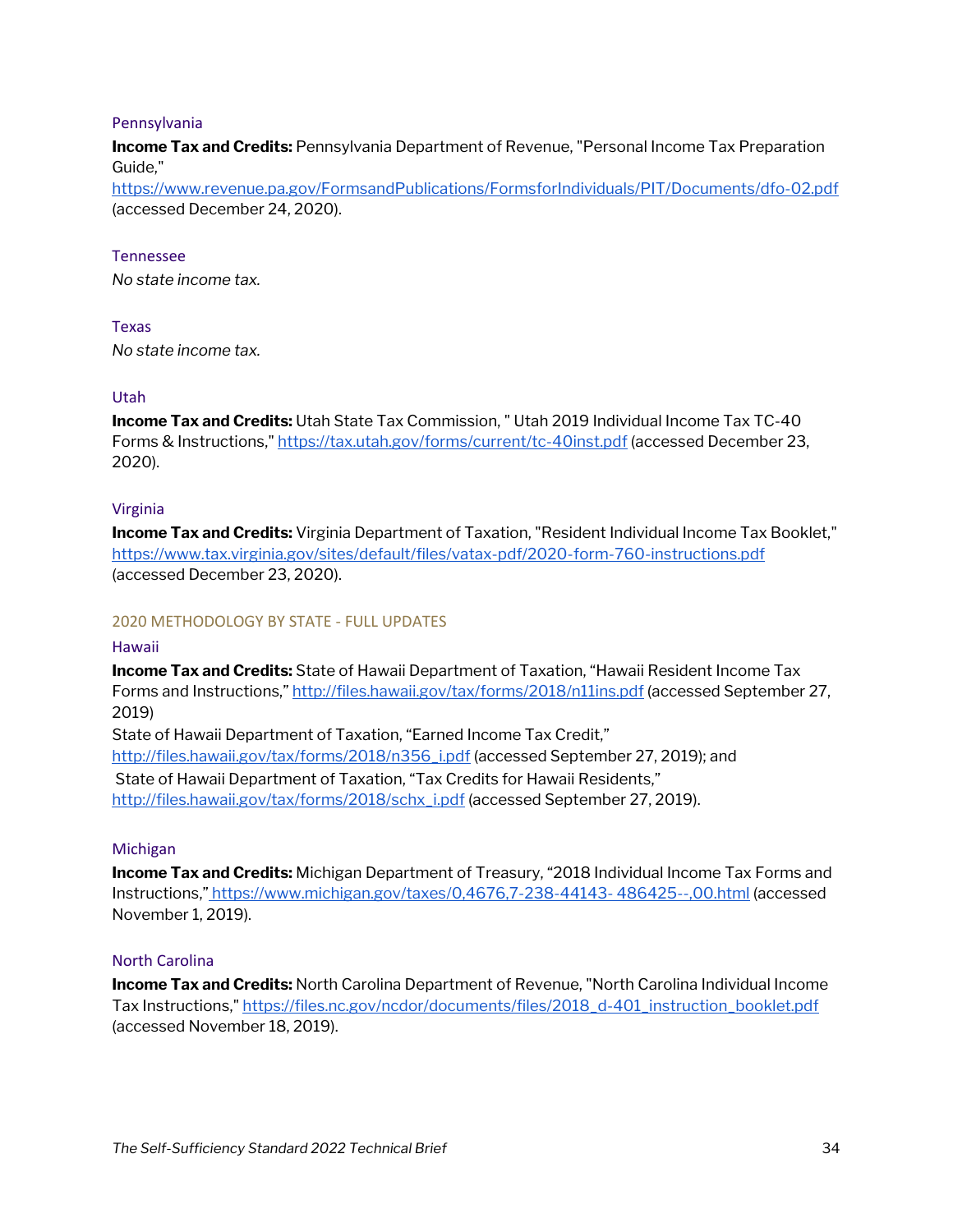#### New Jersey

Newark has a 1% income tax on residents. However, Newark is less than 50% of the Essex County population, therefore, the local income tax is not included.

**Income Tax and Credits:** State of New Jersey, Department of the Treasury, "New Jersey Resident Return NJ-1040," [https://www.state.nj.us/treasury/taxation/pdf/current/1040.pdf,](https://www.state.nj.us/treasury/taxation/pdf/current/1040.pdf)  [https://www.state.nj.us/treasury/taxation/pdf/current/1040i.pdf \(](https://www.state.nj.us/treasury/taxation/pdf/current/1040i.pdf)accessed 12/4/2019).

#### Oregon

**Income Tax and Credits:** Oregon Department of Revenue, "Oregon Individual Income Tax Return for Full-year Residents,[" https://www.oregon.gov/DOR/forms/FormsPubs/form-or-40\\_101-](https://www.oregon.gov/DOR/forms/FormsPubs/form-or-40_101-040_2019.pdf) [040\\_2019.pdf,](https://www.oregon.gov/DOR/forms/FormsPubs/form-or-40_101-040_2019.pdf) "Working Family Household and Dependent Care (WFHDC) Tables," [https://www.oregon.gov/DOR/forms/FormsPubs/publication-or-wfhdc-tb\\_101-458\\_2019.pdf,](https://www.oregon.gov/DOR/forms/FormsPubs/publication-or-wfhdc-tb_101-458_2019.pdf)  (accessed December 14, 2019).

Washington *No state income tax.* 

Wyoming *No state income tax.* 

### <span id="page-34-0"></span>Emergency Savings Fund

The Self-Sufficiency Standards are basic needs, no-frills budgets created for all family types in each county in a given state. As such, the Standard does not allow for anything extra beyond daily needs, such as saving for retirement, education expenses, or emergencies. Of course, without question families need more resources if they are to maintain economic security and be able to weather any unexpected income loss. Therefore, the Self-Sufficiency Standard now includes the calculation of the most universal of economic security needs after basic needs are met at the Self-Sufficiency Standard level—that of savings for emergencies.

The emergency savings amount is calculated to make up for the earnings of one adult becoming unemployed over the average job loss period, less the amount expected to be received in unemployment benefits. In two-adult households, it is assumed that the second adult continues to be employed, so that the savings only need to cover half of the family's basic living expenses over the job loss period.

To determine the amount of resources needed, this estimate uses the average period of unemployment in the state and assumes that the minimal cost of basic needs that must be met will stay the same, i.e., the family's Self- Sufficiency Standard. Since the monthly emergency savings contribution requires additional earnings, the estimate includes the calculation of taxes of current earnings (at the Self-Sufficiency Standard level). Savings are assumed to have accumulated based on average savings account interest rates.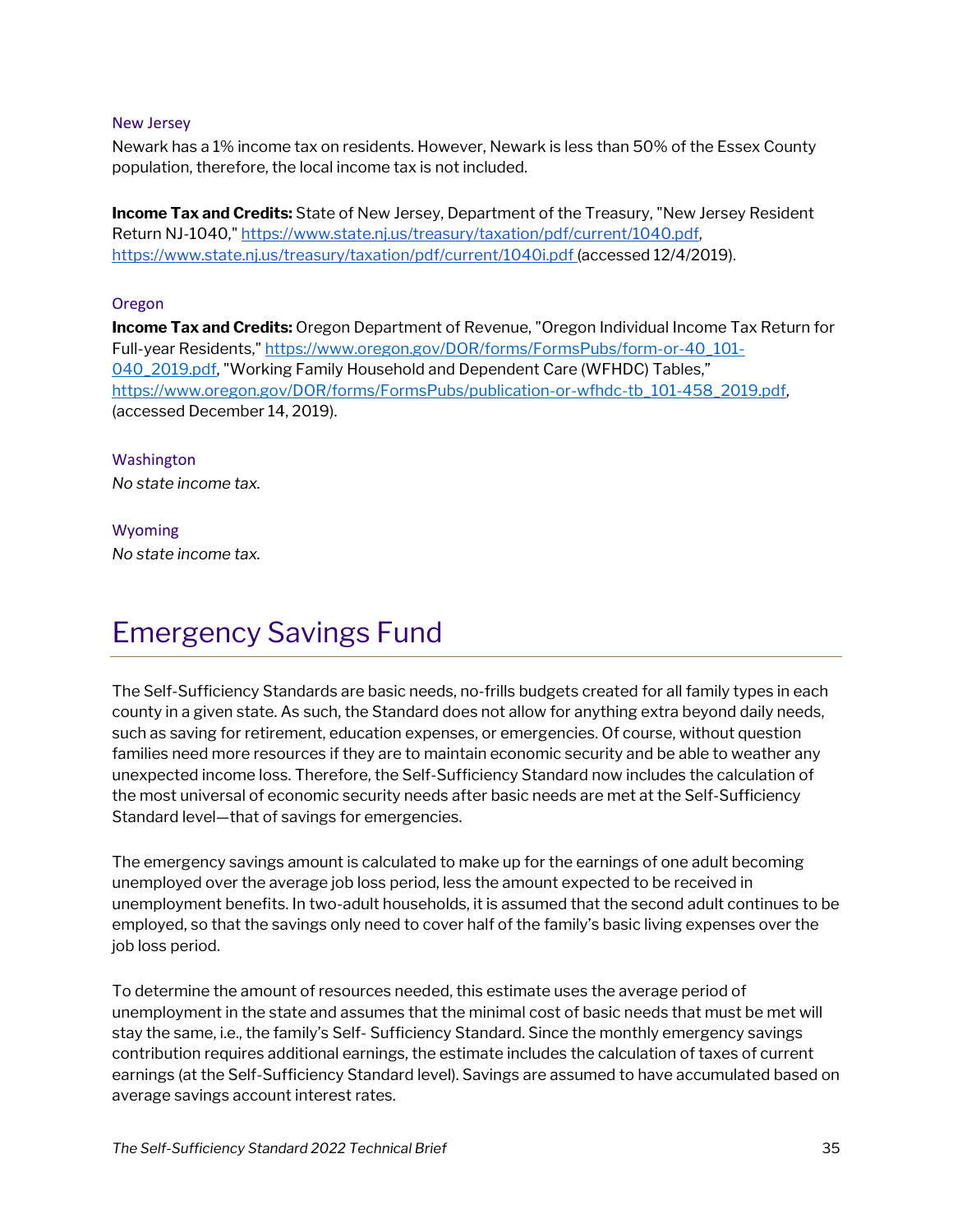The emergency savings calculation is based on all current expenses in the Self-Sufficiency Standard[.13](#page-35-0) The adult may not be commuting to work five days a week; however, the overall transportation expenses may not change significantly. A weekly shopping trip is still a necessity, as is driving young children to child care. Actively seeking employment requires being available for job interviews, attending job fairs, and engaging in networking opportunities, in addition to the time spent looking for and applying for positions. Therefore, saving enough to cover the cost of continuing child care if unemployed is important for supporting active job seeking as well as the benefit of keeping children in their normal routine during a time of crisis.

In addition to the income needed to cover the costs of housing, food, child care and transportation, families need health insurance. The Standard assumes that adults work full time and in jobs that provide employer-sponsored health insurance. In households with two adults, it is assumed that if one adult loses employment the spouse's health insurance will provide coverage for the entire family at no additional cost.

In a one-adult household, it is assumed coverage will be provided through the state-operated Affordable Insurance Exchanges under the Patient Protection and Affordable Care Act, at approximately the same cost as when employed.<sup>14</sup> In some cases, children, or the whole family, may be covered under state Medicaid or the Children Health Insurance Program, depending upon income, resources, and eligibility requirements in effect at the time, which would decrease health care costs below these estimates.[15](#page-35-2)

#### **Interim Inflation Adjusted Update**

Emergency Savings Fund calculations are updated every three years with the full update cycle.

#### DATA SOURCES FOR ALL STATES

**Unemployment Duration:** U.S. Department of Labor, Employment and Training Administration, "Unemployment Insurance Data Summary,[" https://ows.doleta.gov/unemploy/content/data.asp](https://ows.doleta.gov/unemploy/content/data.asp) (accessed January 4, 2022).

**Savings Rate:** Federal Deposit Insurance Corporation. "Weekly National Rates,"<http://www.fdic.gov/> [regulations/resources/rates/previous.html](http://www.fdic.gov/) (accessed June 19, 2017).

<span id="page-35-0"></span> $13$  This amount excludes taxes and tax credits (which are in the Standard), as the family would be living on savings, on which taxes and tax credits have already been paid when earned, as described above.

<span id="page-35-1"></span><sup>&</sup>lt;sup>14</sup> Affordable Insurance Exchanges are required as of 2014, and health insurance tax credits are available to offset monthly premium costs for those enrolled in the Exchanges with income up to 400% FPL. Centers for Medicare & Medicaid Services, Fact Sheets, "Affordable Insurance Exchanges: Seamless Access to Affordable Coverage,[" https://www.cms.gov/newsroom/fact-sheets/affordable-insurance-exchanges-simple-seamless](https://www.cms.gov/newsroom/fact-sheets/affordable-insurance-exchanges-simple-seamless-and-affordable-coverage)[and-affordable-coverage](https://www.cms.gov/newsroom/fact-sheets/affordable-insurance-exchanges-simple-seamless-and-affordable-coverage) (accessed July 23, 2014).

<span id="page-35-2"></span><sup>&</sup>lt;sup>15</sup> Centers for Medicare & Medicaid Services, "State Medicaid and CHIP Income Eligibility Standards," [https://www.medicaid.gov/medicaid/national-medicaid-chip-program-information/medicaid-childrens-health](https://www.medicaid.gov/medicaid/national-medicaid-chip-program-information/medicaid-childrens-health-insurance-program-basic-health-program-eligibility-levels/index.html)[insurance-program-basic-health-program-eligibility-levels/index.html](https://www.medicaid.gov/medicaid/national-medicaid-chip-program-information/medicaid-childrens-health-insurance-program-basic-health-program-eligibility-levels/index.html) (accessed April 9, 2019).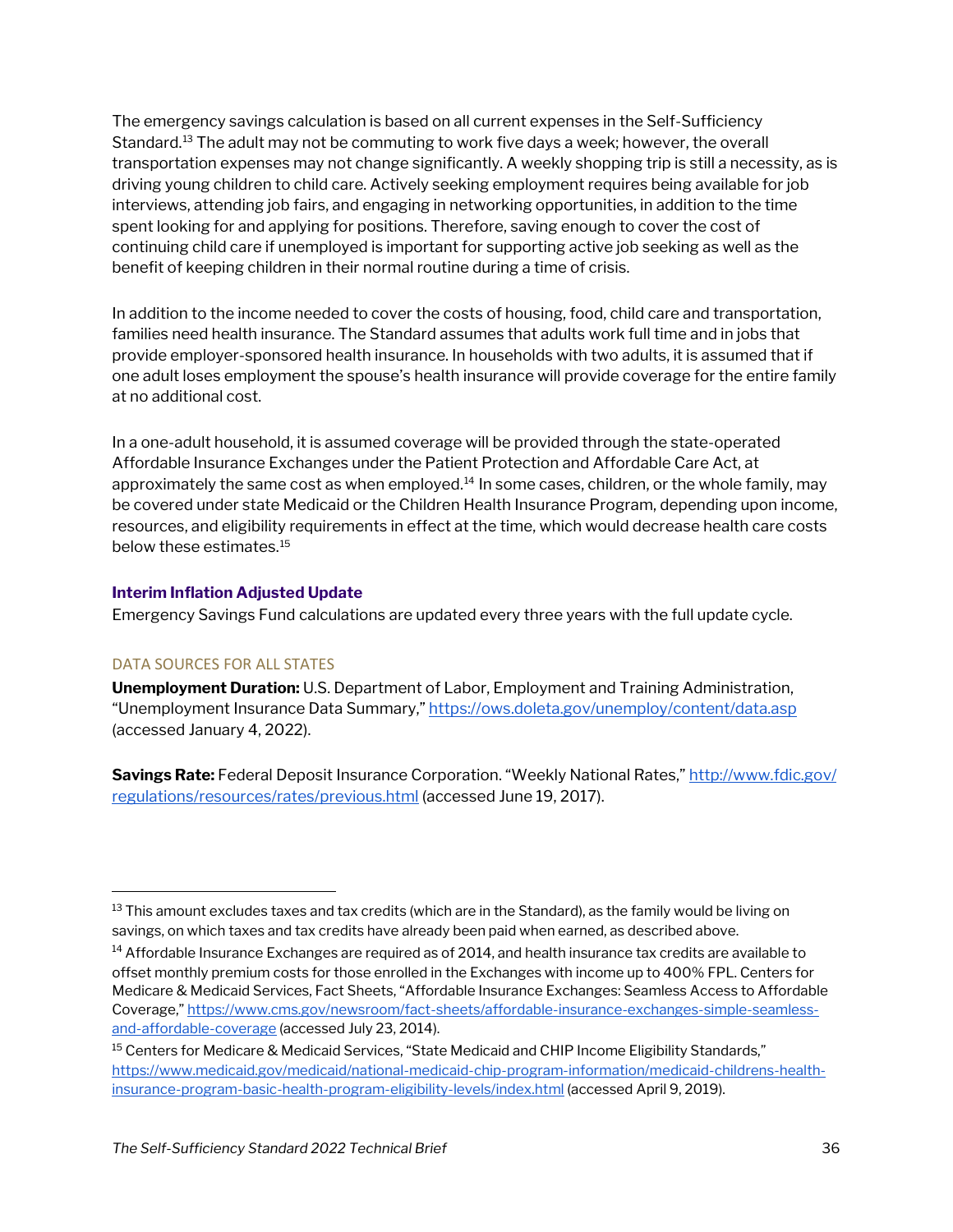#### **Job Tenure:**

Sarah Flood, Miriam King, Renae Rodgers, Steven Ruggles, J. Robert Warren and Michael Westberry, *Integrated Public Use Microdata Series, Current Population Survey: Version 9.0* [dataset] Minneapolis, MN: IPUMS, 2021,<https://doi.org/10.18128/D030.V9.0> (accessed January 3, 2022).

| <b>State</b>                                                | Average Length of Job Tenure (Years)* |  |
|-------------------------------------------------------------|---------------------------------------|--|
| <b>Arizona</b>                                              | 3                                     |  |
| <b>Colorado</b>                                             | 4                                     |  |
| Connecticut                                                 | 4                                     |  |
| Indiana                                                     | 4                                     |  |
| Maryland                                                    | 4.5                                   |  |
| Ohio                                                        | 4                                     |  |
| <b>Wisconsin</b>                                            | 5                                     |  |
| *Workers are assumed to save for job loss throughout tenure |                                       |  |

#### <span id="page-36-0"></span>2022 METHODOLOGY BY STATE - FULL UPDATES

#### Arizona

**Unemployment Insurance:** State of Arizona, Department of Economic Security, "A Guide to Arizona Benefits," UIB-1240A[, https://des.az.gov/sites/default/files/legacy/dl/UIB-](https://des.az.gov/sites/default/files/legacy/dl/UIB-1240A.pdf?time=1640023978704)[1240A.pdf?time=1640023978704](https://des.az.gov/sites/default/files/legacy/dl/UIB-1240A.pdf?time=1640023978704) (accessed January 4, 2022).

#### Colorado

**Unemployment Insurance:** State of Colorado, Colorado Workforce, "Colorado Internet Unemployment Claims System,"<https://uibestimator.coworkforce.com/> (accessed January 4, 2022).

#### **Connecticut**

**Unemployment Insurance:** State of Connecticut, Department of Labor, Unemployment Insurance, "Unemployment Insurance: A Guide to Collecting State Benefits in the State of Connecticut," UC-288, ,<https://www.ctdol.state.ct.us/progsupt/unemplt/claimant-guide/uc-288.pdf> (accessed January 4, 2022).

#### Indiana

**Unemployment Insurance:** State of Indiana, Department of Workforce Development, Unemployment Insurance "Unemployment Insurance: Claimant Handbook," [https://www.in.gov/dwd/files/Claimant\\_Handbook.pdf](https://www.in.gov/dwd/files/Claimant_Handbook.pdf) (accessed January 4, 2022).

#### Maryland

**Unemployment Insurance:** State of Maryland, Department of Labor, Licensing & Regulation, "Unemployment Insurance in Maryland: A Guide to Reemployment," <https://www.dllr.state.md.us/employment/clmtguide/uiclmtpamphlet.pdf> (accessed January 4, 2022).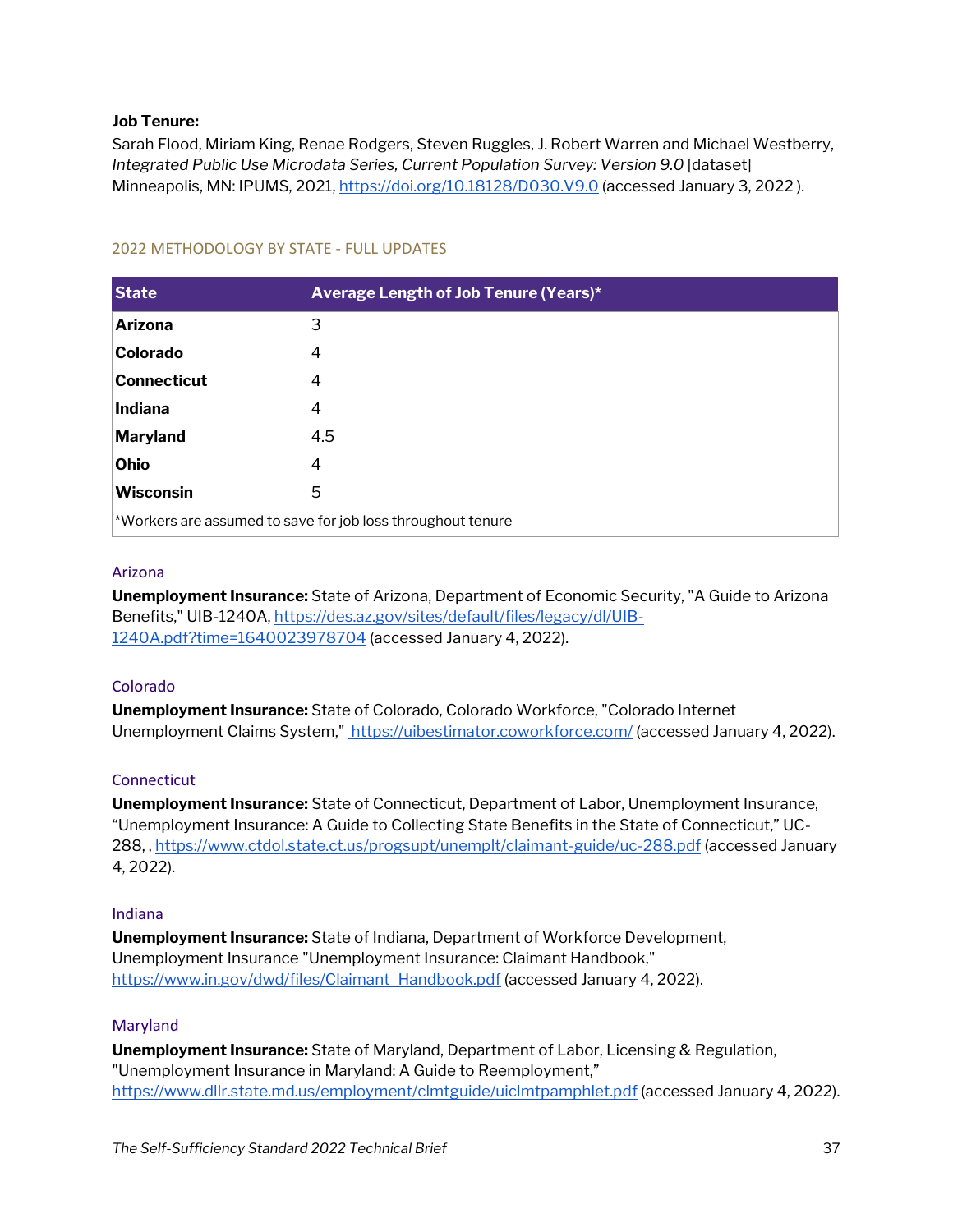#### Ohio

**Unemployment Insurance:** State of Ohio, Department of Job and Family Services, Unemployment Insurance Division, "Worker's Guide to Unemployment Insurance," JFS 5521[3,http://www.odjfs.state.oh.us/forms/num/JFS%2055213/](http://www.odjfs.state.oh.us/forms/num/JFS%2055213/) (accessed January 4, 2022).

#### Wisconsin

**Unemployment Insurance:** State of Wisconsin, Department of Workforce Development, Unemployment Insurance Division, "Handbook for Claimants," UCB-10-P, <https://dwd.wisconsin.gov/uiben/handbook/pdf/ucb10print.pdf> (accessed January 4, 2022).

| <b>State</b>                                                | Average Length of Job Tenure (Years)* |  |  |
|-------------------------------------------------------------|---------------------------------------|--|--|
| <b>Arizona</b>                                              | $\overline{4}$                        |  |  |
| <b>California</b>                                           | 5                                     |  |  |
| Colorado                                                    | 4                                     |  |  |
| <b>Florida</b>                                              | 5                                     |  |  |
| Georgia                                                     | 5                                     |  |  |
| <b>Illinois</b>                                             | 5                                     |  |  |
| <b>Kansas</b>                                               | 5                                     |  |  |
| <b>Massachusetts</b>                                        | 5                                     |  |  |
| Minnesota                                                   | 5                                     |  |  |
| <b>Missouri</b>                                             | 6                                     |  |  |
| <b>New York</b>                                             | 5                                     |  |  |
| <b>Nevada</b>                                               | 4                                     |  |  |
| Pennsylvania                                                | 5                                     |  |  |
| <b>Tennessee</b>                                            | 5                                     |  |  |
| <b>Texas</b>                                                | $\overline{4}$                        |  |  |
| Utah                                                        | $\overline{4}$                        |  |  |
| <b>Virginia</b>                                             | 5                                     |  |  |
| *Workers are assumed to save for job loss throughout tenure |                                       |  |  |

#### <span id="page-37-0"></span>2021 METHODOLOGY BY STATE - FULL UPDATES

#### Arizona

**Unemployment Insurance:** Arizona Department of Economic Security, "A Guide to Unemployment Insurance Arizona Benefits," [https://www.azlawhelp.org/documents/Unemployguide.pdf \(a](https://www.azlawhelp.org/documents/Unemployguide.pdf)ccessed November 30, 2020).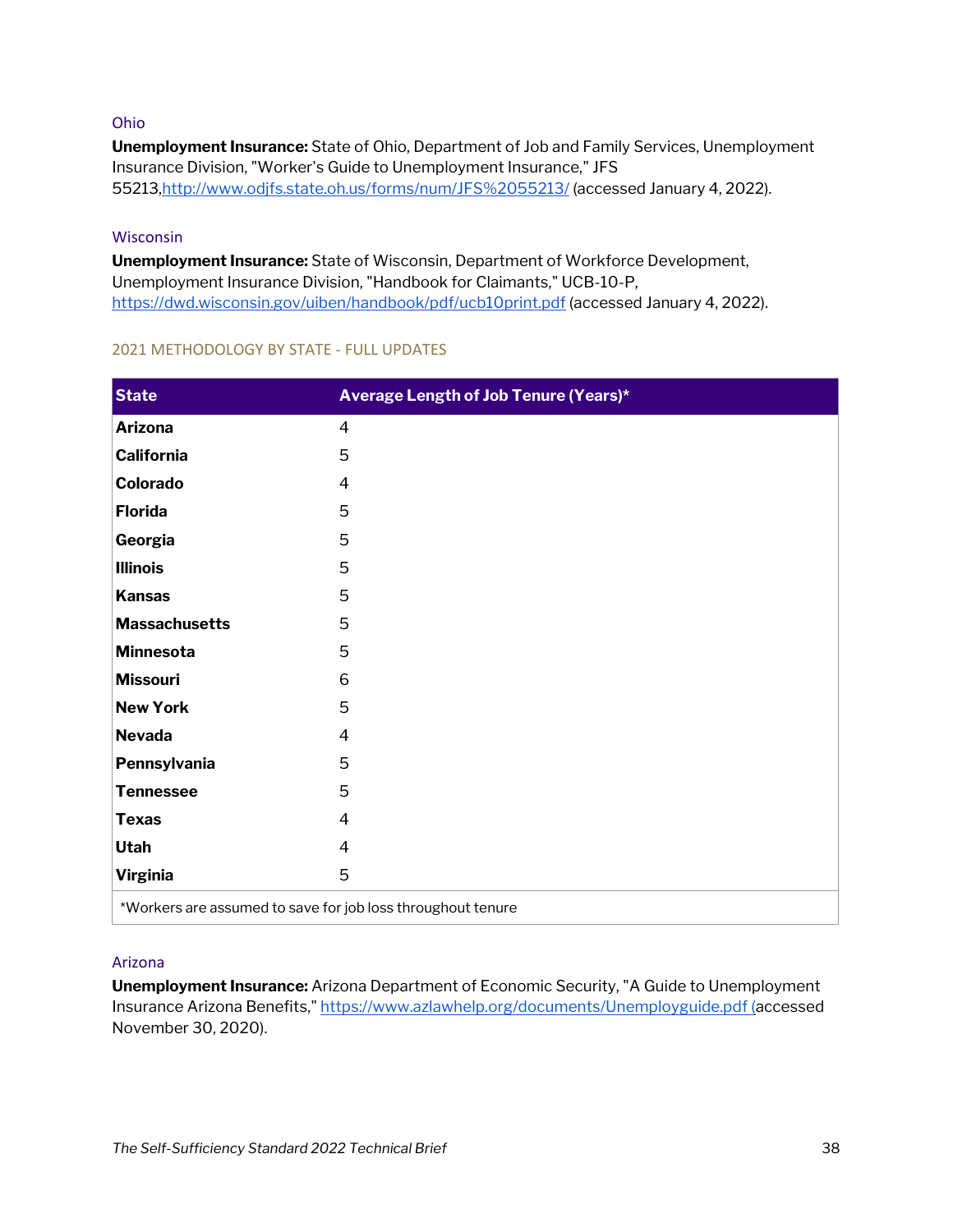#### California

**Unemployment Insurance:** California Employment Development Department, "Unemployment Insurance,[" https://edd.ca.gov/unemployment/](https://edd.ca.gov/unemployment/) (accessed September 12, 2020).

#### Colorado

**Unemployment Insurance:** Colorado Workforce, "Colorado Internet Unemployment Claims System," <http://www.coworkforce.com/uibEstimator/> (accessed November 30, 2020). Florida

**Unemployment Insurance:** Florida Department of Economic Opportunity, "Reemployment Assistance Resource Guide - COVID 19,[" https://floridajobs.org/docs/default-source/reemployment](https://floridajobs.org/docs/default-source/reemployment-assistance-center/new-individual-faq-includes-cares-act-final.pdf)[assistance-center/new-individual-faq-includes-cares-act-final.pdf](https://floridajobs.org/docs/default-source/reemployment-assistance-center/new-individual-faq-includes-cares-act-final.pdf) (accessed November 30, 2020).

#### Georgia

**Unemployment Insurance:** Georgia Department of Labor, "Unemployment Insurance Claimant Handbook,[" https://dol.georgia.gov/document/unemployment-benefits/ui-claimant](https://dol.georgia.gov/document/unemployment-benefits/ui-claimant-handbook/download)[handbook/download](https://dol.georgia.gov/document/unemployment-benefits/ui-claimant-handbook/download) (accessed November 30, 2020).

#### Illinois

**Unemployment Insurance:** State of Illinois, Department of Employment Security, "Unemployment Insurance Benefits Handbook,"

<https://www2.illinois.gov/ides/IDES%20Forms%20and%20Publications/CLI105L.pdf> (accessed November 30, 2020).

#### Kansas

**Unemployment Insurance:** Kansas Department of Labor, "Unemployment insurance Benefits [Information Guide,"](https://www.getkansasbenefits.gov/Files/PDF/kbenp0950.pdf?__cf_chl_captcha_tk__=b80df8db61b41b23966b6b1bca529d84ec017a76-1606781605-0-AToUznfB6YFZQy2JcZEMS_cYwhO-u4Ce9sOL8lS1AECggZRPeVNiTFFfr6uxZgB4FqCX4duD7Iu8cwjctNRhDg_c4fy8swsrk54xLvNKvNH6D6RYS1H6WxWJGM-9WlV_9_e3QLR-KzlpR64drIXziuvcXee4CfGjQb3Lu-nGZaIxS5V1ax8NCu8b9LOtbUsKJQDhbRAeS26tOcst-9zOSWAEhla-NU1uyqvF_36HNJz887PCHroN1wcIPW-UfVjpFKsYqP70YgUdz6PbonD1rUXGnX31MhZ6WmPi9wM2U3EYTK_sjcq7qPUaKC9XNhO9avEHRbtIvYIkygTj_tyTIXmGdBtGCEebUf6GnXjiAbdV-uqOgvtbMbiRVwL2sFymJAOFIMnLuiGI3W5cULT5nX3nh32npu99Btu3XgNFYRvRSrZZza0BcdqpzzvdssYczh8951q6hxhGVYXHAeZOmC-75ng-bny0fFn5g5G7O0rD4FpBKhJq6RQkm7_udAEjMfo7GDtjLmFkU-xBwqnA_5goFGW0VgWj5CkQFI6yV6_Gt-Ct84B7X_jEorY8TPZkXO6gpXijtpNyKX9FzqUgOykaYUY_1yqkIYAwRUicPO9c) (accessed November 30, 2020).

#### **Massachusetts**

**Unemployment Insurance:** The Commonwealth of Massachusetts, Executive Office of Labor and Workforce Development, Department of Unemployment Assistance, "A Guide to Benefits and Employment Services for Claimants," [https://www.mass.gov/files/2017-](https://www.mass.gov/files/2017-06/A%20Guide%20to%20Benefits%20and%20Employment%20Services.pdf) [06/A%20Guide%20to%20Benefits%20and%20Employment%20Services.pdf](https://www.mass.gov/files/2017-06/A%20Guide%20to%20Benefits%20and%20Employment%20Services.pdf) (accessed November 30, 2020)

#### Minnesota

**Unemployment Insurance:** Minnesota Unemployment Insurance, "Information Handbook." [http://www.uimn.org/assets/22c\\_tcm1068-193111.pdf \(](http://www.uimn.org/assets/22c_tcm1068-193111.pdf)accessed November 30, 2020).

#### Missouri

**Unemployment Insurance:** Missouri Department of Labor & Industrial Relations, "Unemployed Workers",<https://molabor.uservoice.com/knowledgebase/topics/38070-unemployed-workers> (accessed November20, 2020).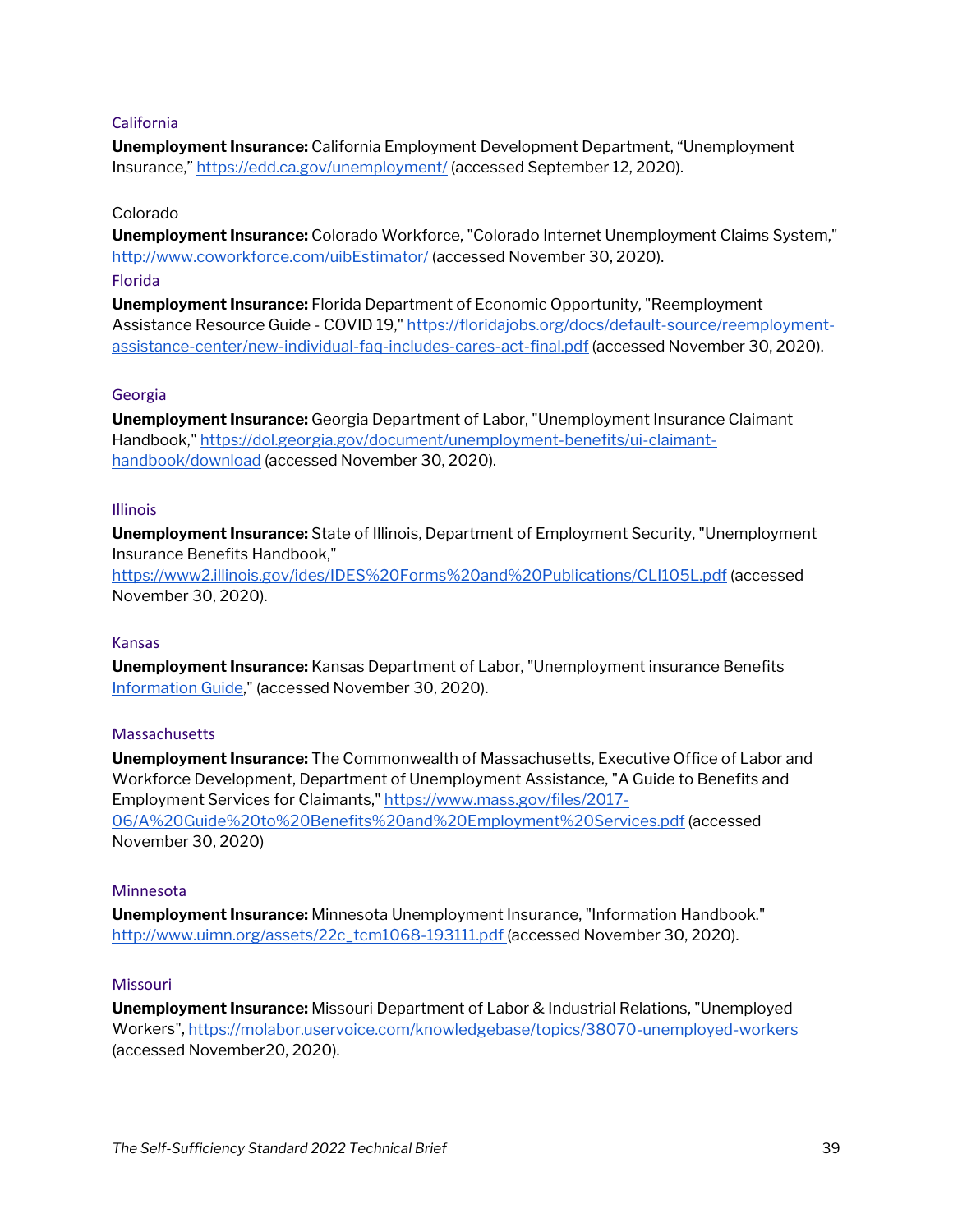#### Nevada

**Unemployment Insurance:** Nevada Department of Employment, Training and Rehabilitation, "Nevada Unemployment Insurance Facts for Claimants" [http://ui.nv.gov/PDFS/UI\\_Claimants\\_Handbook.pdf](http://ui.nv.gov/PDFS/UI_Claimants_Handbook.pdf) (accessed November 30, 2020)

#### New York

**Unemployment Insurance:** New York State Department of Labor, ["Unemployment Insurance: A](https://labor.ny.gov/formsdocs/ui/TC318.3e.pdf)  [Claimant Handbook." https://labor.ny.gov/formsdocs/ui/TC318.3e.pdf](https://labor.ny.gov/formsdocs/ui/TC318.3e.pdf) (accessed August 3, 2020).

#### Pennsylvania

**Unemployment Insurance:** Office of Unemployment Compensation, "Financial Charts" [https://www.uc.pa.gov/unemployment-benefits/Am-I-Eligible/financial-charts/Pages/Highest-](https://www.uc.pa.gov/unemployment-benefits/Am-I-Eligible/financial-charts/Pages/Highest-Quarterly-Wage-$13738-or-more.aspx)[Quarterly-Wage-\\$13738-or-more.aspx](https://www.uc.pa.gov/unemployment-benefits/Am-I-Eligible/financial-charts/Pages/Highest-Quarterly-Wage-$13738-or-more.aspx) (accessed November 30, 2020); "Weekly Benefit Rate: Calculating the Weekly Benefit Rate", Office of Unemployment Compensation, Pennsylvania Government, [https://www.uc.pa.gov/unemployment-benefits/benefits-information/Pages/Weekly-](https://www.uc.pa.gov/unemployment-benefits/benefits-information/Pages/Weekly-Benefit-Rate.aspx)[Benefit-Rate.aspx](https://www.uc.pa.gov/unemployment-benefits/benefits-information/Pages/Weekly-Benefit-Rate.aspx) (accessed January 8, 2021).

#### Tennessee

**Unemployment Insurance:** Tennessee Department of Labor and Workforce Development, "How much money can I receive?[" https://lwdsupport.tn.gov/hc/en-us/articles/221022008-How-much](https://lwdsupport.tn.gov/hc/en-us/articles/221022008-How-much-money-can-I-receive-)[money-can-I-receive-](https://lwdsupport.tn.gov/hc/en-us/articles/221022008-How-much-money-can-I-receive-) (accessed November 8, 2017.; Department of Labor & Workforce Development, "Apply for Benefits," <https://www.tn.gov/workforce/unemployment/apply-for-benefits.html> (accessed December 20, 2020).

#### Texas

**Unemployment Insurance:** Texas Workforce Commission, "Eligibility and Benefit Amounts," <https://www.twc.texas.gov/jobseekers/eligibility-benefit-amounts#benefitAmounts> (accessed on November 30, 2020).

#### Utah

**Unemployment Insurance:** Utah Department of Workforce Services, "Frequently Asked Questions." <https://jobs.utah.gov/ui/FAQ.html> (accessed November 8, 2020).

#### Virginia

<span id="page-39-0"></span>**Unemployment Insurance:** Virginia Employment Commission, "FAQ's - General Unemployment Insurance.[" http://www.vec.virginia.gov/faqs/general-unemployment-insurance-questions#a111](http://www.vec.virginia.gov/faqs/general-unemployment-insurance-questions#a111) (accessed November 30, 2020); Virginia Law, "Benefit Table Division C Duration of Benefits," [https://law.lis.virginia.gov/pdf/12100666D\\_Table2.pdf \(](https://law.lis.virginia.gov/pdf/12100666D_Table2.pdf)accessed November 30, 2020).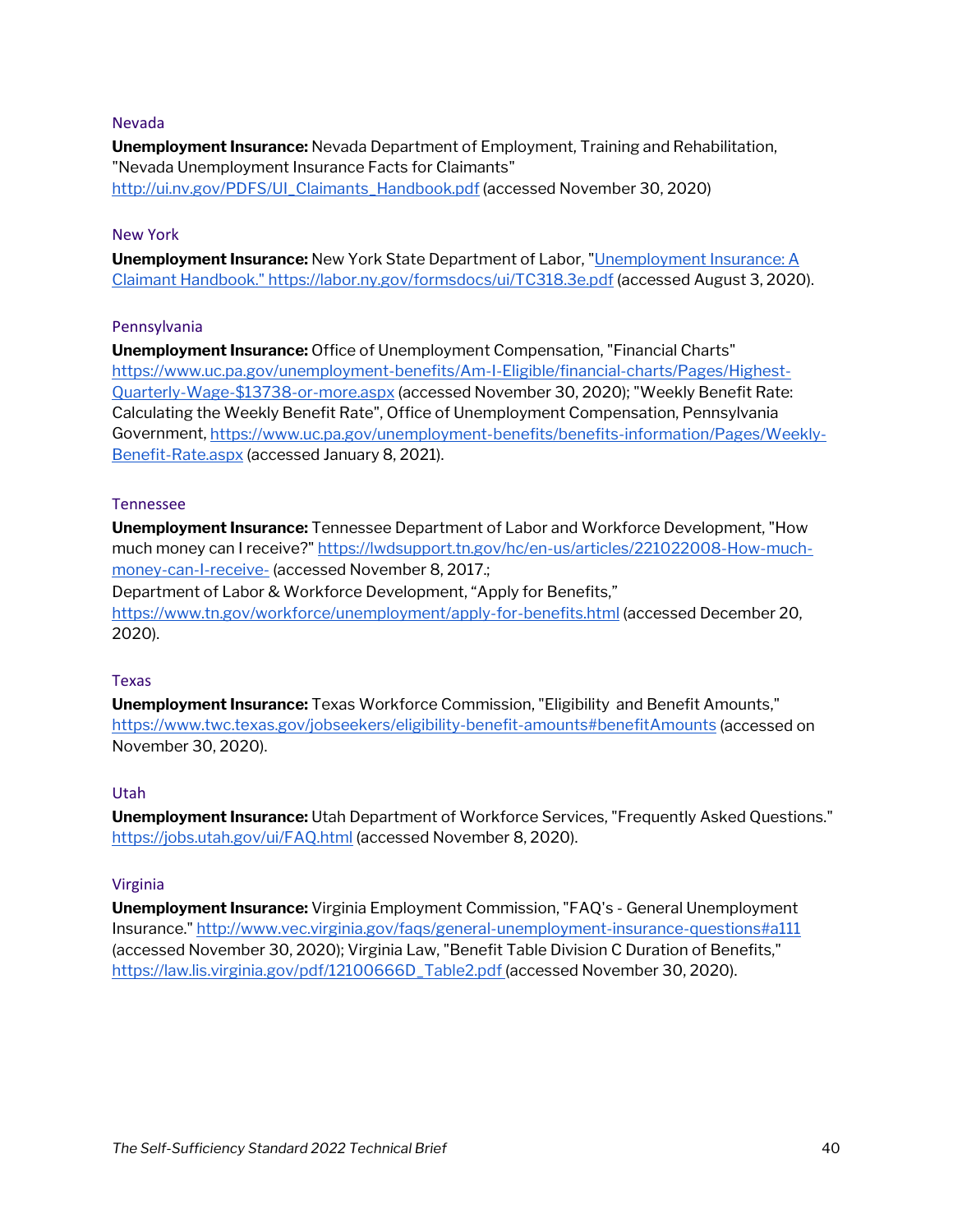#### 2020 METHODOLOGY BY STATE - FULL UPDATES

| <b>State</b>                                                | Average Length of Job Tenure (Years)* |  |
|-------------------------------------------------------------|---------------------------------------|--|
| Hawaii                                                      | 5                                     |  |
| <b>Michigan</b>                                             | 5                                     |  |
| <b>North Carolina</b>                                       | 2                                     |  |
| Washington                                                  | 4                                     |  |
| Wyoming                                                     | 5                                     |  |
| *Workers are assumed to save for job loss throughout tenure |                                       |  |

#### Hawaii

**Unemployment Insurance:** State of Hawaii, Unemployment Insurance, "Handbook on Unemployment Benefits,"<http://labor.hawaii.gov/ui/handbook-on-unemployment-> benefits-2/ (accessed October 1, 2019).

#### Michigan

**Unemployment Insurance:** State of Michigan, Talent Investment Agency, Unemployment Insurance, "Unemployment Benefits in Michigan," [https://www. michigan.gov/documents/uia\\_UC1901\\_76146\\_7.pdf](https://www./) (accessed November 01, 2019).

#### North Carolina

**Unemployment Insurance:** North Carolina Division of Employment Security (DES), Unemployment Insurance Overview [https://des.nc.gov/PortalCommon/Content/downloads/Unemployment\\_Insurance\\_](https://des.nc.gov/PortalCommon/) 

[overview\\_Final.pdf](https://des.nc.gov/PortalCommon/) (accessed October 8. 2019).

#### Washington

**Unemployment Insurance:** Washington State Employment Security Department, "Unemployment Benefits: A Guide to Collecting Benefits in the State of Washington State," [https://esdorchardstorage.blob.core.windows.net/esdwa/Default/ESDWAGOV/Unemployment/UIEli](https://esdorchardstorage.blob.core.windows.net/esdwa/Default/ESDWAGOV/Unemployment/UIEligibilityChecker.pdf) [gibilityChecker.pdf](https://esdorchardstorage.blob.core.windows.net/esdwa/Default/ESDWAGOV/Unemployment/UIEligibilityChecker.pdf) (accessed January 30, 2020).

#### Wyoming

**Unemployment Insurance:** Wyoming Department of Workforce Services, "Wyoming Claimant Guidebook,[" http://www.wyomingworkforce.org.docs/ui/Wyoming-Claimant-Guidebook.pdf](http://www.wyomingworkforce.org.docs/ui/Wyoming-Claimant-Guidebook.pdf) (accessed November 23, 2019).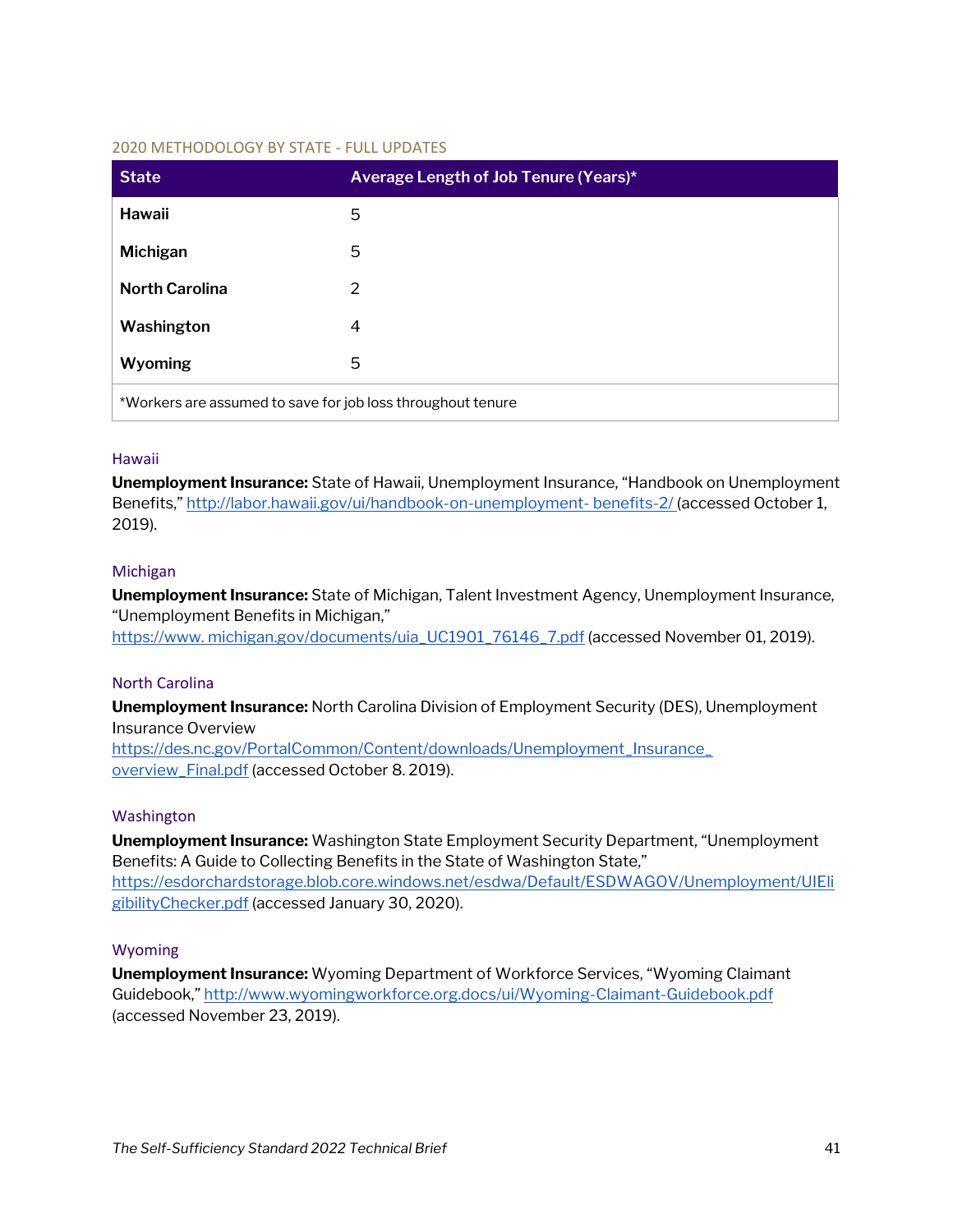### <span id="page-41-0"></span>Appendix A

|                                              | Partial |         |           |
|----------------------------------------------|---------|---------|-----------|
| Arizona<br>2018<br>Full<br>Partial           |         | Full    | Full*     |
| Full<br>California<br>2018<br>Partial        | Partial | Full    | Partial   |
| Colorado<br>2018<br>Full<br>Partial          | Partial | Full    | Full*     |
| Connecticut<br>2015<br>Partial<br>Full       | Partial | Partial | Full*     |
| Florida<br>2018<br>Full<br>Partial           | Partial | Full    | Partial   |
| Georgia<br>2018<br>Full<br>Partial           | Partial | Full*   | Partial   |
| Full<br>Illinois<br>2018<br>Partial          | Partial | Full    | Partial   |
| 2016<br>Partial<br>Full<br>Indiana           | Partial | Partial | Full*     |
| Kansas<br>2018<br>Full<br>Partial            | Partial | Full*   | Partial^^ |
| 2016<br>Partial<br>Full<br>Maryland          | Partial | Partial | Full      |
| 2018<br>Partial<br>Massachusetts<br>Full     | Partial | Full*   | Partial   |
| 2017<br>Partial<br>Partial<br>Michigan       | Full    | Partial | Partial   |
| Full<br>Partial<br>Minnesota<br>2018         | Partial | Full    | Partial   |
| Full<br>Partial<br>Missouri<br>2018          | Partial | Full    | Partial   |
| Nevada<br>Full<br>2018<br>Partial            | Partial | Full    | Partial   |
| 2017<br>Partial<br>Partial<br>New Jersey     | Full    | Partial | Partial   |
| New York<br>2018<br>Full<br>Partial          | Partial | Full    | Partial   |
| 2017<br>Partial<br>Partial<br>North Carolina | Full    | Partial | Partial   |
| Partial<br>Ohio<br>2015<br>Full              | Partial | Partial | Full      |
| 2017<br>Partial<br>Oregon<br>Partial         | Full    | Partial | Partial   |
| Pennsylvania<br>2018<br>Full<br>Partial      | Partial | Full    | Partial   |
| Full<br>Tennessee<br>2018<br>Partial         | Partial | Full    | Partial   |
| Full<br>Texas<br>2018<br>Partial             | Partial | Full    | Partial   |
| 2018<br>Utah<br>Full<br>Partial              | Partial | Full*   | Partial^^ |
| 2018<br>Full<br>Partial<br>Virginia          | Partial | Full    | Partial   |
| Washington<br>2017<br>Partial<br>Partial     | Full    | Partial | Partial   |
| Wisconsin<br>2016<br>Partial<br>Full         | Partial | Partial | Full*     |

\*indicates the state received a full update for all sources except for child care. Updated child care market rate surveys were not released or significantly delayed due to data collection issues during the COVID-19 pandemic.

Anindicates the child care market rate survey was not released for the previous full update, but was incorporated into this year's interim update.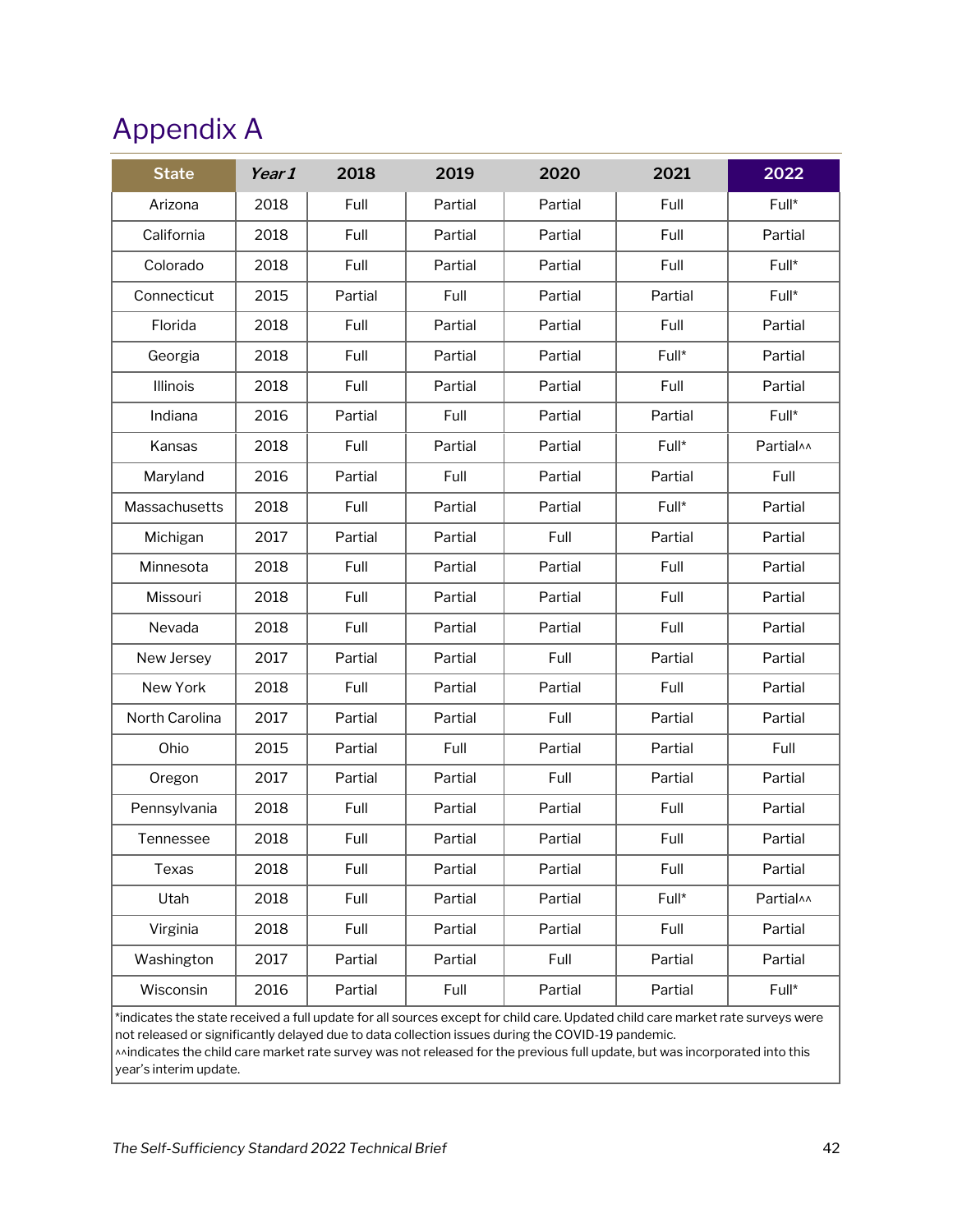## <span id="page-42-0"></span>Appendix B

| <b>State</b>   | <b>Average Commute (Miles)</b> | <b>Average Monthly Auto Insurance</b><br><b>Expenditure</b> |
|----------------|--------------------------------|-------------------------------------------------------------|
| Arizona        | 25.30                          | \$87.20                                                     |
| California     | 24.98                          | \$86.17                                                     |
| Colorado       | 19.76                          | \$94.40                                                     |
| Connecticut    | 22.36                          | \$101.38                                                    |
| Florida        | 21.94                          | \$118.87                                                    |
| Georgia        | 28.28                          | \$101.00                                                    |
| Illinois       | 22.82                          | \$76.37                                                     |
| Indiana        | 26.88                          | \$63.98                                                     |
| Kansas         | 18.68                          | \$67.10                                                     |
| Maryland       | 27.90                          | \$100.99                                                    |
| Massachusetts  | 23.16                          | \$97.26                                                     |
| Michigan       | 24.50                          | \$122.48                                                    |
| Minnesota      | 33.72                          | \$72.72                                                     |
| Missouri       | 22.32                          | \$76.15                                                     |
| Nevada         | 17.76                          | \$105.04                                                    |
| New Jersey     | 22.38                          | \$115.47                                                    |
| New York       | 21.78                          | \$118.75                                                    |
| North Carolina | 24.12                          | \$61.17                                                     |
| Ohio           | 23.12                          | \$66.24                                                     |
| Oregon         | 19.88                          | \$82.52                                                     |
| Pennsylvania   | 21.34                          | \$82.60                                                     |
| Tennessee      | 24.12                          | \$71.32                                                     |
| Texas          | 25.66                          | \$96.02                                                     |
| Utah           | 21.58                          | \$78.43                                                     |
| Virginia       | 23.04                          | \$71.15                                                     |
| Washington     | 20.34                          | \$86.28                                                     |
| Wisconsin      | 22.04                          | \$63.00                                                     |

**Premiums:** National Association of Insurance Commissioners, "Average Expenditures for Auto insurance by State, 2014- 2018," Insurance Information Institute[, https://www.iii.org/table-archive/21247](https://www.iii.org/table-archive/21247) (accessed April 14, 2021). **Average Commute:** Federal Highway Administration, 2017 National Household Travel Survey, "Average Person Trip Length (miles, Travel Day)," U.S. Department of Transportation[, https://nhts.ornl.gov/](https://nhts.ornl.gov/) (accessed November 20, 2018).